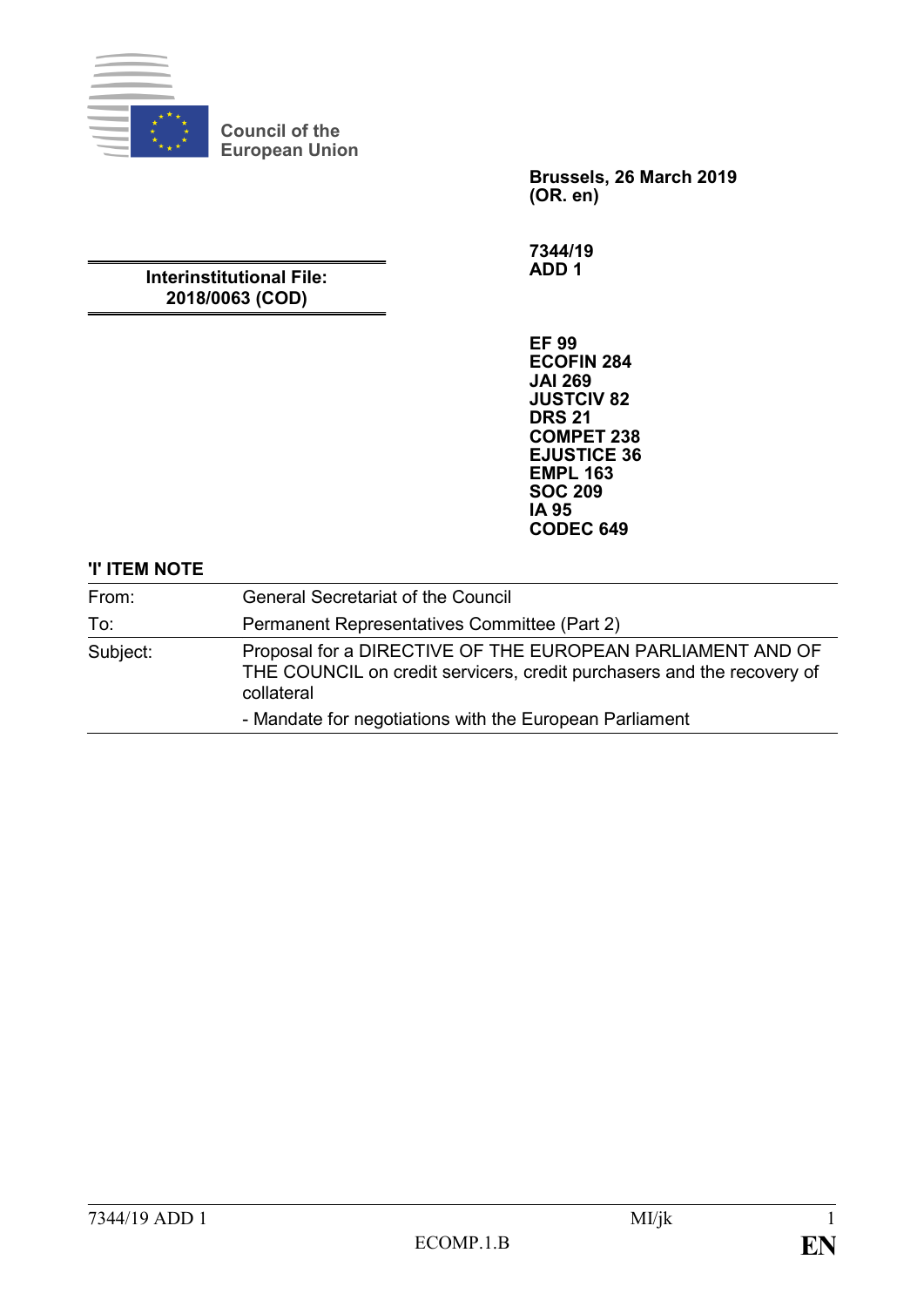Previous Presidency Drafting Previous Presidency Drafting **RO Presidency Drafting 08.03.2019** RO Presidency Drafting 08.03.2019 **RO Presidency Drafting after Silence Procedure** RO Presidency Drafting after Silence Procedure

2018/0063 (COD)

Proposal for a

## **DIRECTIVE OF THE EUROPEAN PARLIAMENT AND OF THE COUNCIL**

## **on credit servicers and credit purchasers**

(Text with EEA relevance)

## THE EUROPEAN PARLIAMENT AND THE COUNCIL OF THE EUROPEAN UNION,

Having regard to the Treaty on the Functioning of the European Union, and in particular [Article 53 and Article 114 thereof],

Having regard to the proposal from the European Commission,

After transmission of the draft legislative act to the national parliaments,

Having regard to the opinion of the European Economic and Social Committee**<sup>1</sup>** ,

Acting in accordance with the ordinary legislative procedure,

Whereas:

1

**<sup>1</sup>** OJ C, , p. .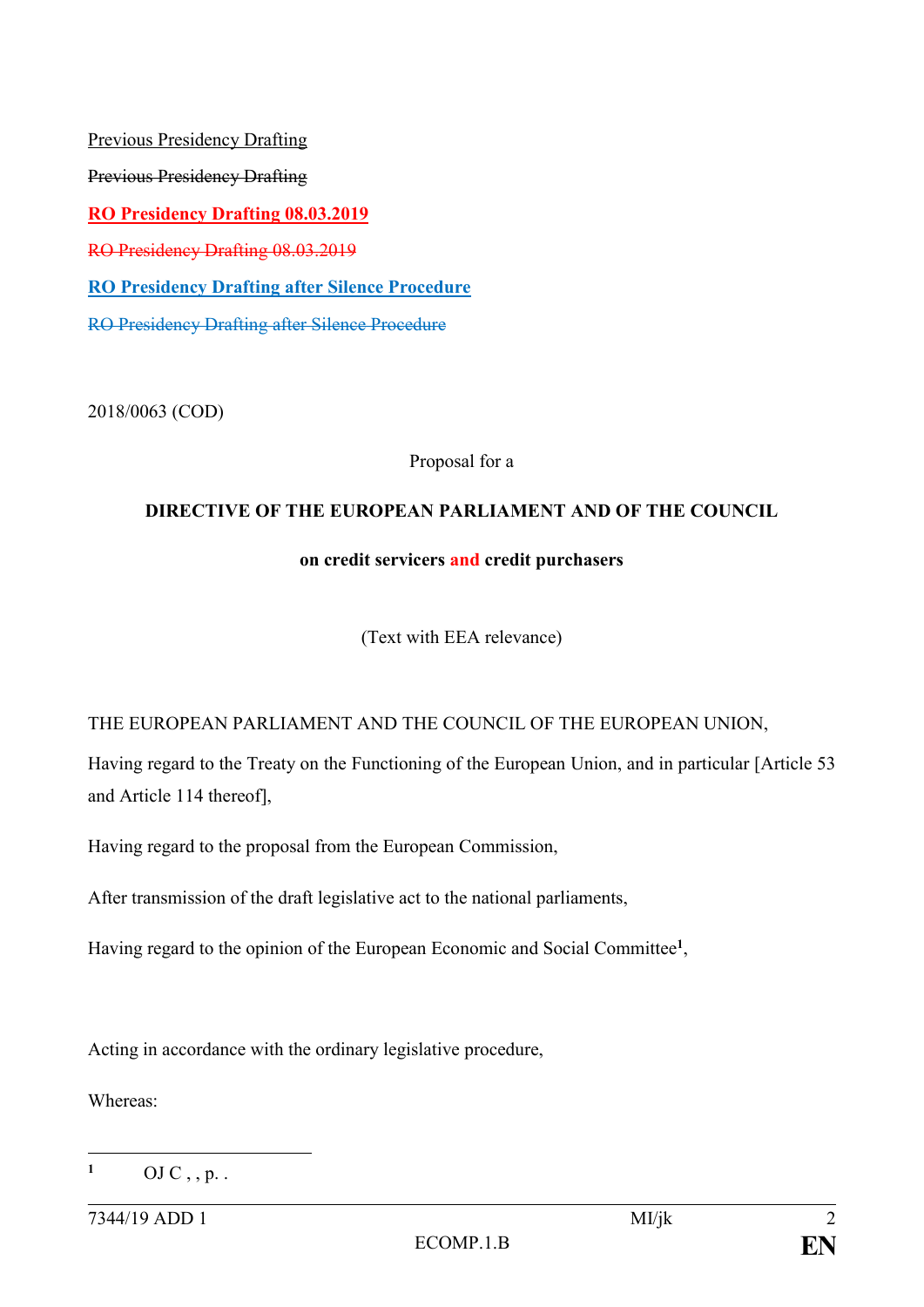- (1) The establishment of a comprehensive strategy to address the issue of non-performing loans (NPLs) is a priority for the Union**<sup>2</sup>** . While addressing NPLs is primarily the responsibility of credit institutions and Member States, there is also a clear Union dimension to reduce current stocks of NPLs, as well as to prevent any excessive build-up of NPLs in the future. Given the interconnectedness of the banking and financial systems across the Union where credit institutions operate in multiple jurisdictions and Member States, there is significant potential for spill-over effects between Member States and the Union at large, both in terms of economic growth and financial stability.
- (2) An integrated financial system will enhance the resilience of the Economic and Monetary Union to adverse shocks by facilitating private cross-border risk-sharing, while at the same time reducing the need for public risk-sharing. In order to achieve these objectives, the Union should complete the Banking Union and further develop a Capital Markets Union (CMU). Addressing high stocks of NPLs and their possible future accumulation is essential to completing strengthening the Banking Union as it is essential for ensuring competition in the banking sector, preserving financial stability and encouraging lending so as to create jobs and growth within the Union.
- (3) In July 2017 the Council in its "Action Plan to Tackle Non-Performing Loans in Europe"**<sup>3</sup>** called upon various institutions to take appropriate measures to further address the high number of NPLs in the Union and prevent their possible future accumulation. The Action Plan sets out a comprehensive approach that focuses on a mix of complementary policy actions in four areas: (i) bank supervision and regulation (ii) reform of restructuring, insolvency and debt recovery frameworks, (iii) developing secondary markets for distressed assets, and (iv) fostering restructuring of the banking system. Actions in these areas are to be taken at national level and at Union level where appropriate. The Commission announced a similar intention in its "Communication on completing the Banking Union" of 11 October 2017**<sup>4</sup>** , which called for a comprehensive package on tackling NPLs within the Union.
- (4) This Directive, together with other measures which the Commission is putting forward, as well as the action taken by the ECB in the context of banking supervision under the Single Supervisory Mechanism (SSM) and by the European Banking Authority will create the appropriate environment for credit institutions to deal with NPLs on their balance sheets, and will reduce the risk of future NPL accumulation.
- (5) Credit institutions will be required to put aside sufficient resources when new loans become non- performing, which should create appropriate incentives to address NPLs at an early stage and should prevent an excessive accumulation of them. Nevertheless, should NPL stocks become too high as it is currently the case for some credit institutions and some Member States credit institutions should be able to sell them in efficient, competitive and transparent secondary markets to other operators. Competent authorities of credit institutions will guide them in this, based on their existing bank-specific, so-called Pillar 2, powers

 $\overline{2}$ **<sup>2</sup>** See the Reflection Paper on Deepening the Economic and Monetary Union at: [https://ec.europa.eu/commission/sites/beta-political/files/reflection-paper-emu\\_en.pdf,](https://ec.europa.eu/commission/sites/beta-political/files/reflection-paper-emu_en.pdf) 31.5.2017

**<sup>3</sup>** 11/07/2017, http://www.consilium.europa.eu/en/press/pressreleases/2017/07/11/conclusions-non-performing-loans/pdf.

**<sup>4</sup>** Communication to the European Parliament, the Council, the European Central Bank, the European Economic and Social Committee and the Committee of the Regions on completing the Banking Union, COM(2017) 592 final, 11.10.2017.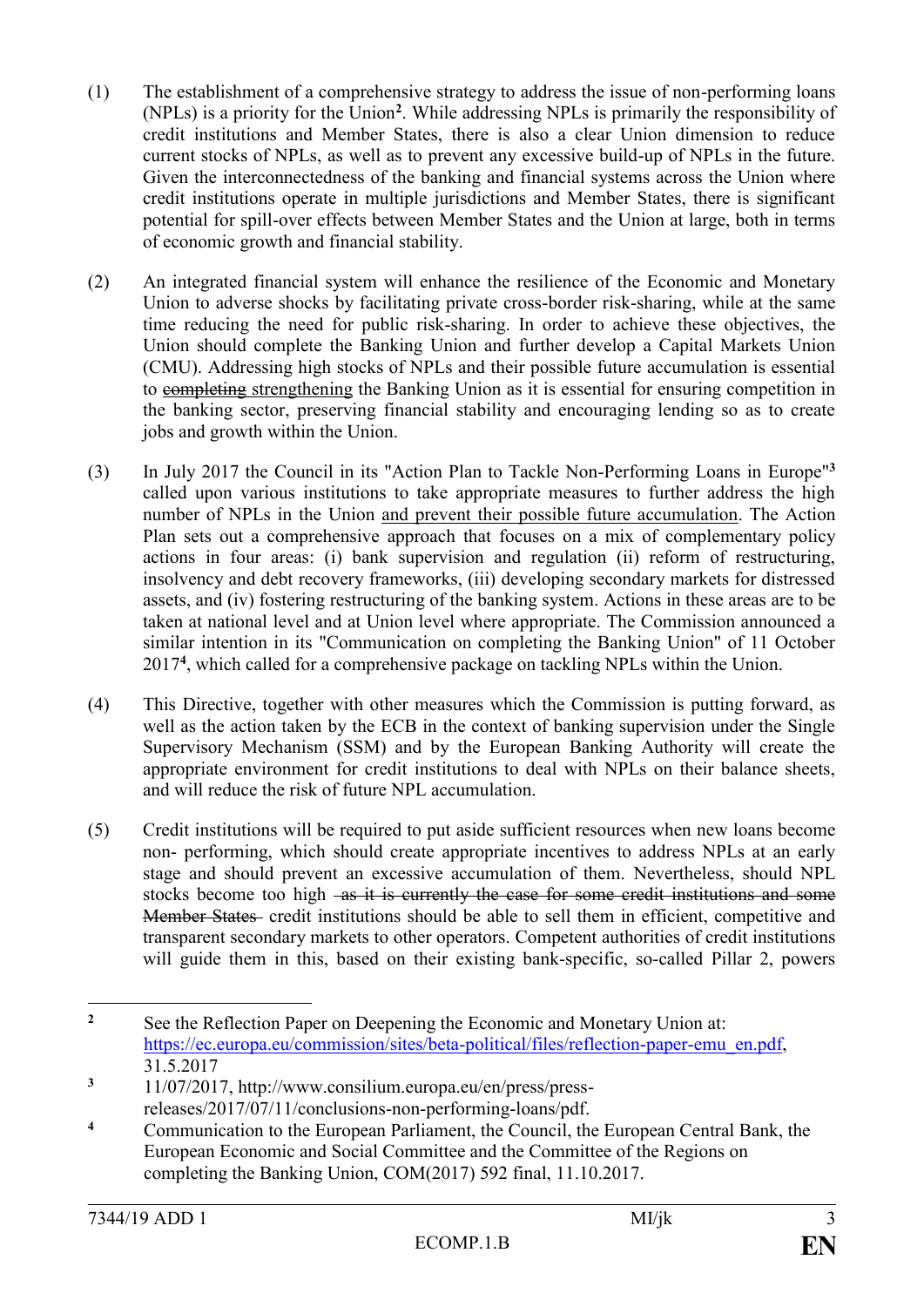under Regulation (EU) No 575/2013 of the European Parliament and of the Council **<sup>5</sup>** (CRR). Where NPLs become a significant and broad-based problem, Member States can set up national asset management companies or other alternative measures within the framework of current state aid and banks resolution rules.

- (6) This Directive should enable credit institutions to better deal with loans once these become non-performing by improving conditions sell the credit to third parties.When credit institutions face a large build-up of NPLs and lack the staff or expertise to properly service them, one viable solution would be to either outsource the servicing of these loans to a specialised credit servicer or to transfer the credit agreement to a credit purchaser that has the necessary risk appetite and expertise to manage it.
- (8) While the terms 'loans' and 'banks' are commonly referred to in the public debate, the more precise legal terms of 'credit' or 'credit agreements' and 'credit institution' are used hereafter. Furthermore, unless otherwise specified, the terms bank and credit institution also cover their subsidiaries. Moreover, the Directive covers both the creditor's rights under a credit agreement and the credit agreement itself.
- (9) This Directive should foster the development of secondary markets for NPLs in the Union by removing impediments to the transfer of NPLs by credit institutions to non-credit institutions, while at the same time safeguarding consumers' and other borrowers' rights. Any proposed measure should also simplify and harmonise the authorisation requirements for credit servicers. This Directive should therefore establish a Union-wide framework for both purchasers and servicers of credit agreements issued by credit institutions.
- (10) However, currently, credit purchasers and credit servicers cannot reap the benefits of the internal market due to barriers erected by divergent national legislations in the absence of a dedicated and coherent regulatory and supervisory regime. Member States have very different rules for how non-credit institutions may acquire credit agreements from credit institutions*.* Non-credit institutions which purchase credit issued by credit institutions are not regulated in some Member States, while in others they are subject to various requirements, sometimes amounting to a requirement to obtain an authorisation of a credit institution. These differences of regulatory requirements have resulted in considerable obstacles to legally purchasing credit cross-border in the Union mainly by increasing the compliance costs faced when seeking to purchase credit portfolios. As a result, credit purchasers operate in a limited number of Member States, which has resulted in little competition in the internal market, as the number of interested credit purchasers remains low. This has led to an inefficient secondary market for NPLs. In addition, the essentially national markets for NPLs tend to remain of a small volume.
- (11) The limited participation of non-credit institutions has resulted in low demand, weak competition and low bid prices for portfolios of credit agreements on secondary markets, which is a disincentive for credit institutions to sell non-performing credit agreements. Therefore, there is a clear Union dimension to the development of markets for credits granted by credit institutions and sold to non-credit institutions. On the one hand, it should be possible for credit institutions to sell non-performing or even performing credit agreements on a Union-wide scale in efficient, competitive and transparent secondary markets. On the other hand, completion of the Banking Union and a Capital Markets Union

<sup>&</sup>lt;u>.</u> **<sup>5</sup>** Regulation (EU) No 575/2013 of the European Parliament and of the Council of 26 June 2013 on prudential requirements for credit institutions and investment firms and amending Regulation (EU) No 648/2012 (OJ L 176, 27.6.2013, p. 1).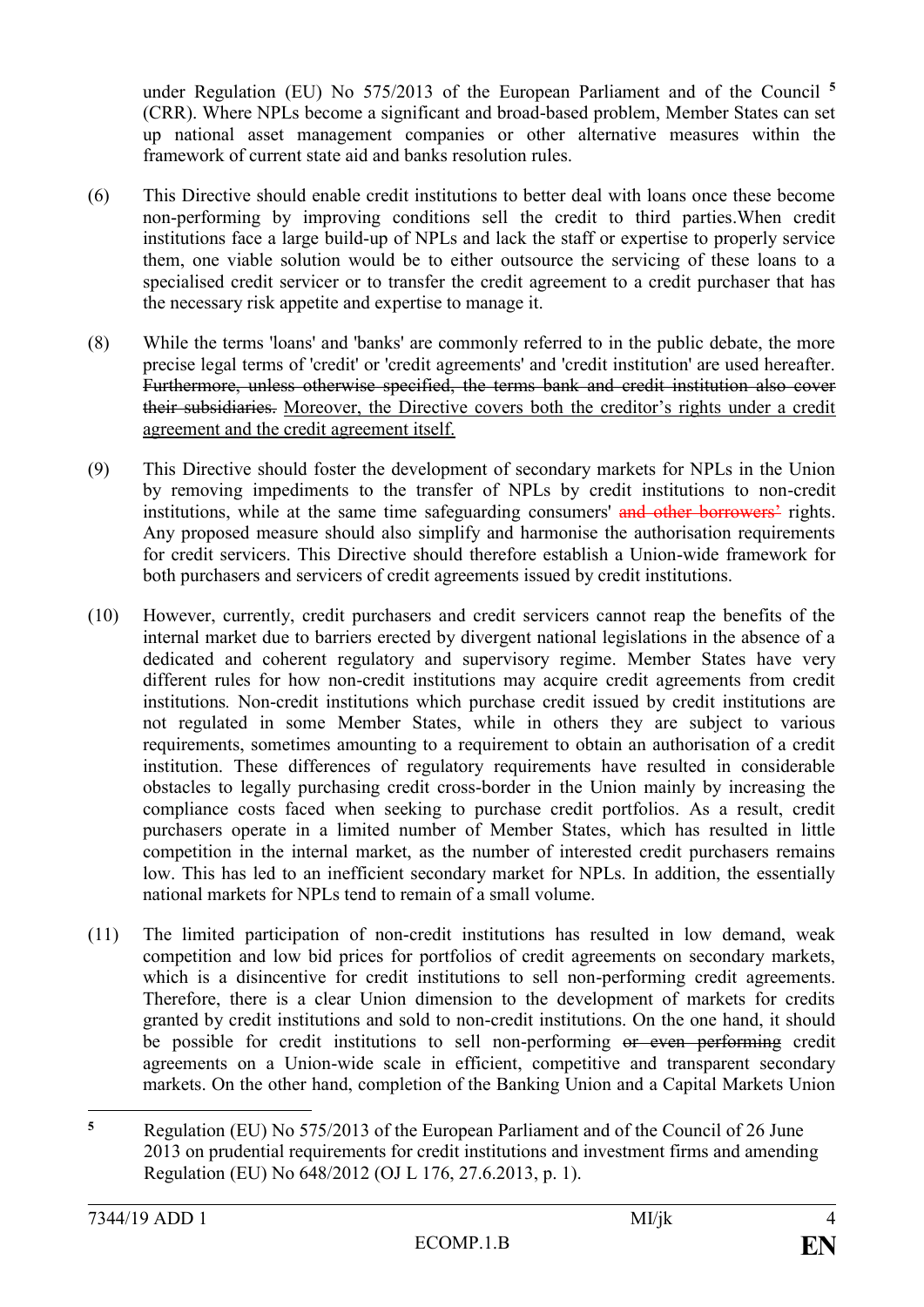make it necessary to act in order to prevent the accumulation of non-performing credit agreements on credit institutions' balance sheets so that they can continue to perform their role of financing the economy. Therefore, the provisions of this Directive cover credit purchasers acting in the course of their trade, business or profession that are not credit institutions when they acquire **as a business or profession** a credit agreement in question only where it has been qualified as a non-performing credit agreement**s**.

- (12) Creditors should be able to enforce a credit agreement and recover the amounts due themselves or they should be able to entrust such recovery to another person who provides such services on a professional basis, namely credit servicers. Equally, purchasers of credit from credit institutions often use the services of credit servicers in order to recover amounts due and yet credit servicing activities are not subject to a Union framework.
- (13) Certain Member States regulate credit servicing activities, but to varying degrees. Firstly, only some Member State regulate these activities, and, those that do, define them very differently. The increased regulatory compliance costs operate as a barrier to the development of expansion strategies by means of secondary establishment or cross-border provision of services. Secondly, a considerable number of Member States requires authorisations for some of the activities that these credit servicers engage in. These authorisations impose different requirements and do not provide for possibilities of crossborder scaling up, this again operating as a barrier to the provision of cross-border services. Finally, in some cases, local establishment is required by law, which hinders the exercise of the freedom to provide cross-border services.
- (14) While credit servicers can provide their services to credit institutions and to credit purchasers that are not credit institutions, a competitive and integrated market for credit servicers is linked to the development of a competitive and integrated market for credit purchasers. Since eCredit purchasers often decide to outsource the credit servicing to other entities, as they do not have the capacity to service credit themselves, they and, thus, may be reluctant to not purchase credit from credit institutions, if they cannot outsource the credit servicing to other entities, if they cannot outsource certain services.
- (15) The lack of competitive pressure on the market for purchasing credit and on the market for credit servicing activities results in credit servicing firms charging credit purchasers high fees for their services and leads to low prices on secondary markets for credit. This reduces incentives for credit institutions to offload their stock of NPLs.
- (16) Therefore, action at Union level is necessary in order to address the position of credit purchasers and credit servicers in relation to credit originally granted by credit institutions. However, the Directive is without prejudice to the rules governing credit origination in accordance to Union and Member States' law, including in cases when credit servicers can be considered to engage in credit intermediation <del>, for instance as a result of renegotiating the</del> terms and conditions under a credit agreement. **The Directive is also without prejudice to the national rules imposing additional requirements for the credit purchaser or the credit servicer as concerns the renegotiation of the terms and conditions under a credit agreement.** It is not proposed to cover credit originally issued by non-credit institutions or debt collection in general at this stage, as there is no evidence of macroeconomic relevance, misaligned incentives or ill-functioning markets for such an extended scope.
- **(16a)** It is open to Member States to regulate the credit servicing activities that do not fall within the scope of this Directive, such as services offered for credit agreements issued by noncredit institutions **or credit servicing activities performed by natural persons**, including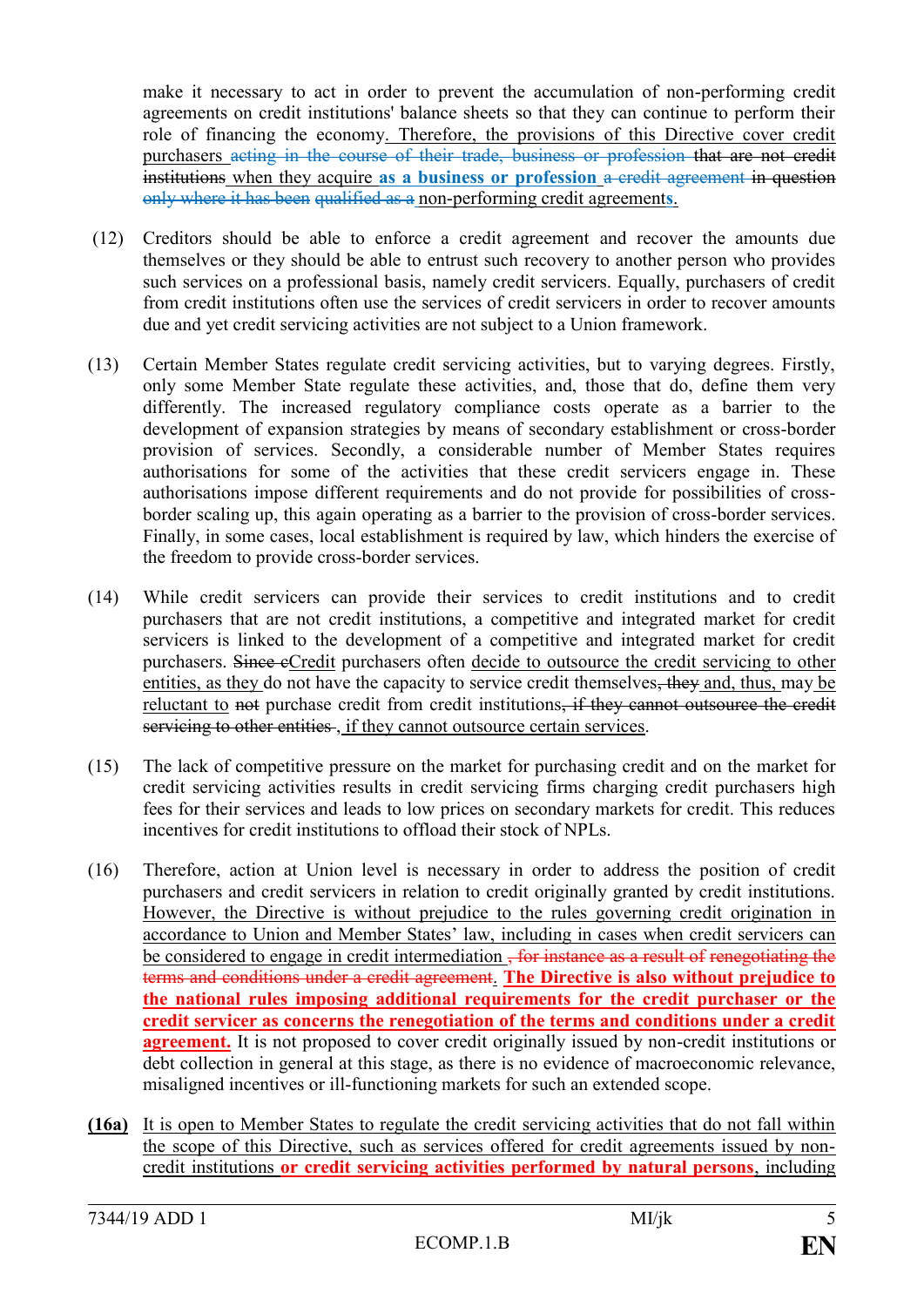by imposing requirements equivalent to those under this Directive extend the scope of the credit servicer's authorization also to. Such an inclusion of credit agreements issued by noncredit institutions in the credit servicer's authorisation should not allow them Those entities, however, would not benefit from the possibility to passport such services to other Member States.

- (17) Although the purpose of this Directive is to strengthen the credit institutions' capacity to deal with credit that has become non-performing or risks becoming non-performing, the secondary market for credit covers both performing and non-performing credit. Actual market sales encompass credit portfolios, consisting of a mix of performing, underperforming and non-performing credit. The portfolios include credit that is both secured and unsecured and that is owed by consumers or businesses. Where rules for the enforcement of credit differed for each type of credit or borrower, there would be additional costs to the packaging of those credit portfolios for sale. The provisions in this Directive that target the development of the secondary market for credit agreements sold by credit institutions cover performing and non-performing credit in order to avoid a situation that these additional costs would discourage investor participation and fragment this emerging market. Credit institutions willshould benefit from facing a larger investor base and more efficient credit servicers. Similar benefits will accrue to asset management companies that are instrumental in some Member States in marketing both non-performing and performing credit originated from credit institutions that had been resolved or been restructured or that have otherwise offloaded them from their balance sheets**<sup>6</sup>** . In view of the need to guarantee a high level of borrower and consumer protection, to safeguard financial stability and to avoid interference with applicable licensing requirements, the provisions of this Directive should allow credit purchasers that are not credit institutions to aquire a credit agreement in question only where it has been qualified as a non-performing credit agreement. Since this Directive only provides for a minimum harmonisation of the requirements concerning credit purchasers, it is open to the Member States to regulate the activity of credit purchasers that do not hold a licence in accordance with Regulation No 575/2013 and Directive 2013/36/EU in their national laws, including by imposing requirements equivalent to those under this Directive.
- (18) The importance placed by the Union legislature on the protection provided for consumers in Directive 2014/17/EU of the European Parliament and of the Council **<sup>7</sup>** , Directive 2008/48/EC of the European Parliament and of the Council **<sup>8</sup>** and Council Directive 93/13/EEC**<sup>9</sup>** means that the assignment of the credit rights under a credit agreement or of the agreement itself to a credit purchaser should not affect the level of protection granted by Union law to consumers in any way. Credit purchasers and credit servicers should therefore comply with applicable Union orand national law as applicable to the initial credit agreement and the consumer borrower should retain the same level of protection as provided under applicable Union and national law or as determined by Union or national conflict of

1

**<sup>6</sup>** See Commission staff working document SWD(2018 72) on the AMC Blueprint.<br> **6** Directive 2014/17/EU of the European Perliament and of the Coun

**<sup>7</sup>** Directive 2014/17/EU of the European Parliament and of the Council of 4 February 2014 on credit agreements for consumers relating to residential immovable property and amending Directives 2008/48/EC and 2013/36/EU and Regulation (EU) No 1093/2010 (OJ L 60, 28.2.2014, p. 34).

**<sup>8</sup>** Directive 2008/48/EC of the European Parliament and of the Council of 23 April 2008 on credit agreements for consumers and repealing Council Directive 87/102/EEC (OJ L 60/34, 22.5.2008, p. 66).

<sup>&</sup>lt;sup>9</sup> Council Directive 93/13/EEC of 5 April 1993 on unfair terms in consumer contracts (OJ L 95, 21.4.1993, p. 29).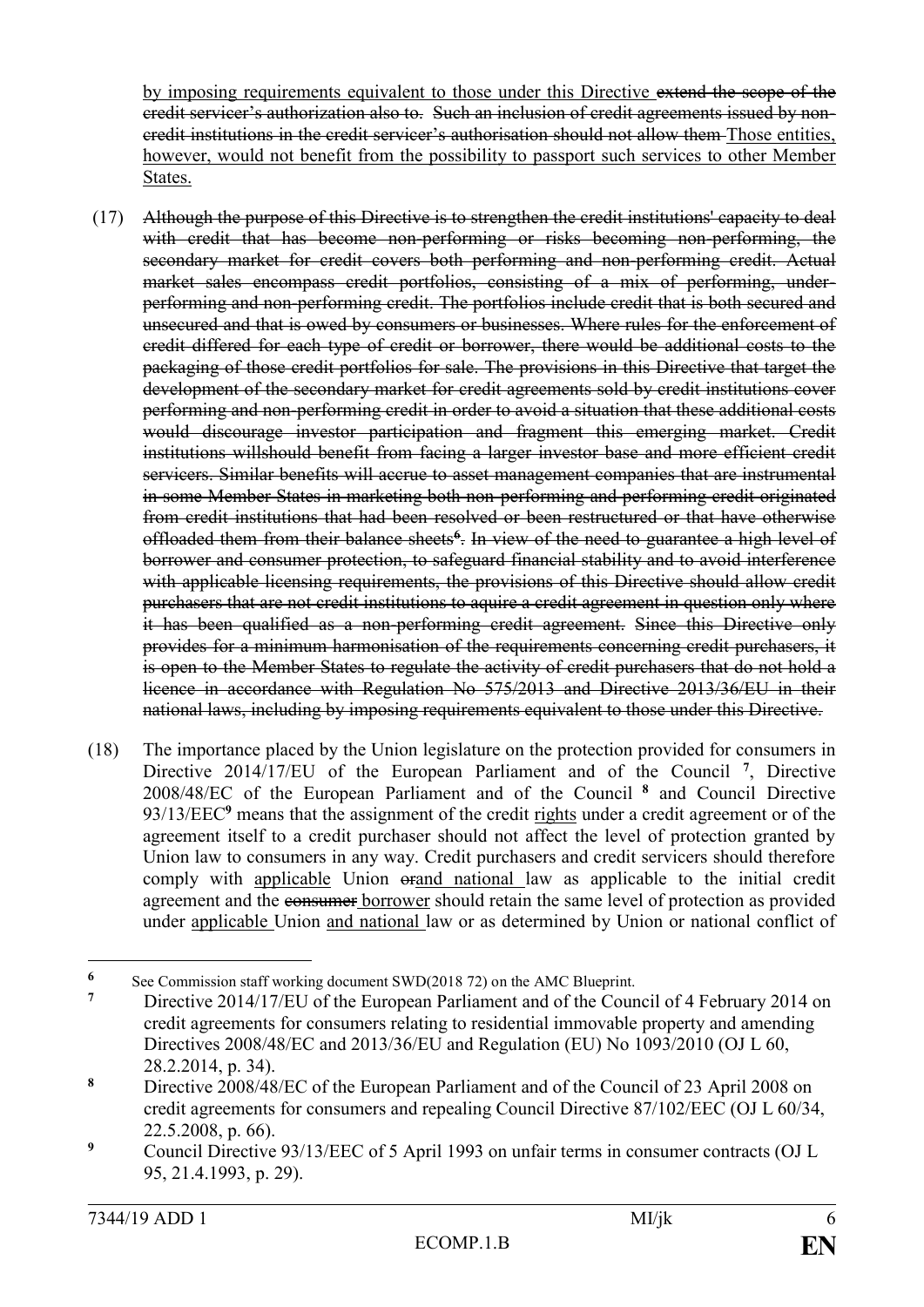law rules regardless of the law applicable to the credit purchaser or credit servicer. Also, the Directive does not affect contract law principles under  $f$  existing the restrictions in the national law with regard to restrictions on the transfer of non-performing credit agreements that are not past due or are less than 90 days past due elaims and the assignment of eredit of the creditors' rights under such non-performing credit agreements under a credit agreement. **Similarly, the Directive does not affect the restrictions in national laws regarding transfer of creditor´s rights under a non-performing credit agreement or the credit agreement itself that is not terminated in accordance with national civil law with the effect that all amounts payable under the credit agreement become immediately due, where this is required for the transfer to an entity outside the banking system.** This way, there will be Member States where, taking into account the national rules, the acquisition of unlikely to pay **non-performing** credit agreements that are not past due**,** or are less than 90 days past due **or are not terminated in accordance with national civil law**  by non-regulated creditors will remain limited. Nevertheless, iIt is open to Member States to regulate the transfer of performing credit agreements, including by imposing requirements equivalent to those under this Directive.

- (19) This Directive should not affect acts of Union law concerning judicial cooperation in civil matters, notably the provisions on the law applicable to contractual obligations and on jurisdiction, including the application of those acts and provisions in individual cases under Regulation (EC) No 593/2008 of the European Parliament and of the Council**<sup>10</sup>** and, Regulation (EU) 1215/2012 of the European Parliament and of the Council**<sup>11</sup>**. All creditors and any persons representing them are bound to respect those acts of Union law in their dealings with the consumer and national authorities to ensure that consumer rights are protected.
- (20) In order to ensure a high level of consumer protection, Union and national law provide for a number of rights and safeguards related to credit agreements promised or granted to a consumer. Those rights and safeguards apply in particular to the negotiation and conclusion of the credit agreement, to the use of unfair business-to-consumer commercial practices as laid down in Directive 2005/29/EU and to it's the performance or default of the credit agreementthereof. This is notably the case in relation to long-term consumer credit agreements falling within Directive 2014/17/EU, in respect of the right of the consumer to discharge fully or partially his obligations under a credit agreement prior to the expiry of that agreement or to be informed by means of the European Standardised Information Sheet, where applicable, on the possible transfer of the credit agreement to a credit purchaser. Borrower rights should also not be altered if the transfer of the credit agreement between a credit institution and a purchaser takes the form of contract novation.
- (21) In addition, this Directive does not reduce the scope of application of Union consumer protection rules and to the extent credit purchasers qualify as creditors under the provisions of Directive 2014/17/EU, and and Directive 2008/48/EC and Directive 2005/29/EU, they should be subject to the specific obligations set by Article 35 of the Directive 2014/17/EU or Article 20 of the Directive 2008/48/EC, respectively.

1

**<sup>10</sup>** Regulation (EC) No 593/2008 of the European Parliament and of the Council of 17 June 2008 on the law applicable to contractual obligations (Rome I), OJ L 177, 4.7.2008, p. 6–16.

**<sup>11</sup>** Regulation (EU) 1215/2012 of the European Parliament and of the Council of 12 December 2012 on jurisdiction and the recognition and enforcement of judgments in civil and commercial matters, OJ L 351, 20.12.2012, p. 1-32.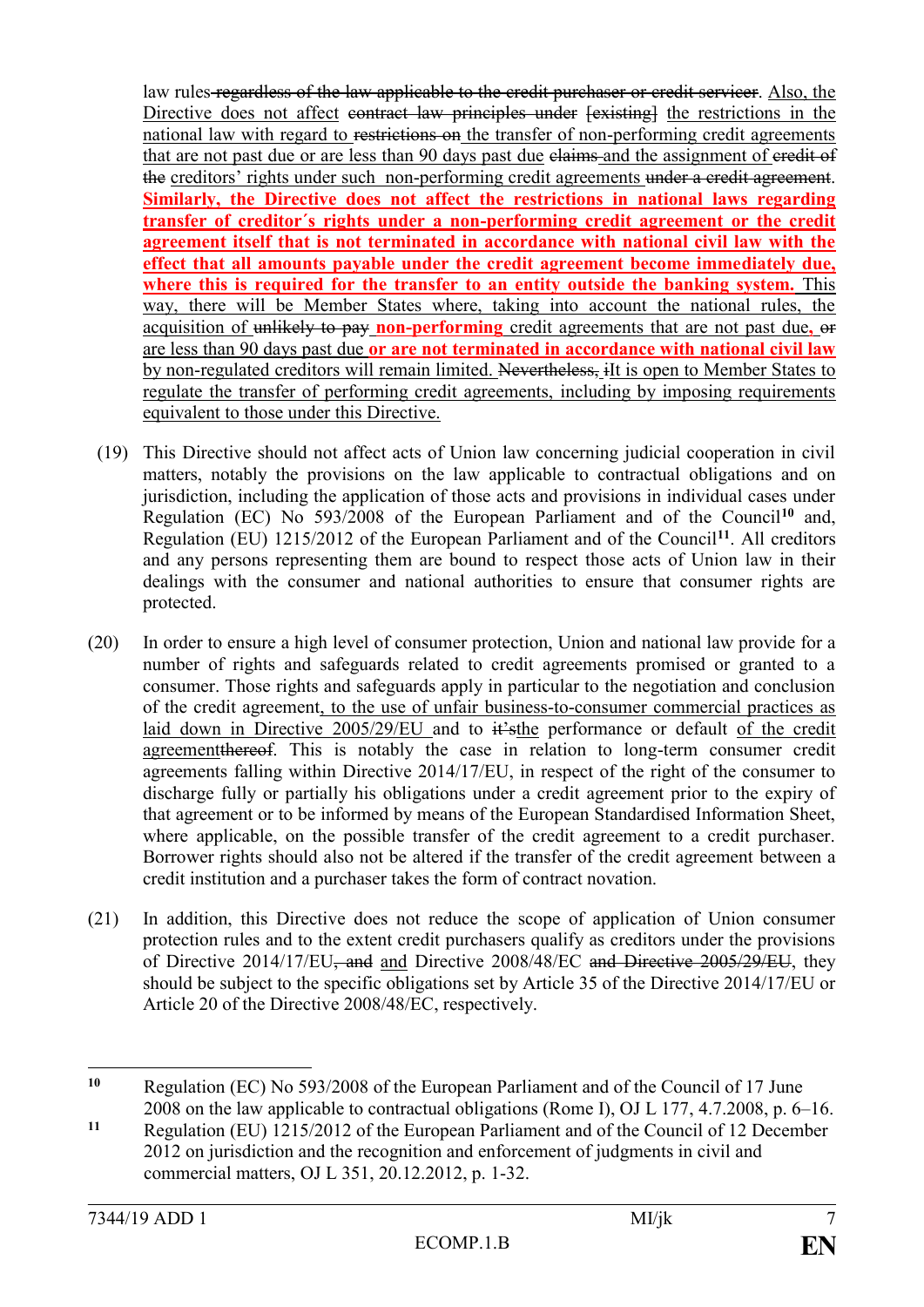- (22) Union credit institutions and their subsidiaries included in the supervision on a consolidated basis of the credit institution pursuant to Regulation (EU) No 575/2013 undertake credit servicing activities as part of their normal business. They have the same obligations with regard to credit agreements that they have issued themselves and credit they those purchased from another credit institution. Since they are already regulated and supervised, application of this Directive to their credit servicing or purchasing activities would mean unnecessary duplication of authorisation and compliance costs and therefore they are not covered by this Directive. **Also, the outsourcing by the credit institutions of credit servicing activities, in relation to both performing and non-performing credit agreements, to credit servicers or other third parties, is outside the scope of this Directive because the credit institutions already have to observe the applicable outsourcing rules.** Moreover, creditors that are not credit institutions but are nevertheless regulated and supervised by a competent authority of a Member State in accordance with the Directive 2008/48/EC and the Directive 2014/17/EU and undertake credit servicing activities for loans granted to consumers as part of their normal business are not covered by this Directive when performing in that Member State credit servic**ing**es activities for loans issued by credit institutions. Further, **alternative investment fund manager, management company and investment company** (**provided that the investment company has not designated a management company**) fund managers licensed **authorized or registered** under Directive 2011/61/EU or Directive **2009/65/EC** 2014/91/EU, should not fall within the scope of this Directive. Also, there are some legal professions that undertake **ancillary** activities similar to servicing activities and that are regulated and supervised according to Union or national legislation, such as well as **namely** public notaries conducting independent public activities within a liberal profession, lawyers, bailiffs and officials that perform under national law court provisions and implement the enforcement of binding measures and the transfer and the servicing of credits in the context of a securitization under Regulation (EU) 2017/2402 laying down a general framework for securitisation and creating a specific framework for simple, transparent and standardised securitisation, and amending Directives 2009/65/EC, 2009/138/EC and 2011/61/EU and Regulations (EC) No 1060/2009 and (EU) No 648/2012 and, therefore, Member States may decide not to apply should not fall within the scope of this Directive for those professions**.**
- (23) In order to allow existing credit purchasers and credit servicers to adapt to the requirements of the national provisions implementing this Directive and, in particular, to allow credit servicers to be authorised, this Directive will only apply to transfers of non performing credit agreements that take place **allows entities that are currently providing credit servicing activities under national law, to continue to do so in their home Member State for** six months after the transposition deadline of this Directive has expired. After the expiry of that six months period, only credit servicers authorised under the national laws implementing this Directive will be able to operate on the market.
- **(23a) Member States that have already in place rules equivalent or stricter than those established in this Directive for credit servicing activities may recognize in their national law implementing this Directive the possibility for existing entities providing credit servicing activities to be automatically recognized as authorized credit servicers.**
- (24) The authorisation of a credit servicer to provide credit servicing activities throughout the Union should be subject to a uniform and harmonised set of conditions that should be applied in a proportionate manner by the competent authorities. ). **A credit servicer authorisation covers credit servicing activities irrespective of the type of credits. Therefore, the credit servicers may passport themselves for servicing performing loans**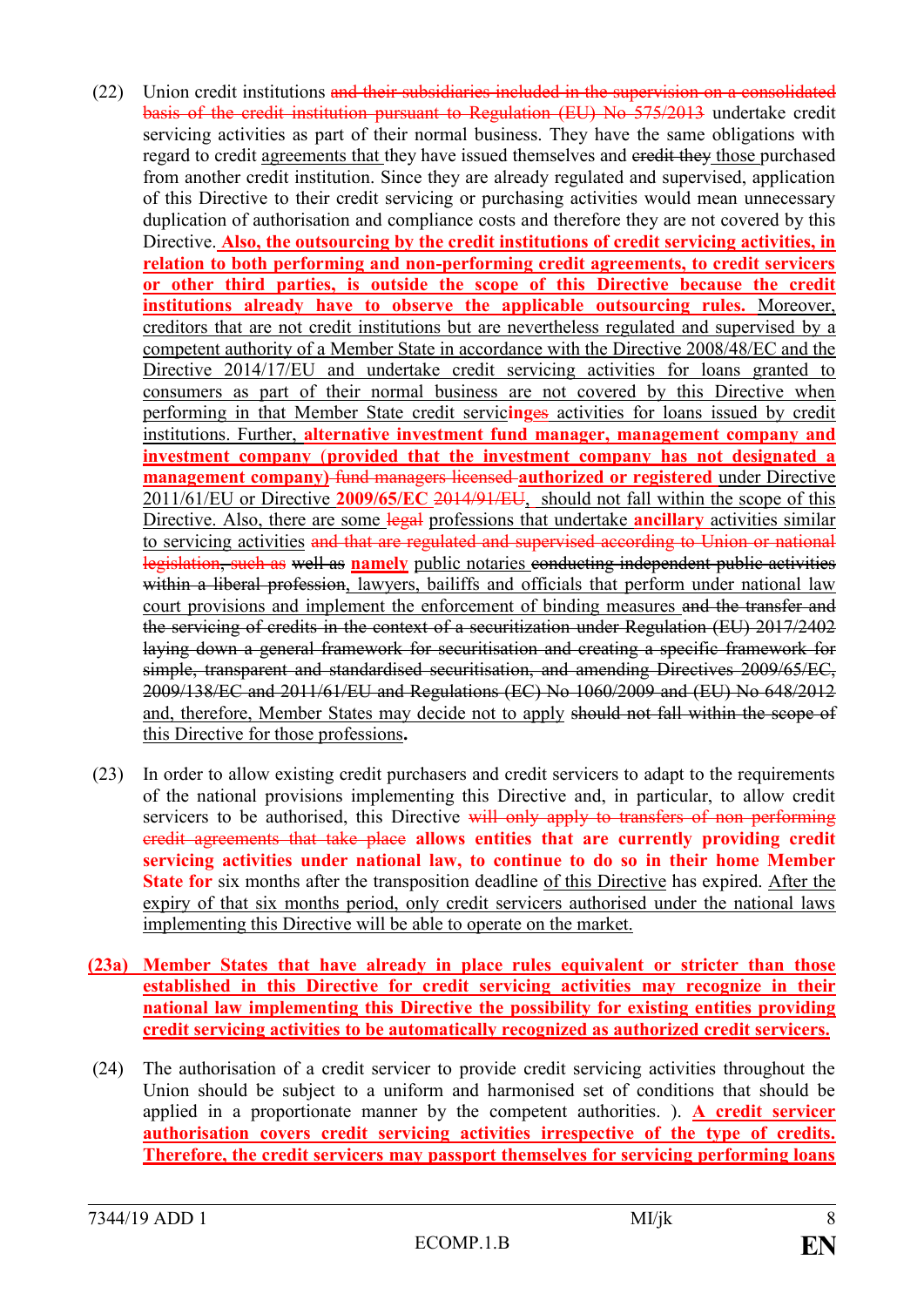**in Member States were performing loans transfer is permitted.** In light of the necessity to assure a competitive market and the challenging requirements that have to be fulfilled, Considering the long term nature of the relationship between a credit servicer and borrowers as well as the challenging requirements that have to be fulfilled, only a legal person can act as a credit servicer and therefore apply for an authorisation. To avoid a reduction in debtor or borrower protection and in order to promote trust, the conditions for granting and maintaining an authorisation as a credit servicer should ensure that eredit servicers, persons who hold a qualifying holding in the credit servicer or who are part the members of the management or administrative organ of the service provider have a clean police record in relation to serious criminal offences linked to crimes against property, to crimes related to financial activities, to money laundering, to fraud or to crimes against the physical integrity and are not subject to an insolvency procedure or have not previously been declared bankrupt, unless they have been reinstated in accordance with national law-that they are of good repute. Member States should ensure that theythe members of the management or administrative organ are of sufficiently good repute, and the management body as a whole, and possess adequate knowledge and experience to conduct the business in a competent and responsible manner, according to the activity to be carried out. It is for each Member State to assess the good repute, adequate knowledge and experience conditions, but it should not impair the free movement of authorised credit servicers within the Union. [For this purpose, the EBA should develop guidelines to reduce the risk of divergent interpretations of these requirements.] Similarly, these persons as well as the credit servicer should not be subject to an insolvency procedure or have not previously been declared bankrupt, unless they have been reinstated in accordance with national law. Finally, to ensure compliance with debtor protection as well as personal data protection rules, it is necessary to require that appropriate governance arrangements and internal control mechanisms and recording and handling of complaints, are established and subject to supervision. <del>[Moreover, credit servicer should</del> have adequate anti-money laundering and counter terrorism prodecures in place in accordance with national laws.<sup>1</sup> In addition, credit servicer should have adequate anti**money laundering and counter terrorism procedures in place, where national legislation transposing Directive 2015/849/EU designates credit servicers as obliged entities for the purposes of preventing and combating money laundering and terrorist financing.** Moreover, credit servicers should be obliged to act fairly and with due consideration for the financial situation of the borrowers. Where debt advice services facilitating debt repayment are available at national level, the credit servicers should consider referring borrowers to such services. Where debt advice services facilitating debt repayment are available at national level, the credit servicers should consider referring borrowers to such services.

- (25) To avoid lengthy procedures and uncertainty, it is necessary to establish requirements regarding the information that applicants are required to submit, as well as the reasonable deadlines for the issue of an authorisation and the circumstances for its withdrawal of authorisation. Where authorities withdraw an authorisation of a credit servicer which provides credit servicing activities in other Member States, competent authorities in the host Member State should be informed. Equally, an up-to-date online public register or list should be established in each Member State and made publicly available on the websites of the competent authorithies to ensure transparency as regards the number and identity of authorised credit servicers.
- (26) The contractual relationship between the credit servicer and the creditor and obligations of the credit servicer towards the creditor should not be altered by the outsourcing to credit service providers. It should be established that credit servicers are responsible for making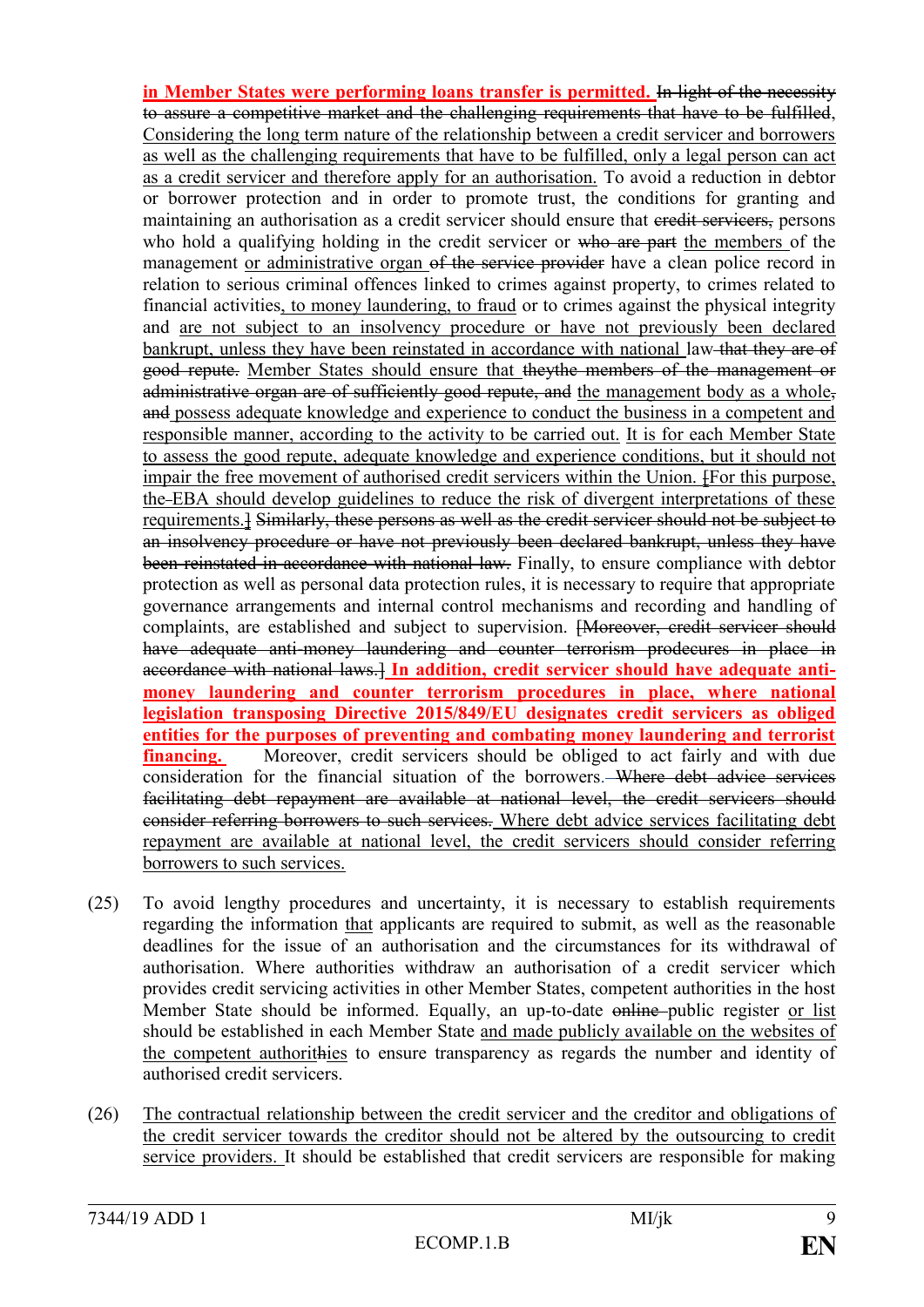sure that where they outsource their activities to credit service providers, this does not result in undue operational risk or non-compliance by the credit service provider with any national or Union legal requirements or restrict the capacity of a regulatory supervisor to perform its duty and safeguard borrower rights.

- (27) Given that when a creditor entrusts the management and enforcement of a credit agreement**,** the creditor delegates its rights and duties and also its direct contact with the borrower to the credit servicer while still remaining ultimately responsible, the relationship between creditor and credit servicer should be clearly established in a written credit servicing agreement writing and it should be possible for competent authorities to verify how such a relationship is determined. Moreover, credit servicers should be obliged to act fairly and with due consideration for the financial situation of the borrowers. Where debt advice services facilitating debt repayment are available at national level, the credit servicers should consider referring borrowers to such services. **To the extent that the credit purchaser does not perform itself the servicing of the loans acquired,** Member States should be able to provide that the credit servicer and creditor are required to agree in the credit servicing agreement that the credit servicer notifies the creditor prior to outsourcing of credit servicing activities.
- (28) To ensure the right of a credit servicer to engage in cross-border activities and to provide for their supervision, this Directive sets up a procedure for the exercise of the right of an authorised credit servicer to engage in cross-border activity. Communication between authorities in the home and host Member States as well as with a credit servicer should take place within reasonable deadlines.
- (29) In order for to ensure an effective and efficient supervision of cross-border credit servicers, a specific framework should be created for the cooperation between home and the host competent authorities. This framework should allow the exchange of information, while preserving its confidentiality, professional secrecy, protection of individual and business rights, on and off-site inspections, the provision of assistance, the notification of results of checks and inspections and of any measures taken.
- (30) An important prerequisite for the taking up of the role by credit purchasers and credit servicers should be that they ean have the possibility to get access all to relevant information and Member States should ensure that this is possible, while at the same time observing Union and national data protection rules.
- (31) Where a credit institution transfers a credit agreement they should be required to inform their supervisor and the competent authority for supervising compliance with this Directive on a quarterly basis and on an aggregated level about fat least-the main characteristics aggregated outstanding balance of the transferred credit portfolios, as well as number and size of the loans included and whether it includes agreements concluded with consumers. For each portfolio transferred in a single transaction information should include the legal entity identifier, or when not available the identity and address of the purchaser and, where applicable, its representative in the Union. That competent authority should be obliged to transmit that information to the authorities competent to supervise the credit purchaser and the competent authority where the borrower is established. Competent authorities should forward information regarding to new credit purchasers to the EBA, which should draw up and publish a list of active credit purchasers in the Union to ensure transparency and facilitate the matching process between sellers and purchasers of credit agreements. Such transparency requirements allow for a harmonised and effective monitoring of the transfer of credit agreements within the Union. In order to comply with the principle of proportionality,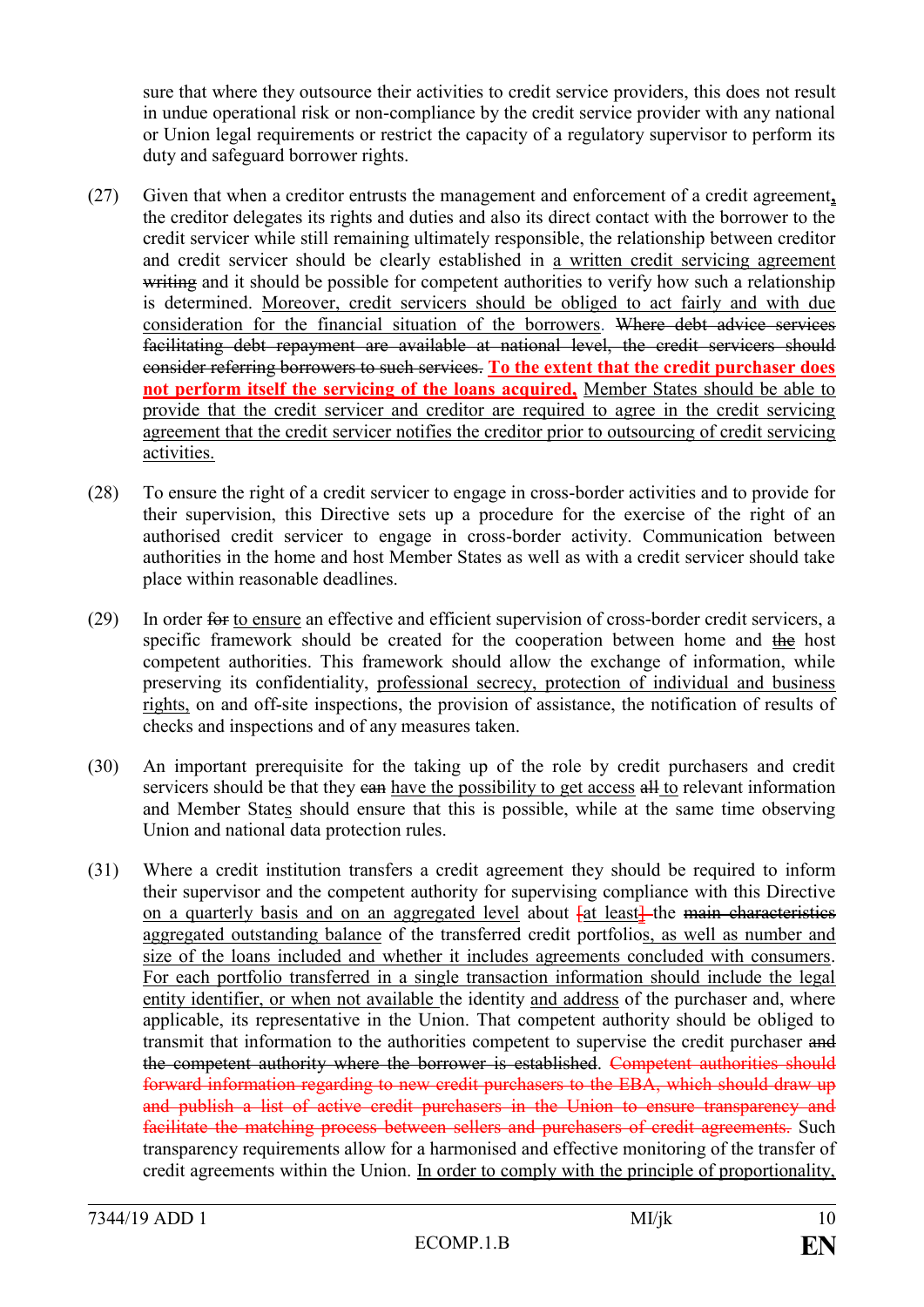competent authorities should, in order to avoid the duplication, take into account information that is already available to them by other means, in particular as regards credit institutions.

- (32) As part of the Council's Action Plan, credit institutions' data infrastructure would be strengthened by having uniform and standardised data for non-performing credit agreements. The European Banking Authority has developed data templates that provide information about credit exposures in the banking book and allow potential buyers to evaluate the value of the credit agreements and carry out their due diligence. Applying such templates to credit agreements would reduce information asymmetries between potential buyers and sellers of credit agreements and, thus, contribute to the development of a functioning secondary market in the Union. The EBA should therefore develop the data templates into implementing technical standards and and that for credit institutions. and oOther sellers of credit agreementseredit purchaser should are should be encouraged to use those standards in order to facilitate the valuation of credit agreements for sale.
- (33) Since the valuation of a portfolio of non-performing credit is complicated and complex, actual buyers on secondary markets are sophisticated investors. Credit purchasers are Ooften they are investment funds, financial institutions or credit institutions. As they are not creating new credit, but are buying as foreseen provided in the Directive only existing nonperforming credit agreements at own risk, they do not cause prudential concerns and their potential contribution to systemic risk is negligible. It is therefore not justified to require those types of investors to apply for an authorisation, but or to set special conditions for them to engage in such activities. Iit is however important that Union and national consumer protection rules continue to apply and the borrowers' rights continue to be those arising from the initial credit agreement. Prior to their first purchase of non-performing credit agreements or creditor's rights issued by a credit institution in the Union, credit purchasers should notify the competent authority of the home Member State about their legal entity identifier, or when not available about their identity and adress. Additionally, they should inform the competent authority about their deed of incorporation and the Member State where the purchase occured. Competent authorities should forward this information to the EBA, which should draw up and publish a list of active credit purchasers in the Union to ensure transparency and facilitate the matching process between sellers and purchasers of credit agreements. In order to keep this list up to date, the credit purchaser should inform the competent authority of the home Member State about any change concerning the information given.
- (34) Third-country credit purchasers may make it harder for the Union consumer to rely on their rights under Union law and for the national authorities to supervise the enforcement of the credit agreement. Credit institutions may also be discouraged from transferring such credit agreements to third-country credit purchasers because of the reputational risk involved. **To the extent that Imposing an obligation on** the representative of the third-country purchasers of consumer credit to appoint **is not** a credit institution**,** other regulated and supervised ereditor/a non-credit institution creditors regulated and supervised by a competent authority of a Member State in accordance with the Directive 2008/48/EC and the Directive 2014/17/EU or a credit servicer authorised in the Union for servicing a credit agreement **this representative will be under an obligation to appoint such regulated entities in order to**  ensures for servicing a credit agreement ensures that the same standards of consumers' rights are preserved after the transfer of the credit agreement. **Member States are entitled to impose the same obligation in relation to other credits than those granted to consumers and/or to credit purchasers established on their territories which are not a supervised**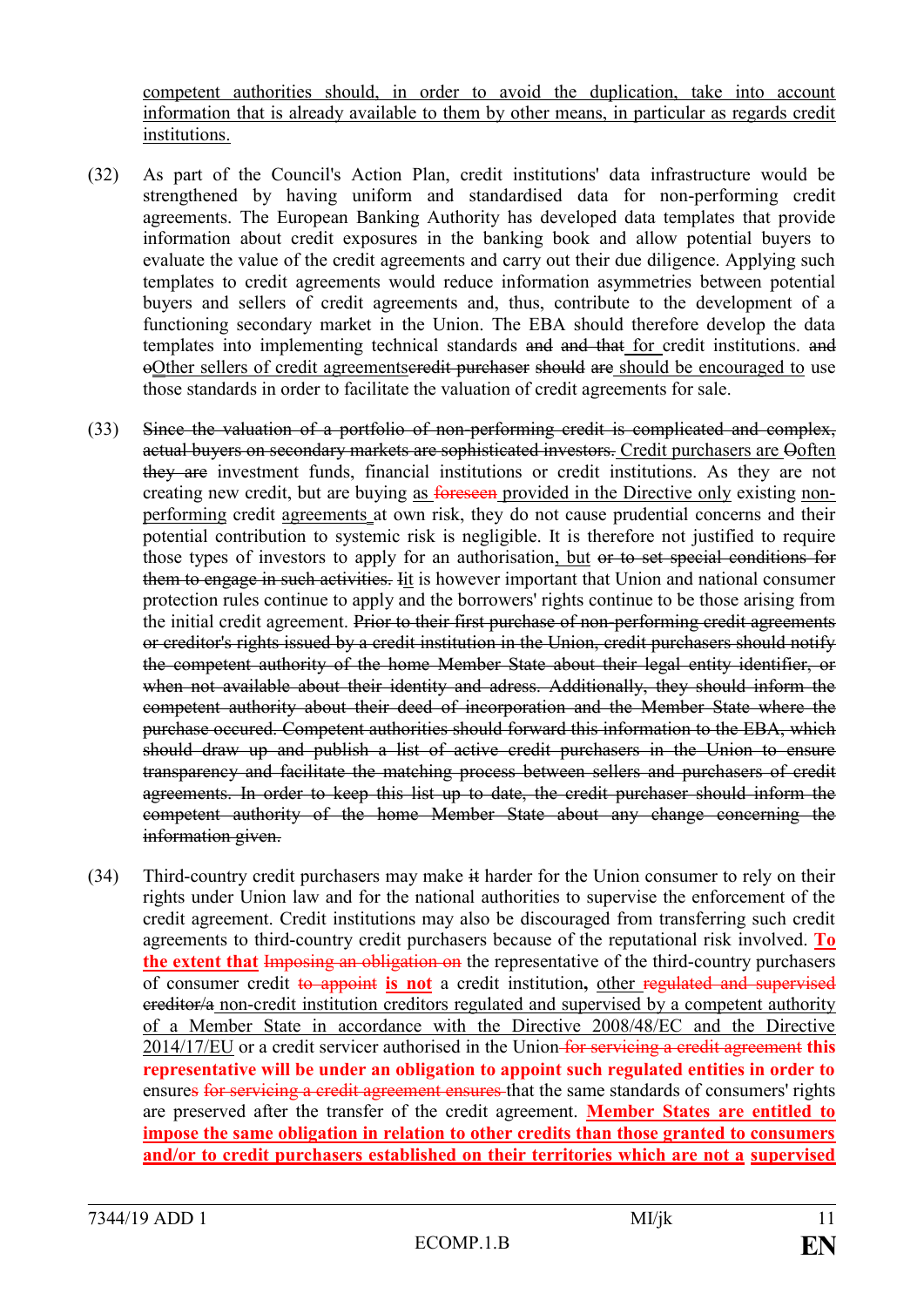**creditor or credit servicer.** The credit servicer **and the supervised creditor** is **are** under an obligation to respect the applicable Union and national laws and the national authorities in individual Member States should be given the necessary powers to effectively supervise its **their** activity. Member States are entitled to impose the same obligation to nonsupervised credit purchasers established on their territories.

- (35) Credit purchasers that use the services of credit servicers or credit institutions should inform on a quartely basis and on an aggregated level the competent authorities thereof so as to allow them to exercise their supervisory as regards the conduct of the credit servicer vis-àvis the borrower. Credit purchasers also have an obligation to inform in a timely manner the competent authorities in charge of their supervision if they engage a different credit institution or credit servicer.
- (36) Credit purchasers that enforce the purchased credit agreement directly should do so in compliance with the law applicable to the credit agreement, including consumer protection rules applicable to the borrower. National rules concerning in particular the enforcement of contracts, consumer protection, criminal law, continue to apply and competent authorities should ensure their compliance with them on Member States' territory.
- (37) In order to facilitate the enforcement of the obligations set out in the Directive, where a credit purchaser is not established in the Union national law implementing this Directive should provide that, where a transfer of a credit agreement is concluded, a third country credit purchaser appoints a representative established in the Union, mandated to be addressed by the competent authorities in addition or instead of the credit purchaser. This representative is responsible for the obligations imposed on credit purchasers by this Directive. Credit purchasers transferring non-performing credit agreements should inform the competent authority of the home Member State on a quarterly basis and on an aggregated level about  $\frac{1}{4}$  the aggregated outstanding balance of the transferred credit portfolios, as well as number and size of the loans included and whether it includes agreements concluded with consumers about the share that agreements concluded with consumers represents. For each portfolio transferred in a single transaction information should include the legal entity identifier, or when not available the identity and address of the purchaser and, where applicable, its representative in the Union.
- (38) At the moment, different authorities are entrusted with the authorisation and supervision of credit servicers and credit purchasers in Member States, and therefore it is essential that Member States clarify their role and allocate adequate powers, especially as they may need to supervise entities engaged in providing services in other Member States. In order to ensure efficient and proportionate supervision across the Union, Member States should grant the necessary powers for competent authorities to carry out their duties under this Directive, including the power to obtain necessary information, to investigate possible breaches, to handle borrowers' complaints and to impose sanctionspenalties and remedial measures, including the withdrawal of the authorisation. Where such sanctions penalties are applied, Member States should ensure that competent authorities apply them in a proportionate manner and give reasons for their decisions and that in addition those decisions should be subject to judicial review also in cases where competent authorities do not act within the timeframes provided.
- (38a) The provisions concerning breaches of this Directive is without prejudice to a Member State's right to intervene in cases of breaches do not include breaches of national law, for example, specific consumer protection rules, borrower rights rules adopted only at national level or regarding criminal activities. In such cases the competent authorities of the host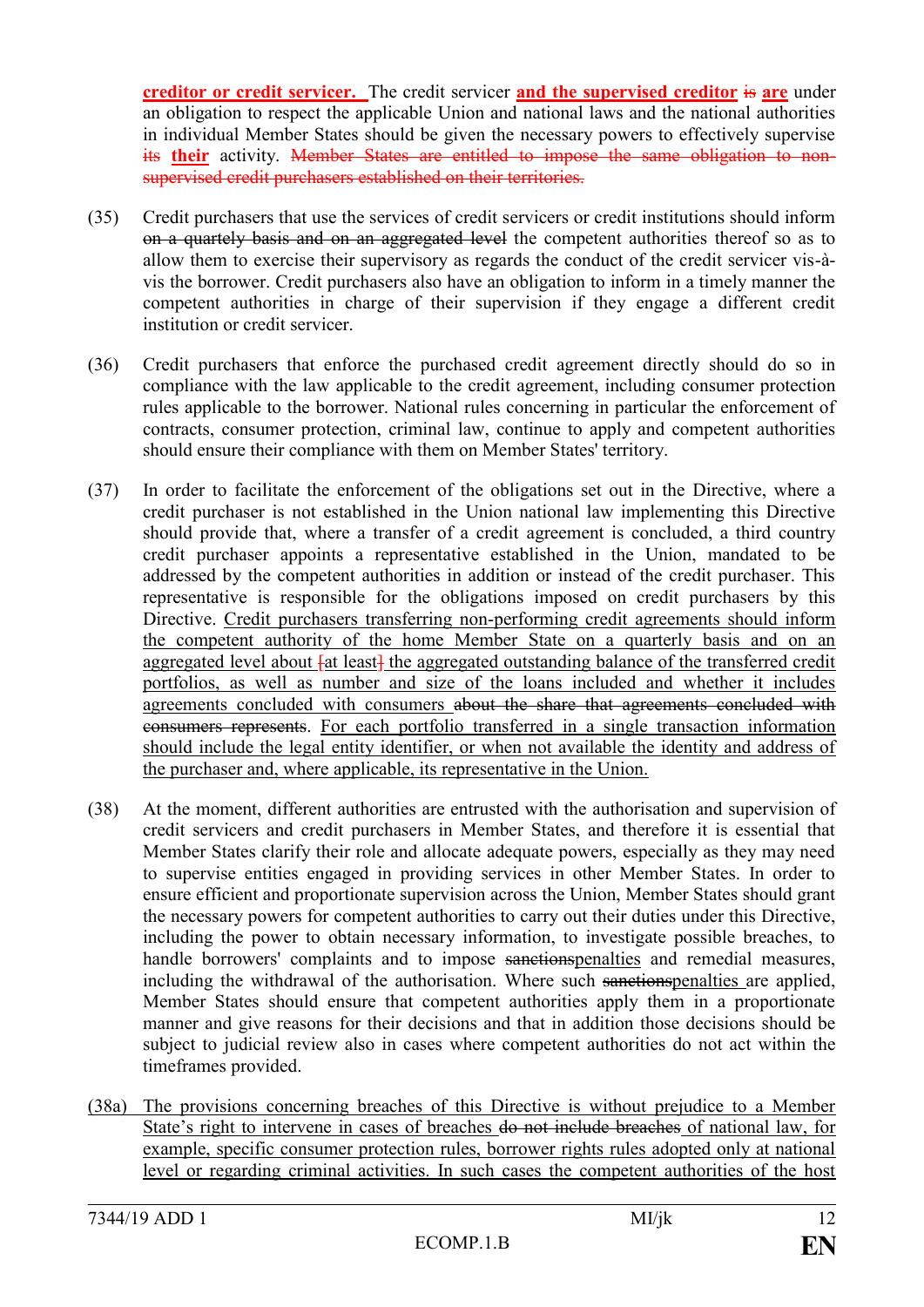Member State are the ones competent to decide if there is a breach of national law and thus their powers are not limited by this Directive.

- (52) Without prejudice to pre-contractual obligations under Directive 2014/17EU, Directive 2008/48/EC and Directive 93/13/EEC, and in order to ensure a high level of consumer protection, the consumer should be presented, in due time and prior to any modifications to the terms and conditions of the credit agreement, with a clear and comprehensive list of any such changes, the timescale for their implementation and the necessary details as well as the name and address of the national authority where he or she may lodge a complaint.
- (53) Since the performance of secondary markets for credit will depend to a large extent on the good reputation of the entities involved, credit servicers should establish an efficient mechanism by which to treat borrower complaints. Member States should ensure that authorities competent for the supervision of credit purchases and credit servicers have effective and accessible procedures to deal with borrowers' complaints. Further, Member States should ensure that effective remedies are provided to consumers to ensure the possibility of out-of-court settlement of consumer disputes.
- (54) Both the provisions of Regulation (EU) 2016/679 of the European Parliament and of the Council**<sup>12</sup>** and Regulation (EC) No 45/2001 (EU) 2018/1725 of the European Parliament and of the Council**<sup>13</sup>** apply to the processing of personal data for the purposes of this Directive. In particular, where personal data is processed for the purposes of this Directive, the precise purpose should be specified, the relevant legal basis referred to, the relevant security requirements laid down in Regulation (EU) 2016/679 complied with, and the principles of necessity, proportionality, purpose limitation, transparent and proportionate data retention period respected. Also, personal data protection by design and data protection by default should be embedded in all data processing systems developed and used within the framework of this Directive. Equally, administrative cooperation and mutual assistance between the competent authorities of the Member States should be compatible with the rules on the protection of personal data laid down in Regulation (EU) 2016/679 of the European Parliament and of the Council, and in accordance with national data protection rules implementing Union legislation.
- (55) In order to ensure that the level of protection of the consumer is not affected in the event of an assignment to a third party of the creditor's rights under a mortgage credit agreement or of the agreement itself, an amendment to Directive 2014/17/EU should be introduced to establish that, in cases of a transfer of credit covered by that Directive, the consumer is

 $12$ **<sup>12</sup>** Regulation (EU) 2016/679 of the European Parliament and of the Council of 27 April 2016 on the protection of natural persons with regard to the processing of personal data and on the free movement of such data, and repealing Directive 95/46/EC (General Data Protection Regulation) (OJ L 119, 4.5.2016, p. 1).

**<sup>13</sup>** Regulation (EC) No 45/2001 of the European Parliament and of the Council of 18 December 2000 on the protection of individuals with regard to the processing of personal data by the Community institutions and bodies and on the free movement of such data (OJ L 8, 12.1.2001, p. 1). **Regulation (EU) 2018/1725 of the European Parliament and of the Council of 23 October 2018 on the protection of natural persons with regard to the processing of personal data by the Union institutions, bodies, offices and agencies and on the free movement of such data, and repealing Regulation (EC) No 45/2001 and Decision No 1247/2002/ECText with EEA relevance.**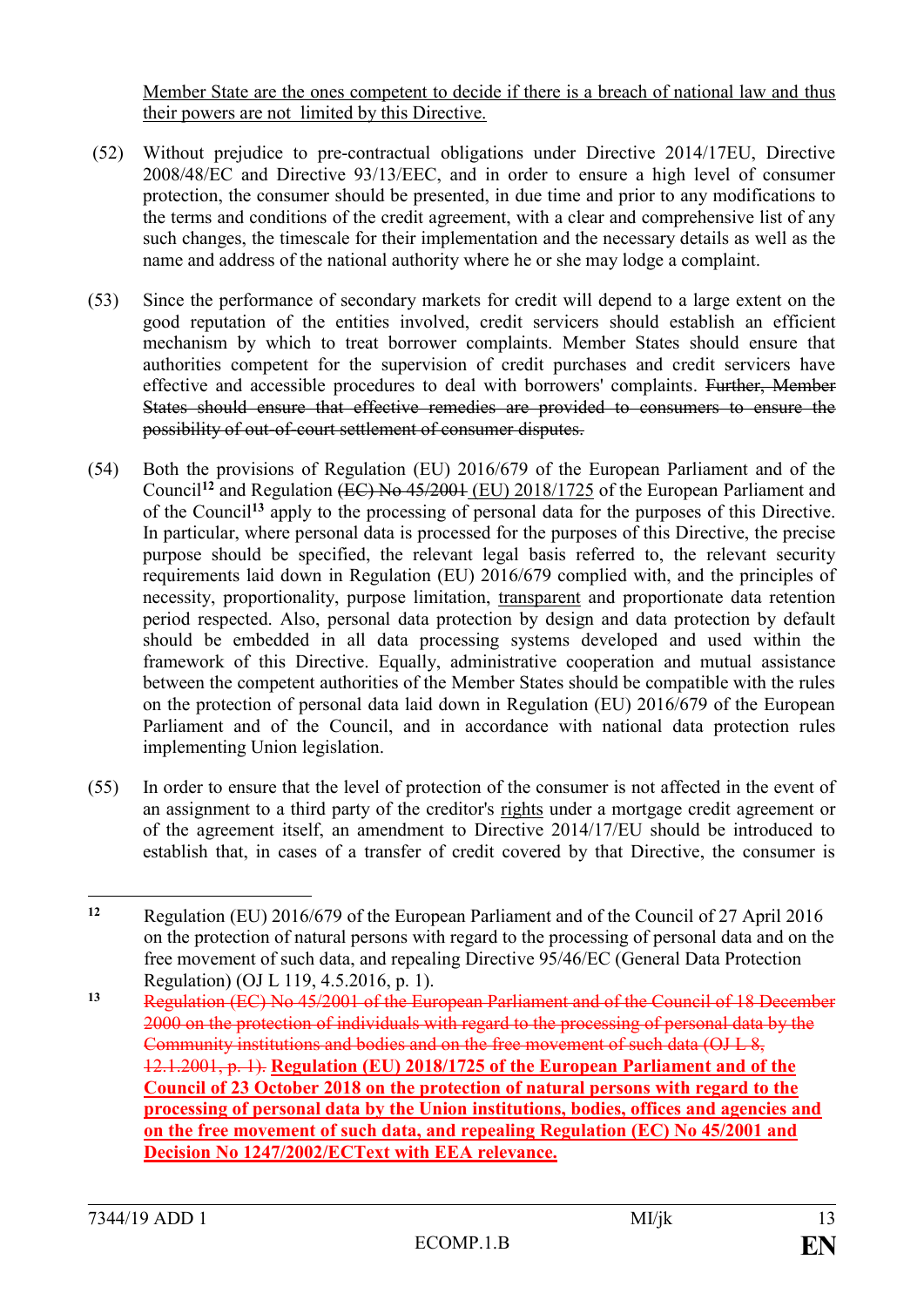entitled to plead against the credit purchaser any defence which was available to him against the original creditor and to be informed of the assignment.

- (56) In accordance with the Joint Political Declaration of 28 September 2011 of Member States and the Commission on explanatory documents, Member States have undertaken to accompany, in justified cases, the notification of their transposition measures with one or more documents explaining the relationship between the components of a directive and the corresponding parts of national transposition instruments. With regard to this Directive, the legislator considers the transmission of such documents to be justified,
- (57) The European Data Protection Supervisor has been consulted and provided its opinion on **24 January 2019 [C/Y/2018].**
- (58) The efficient functioning of this Directive will need to be reviewed, as the establishment of the internal secondary market of the non-performing loans with a high level of consumer protection will progress. The Commission is well placed to analyse specific cross-border issues that cannot be identified or properly addressed by individual Member States, such as the risk of money laundering and terrorist financing that could arise in relation to credit servicing **and credit purchasers'** activities and the cooperation between competent authorities from different Member States. It is therefore appropriate that in its review of this directive the Commission include also a thorough assessment of the money-laundering and terrorist financing risks associated with the activities performed by the credit servicers **and credit purchasers** and the administrative cooperation between competent authorities.

## HAVE ADOPTED THIS DIRECTIVE:

## **Title I**

## **Subject matter, scope and definitions**

## *Article 1*

#### **Subject matter**

This Directive lays down a common framework and requirements for:

- (a) a credit servicerss of a creditor's rights under a credit agreement or of the credit agreement itself issued by a credit institution or by its subsidiary established in the Union, and who acting on behalf of a credit institution, or of a credit purchaserorcredit purchaser in respect of a credit agreement issued by a credit institution or by its subsidiaries;
- (b) a credit purchaserss of a creditor's rights under a non-performing credit agreement or of the non-performing credit agreement itself issued by a credit institution established in the Union or by its subsidiaries established in the Union;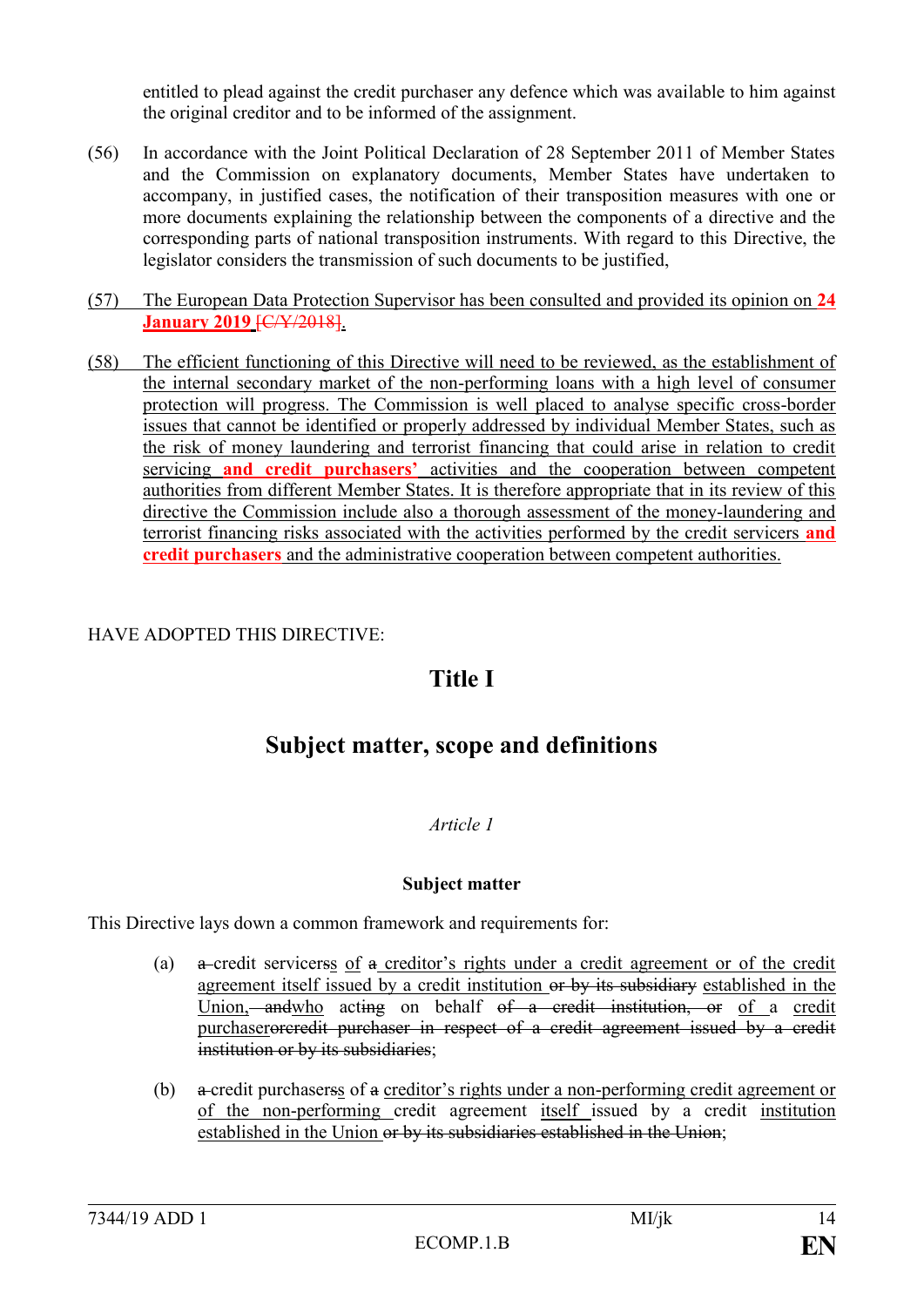## **Scope**

- 1. Articles 3 to 22 and Articles 34 to 43 of this Directive shall apply to:
	- (a) a credit servicers acting on behalf of a credit institution or of of a credit purchaser in respect of creditor's rights under a credit agreement or of the creditor's rights agreement itself, in accordance with applicable Union or national law, issued by a credit institution established in the Union or by its subsidiaries established in the Union which acts on behalf of a creditor, in accordance with applicable Union or national law.;
	- (b) a credit purchasers of creditor's rights under a non-performing credit agreement or of the non-performing credit agreement itself, issued by a credit institution established in the Union or of the creditor's rights under such agreement or by its subsidiaries established in the Union, whereby the credit purchaser assumes the creditor's obligations under the credit agreement,in accordance with applicable Union and national law;.
- 3. With regard to credit agreements falling within its scope, Tthis Directive does shall not affect neithercontract law principles under national law with regard to the transfer of claims and the assignment of credit agreements, nor neither contract law principles **or civil law principles** under national law with regard to the transfer of creditor's rights under a credit agreement or of the credit agreement itself, nor the protection granted to consumers or borrowers, pursuant in particular, to Directive 2014/17/EU, Directive 2008/48/EC, Council Directive 93/13/EEC and the national provisions transposing them nor other relevant Union law and national consumer protection laws<del>, with regard to credit</del> agreements falling within its scope.
- $\frac{3a}{2}$  This Directive shall not affect the  $\frac{1}{2}$  restrictions in the Member States national laws regarding the transfer of creditor's rights under a non-performing credit agreements that are is not past due**,** or are is less than 90 days past due **or are not terminated in accordance with national civil law,** or the transfer of ereditor's rights under such a non-performing credit agreements.

#### **3b. This Directive shall not affect the requirements in the Member States national laws regarding the servicing of creditor's rights under a credit agreement or of the credit agreement itself, when the credit purchaser is a securitisation special purpose entity, as defined in Article 2 (2) of Regulation (EU) 2017/2402.**

- 4. Articles 3 to 22 and 34 to 43 of this Directive shall not apply to the following:
	- (a) the servicing of a creditor's rights under a credit agreement or the credit agreement itself carried out by

(i) a credit institution established in the Union, or its subsidiaries established in the Union and included in the supervision of the credit institution on a consolidated basis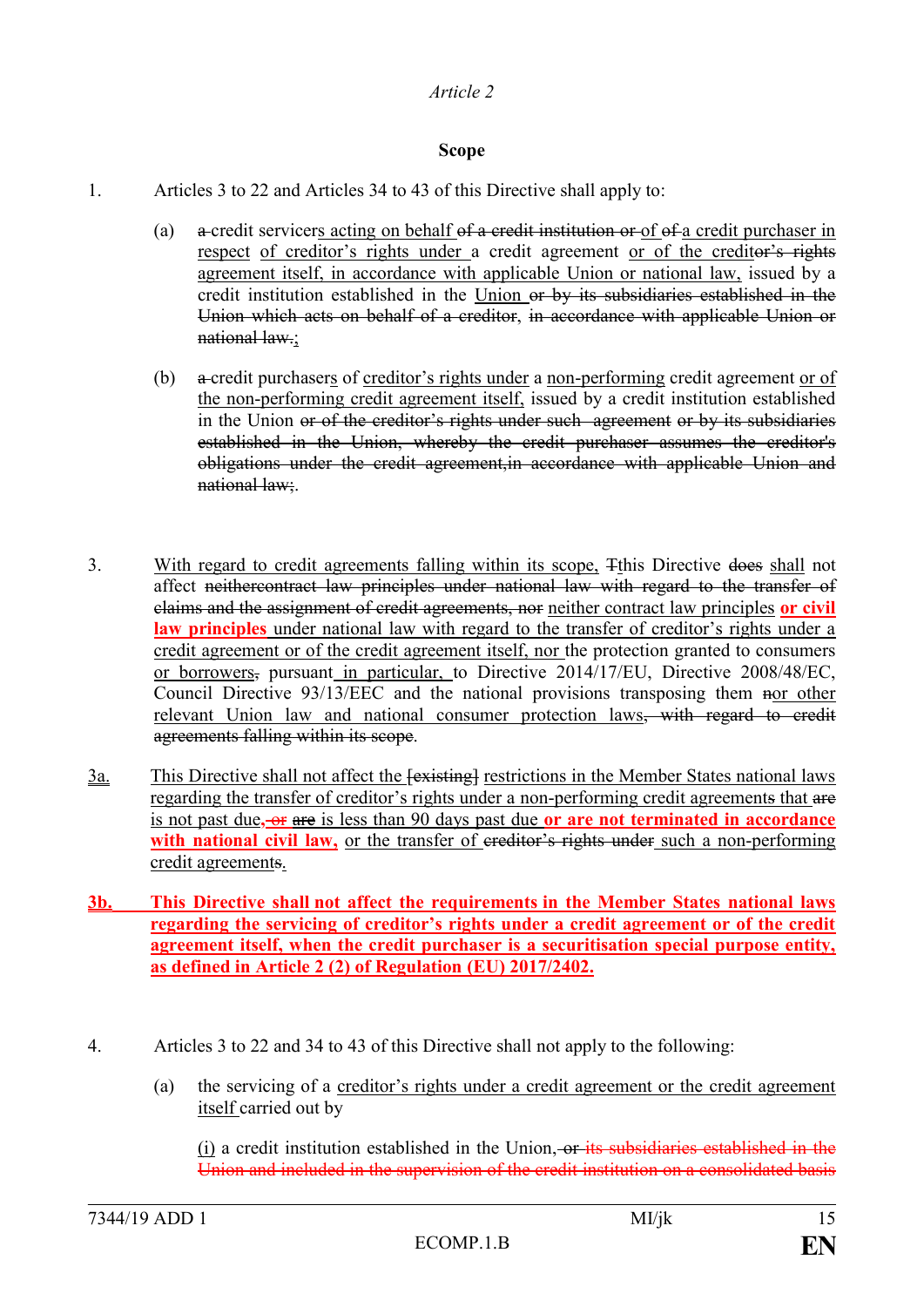pursuant to Regulation (EU) No 575/2013 or the non-credit institutions subject to supervision by a competent authority of a Member State in accordance with Article 20 of Directive 2008/48/EC or Article 35 of Directive 2014/17/EU when performing activities in that Member State,

**(**ii) or by an alternative investment **an alternative investment** fund manager **(AIFM)** authorised or registered in accordance with licensed under Directive 2011/61/EU or **a management company or an investment company authorised in accordance with Directive 2009/65/EC provided that the investment company has not designated a management company under that Directive,** on behalf of the fund it **they** manages,

(iii) **a non-credit institution subject to supervision by a competent authority of a Member State in accordance with Article 20 of Directive 2008/48/EC or Article 35 of Directive 2014/17/EU when performing activities in that Member State.**

a public notary who conducts independent public service activities exercised within members of a liberal profession subject to the supervision of each Member State, such as public notaries, bailiffs or lawyers as defined by national law or a national of a Member State who is authorised to pursue his or her professional activities under the professional titles referred to in art. 1(2)(a) of Directive 98/5/EC of the European Parliament and of the Council of 16 February 1998 to facilitate practice of the profession of lawyer on a permanent basis in a Member State other than that in which the qualification was obtained shall not be considered a credit servicer for the purpose of this Directive, unless their only tasks consist in conducting activities defined referred to in Article 3(9) of this Directive.

- (b) the servicing of a creditor's rights under a credit agreement or of the credit agreement itself that was not issued by a credit institution established in the Union or its subsidiaries established in the Union, except where the creditor's rights under a credit agreement issued or the creditor's right agreement itself is replaced by a credit agreement issued by such an institutionor its subsidiaries;
- (c) the purchase of  $\alpha$  creditor's rights under a non-performing credit agreement or the non-performing credit agreement itself by a credit institution established in the Union or its subsidiaries that are established in the Union and are included in the supervision of the credit institution on a consolidated basis pursuant to Regulation (EU) No 575/2013 established in the Union;
- (d) the transfer of creditor's rights under a non-performing credit agreement or the credit agreement itself transferred before the date referred to in the second subparagraph of Article 41(2).
- (e) the transfer and the servicing of creditor's rights or the credit agreement itself in the context of a securitization under Regulation (EU) 2017/2402 laying down a general framework for securitisation and creating a specific framework for simple, transparent and standardised securitisation, and amending Directives 2009/65/EC, 2009/138/EC and 2011/61/EU and Regulations (EC) No 1060/2009 and (EU) No 648/2012.
- 4a) Member States may exempt from the application of this Directive the servicing of creditor's rights under a credit agreement or the credit agreement itself carried out by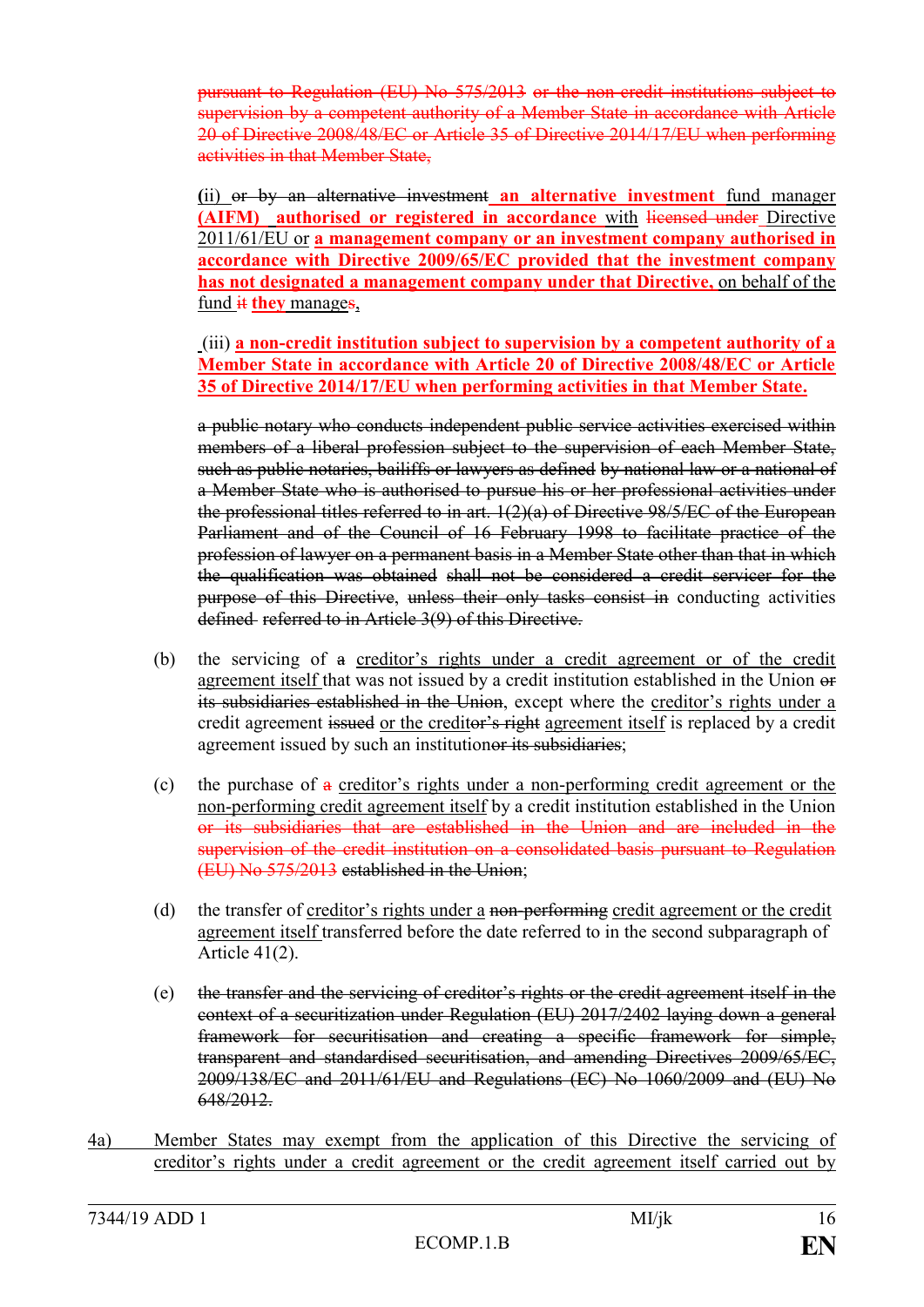members of a legal liberal profession, subject to the supervision of each Member State, such as public notaries and bailiffs as defined by national law or lawyers as defined in art. 1(2)(a) of Directive 98/5/EC of the European Parliament and of the Council of 16 February 1998 to facilitate practice of the profession of lawyer on a permanent basis in a Member State other than that in which the qualification was obtained, when conducting activities referred to in Article 3(9) of this Directive as part of their profession;

## *Article 3*

#### **Definitions**

For the purpose of this Directive, the following definitions shall apply:

- (1) 'credit institution' means a credit institution or its subsidiary as defined in point (1) of Article 4(1) of Regulation (EU) No 575/2013**<sup>14</sup>**;
- (2) 'creditor' means a credit institution who has issued a credit or a credit purchaser;
- (3) 'borrower' means a legal or natural person who has concluded a credit agreement with a creditor, including its the legal successor or the debtor assignee;
- (5) 'credit agreement' means [creditor's rights under a credit contractual agreement or the credit agreement itself] an written agreement as originally issued, modified or replaced, whereby a creditor grants or promises to grant a credit in the form of a deferred payment, a loan or other similar financial accommodation;
- (6) 'credit servicing agreement' means a written contract between a creditor and a credit servicer about the services to be provided by the credit servicer on behalf of the creditor;
- (8) 'credit purchaser' means any natural or legal person other than a credit institution, or a subsidiary of a credit institution its subsidiary that are established in the Union and are included in the supervision of the credit institution on a consolidated basis pursuant to Regulation (EU) No 575/2013 which purchases a creditor's rights under a non-performing credit agreement or the non-performing creditors' rights under a non-perfoming credit such agreement itself as defined in paragraph 5 in the course of his trade, business or profession in accordance with applicable Union and national law;
- (9) 'credit servicer' means any legal person, other than a credit institution, who, in the course of its business, manages and enforces the rights and obligations related to the creditor's rights under a credit agreement or the credit agreement itself or related to the creditor's rights or the credit claim on behalf of the creditor and carries out at

<u>.</u>

**<sup>14</sup> Regulation (EU) No 575/2013 of the European Parliament and of the Council of 26 June 2013 on prudential requirements for credit institutions and investment firms and amending Regulation (EU) No 648/2012 (**OJ L 176, 27.6.2013, p. 1).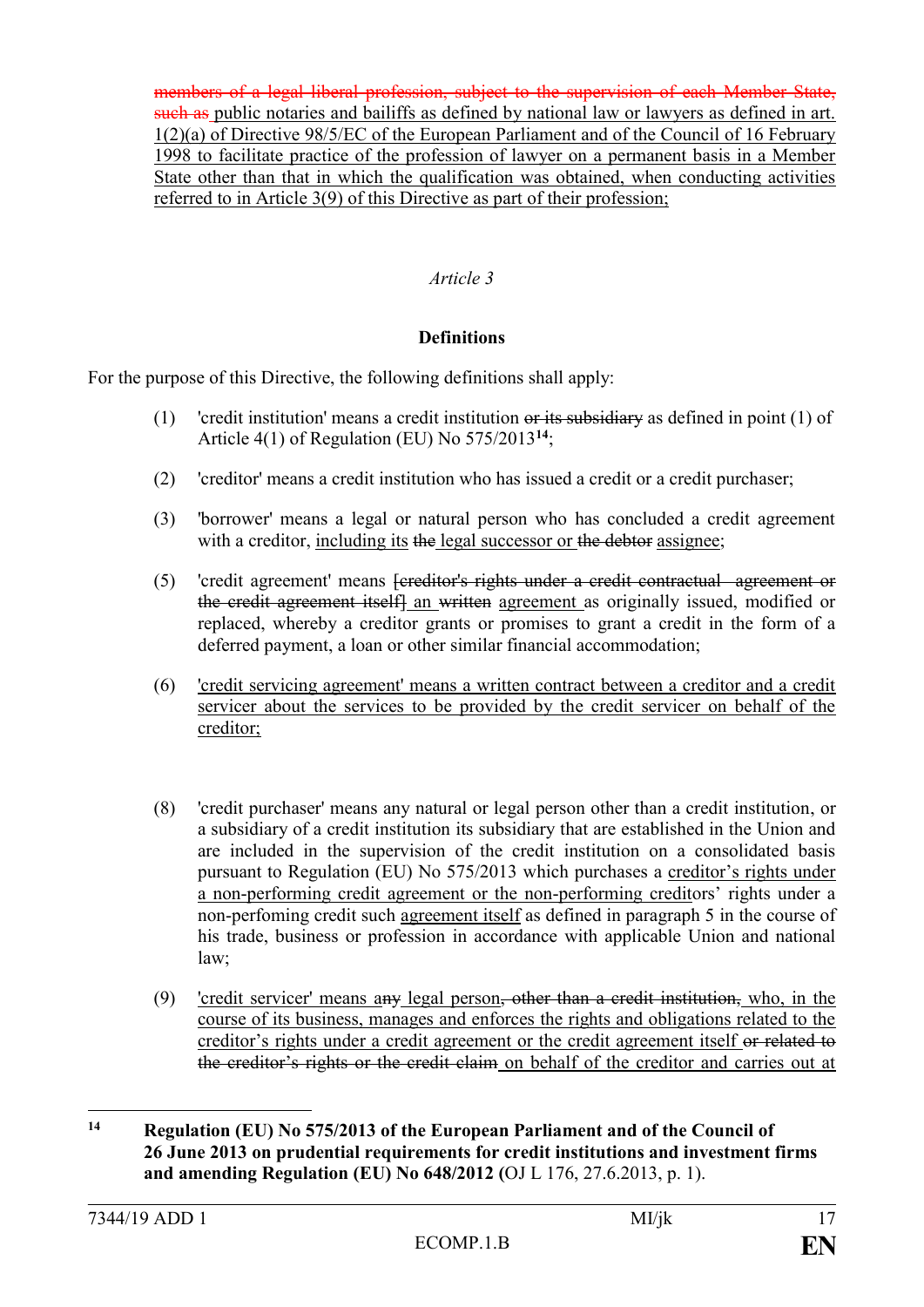least one or more of the following activities: The activities of the credit services may include and out at least one or more of the following activities:

i) collecting or recovering payments due related to the creditor's rights under a credit agreement or to the creditor's rights agreement itself from the borrower where it is not a 'payment service' as defined in Annex I of Directive 2015/2366, in accordance with national law;

ii) renegotiating, in accordance with the requirements provided in the national law, of the terms and conditions related to the creditor's rights under a credit agreement or of the credit agreement itself or of the creditor's rights or credit claim with borrowers in line with the instructions offered given by the creditor, in accordance with national law, where they arehe is not a 'credit intermediary' as defined in Article 4(5) of Directive 2014/17/EU, or Article 3(f) of Directive 2008/48/EC, in accordance with national law;

iii) administering any complaints in relation to the creditor's rights under a credit agreement or to the credit agreement itself or to the creditor's rights or credit claim;

[iv) informing the borrower of any changes in interest rates, charges or of payments due related to the creditor's rights under a credit agreement or the credit agreement itself or the creditor's rights].

Nationals of Member States who are authorised to pursue their professional activities under the professional titles referred to in Directive 98/5/EC of the European Parliament and of the Council of 16 February 1998 to facilitate practice of the profession of lawyer on a permanent basis in a Member State other than that in which the qualification was obtained shall not be considered credit servicers for the purpose of this Directive, even when conducting activities defined in paragraph (9)  $(i)$  to  $(iii)$ .

(10) 'credit servicer' means any natural or legal person, other than a credit institution, or its subsidiaries, which carries out one or more of the following activities on behalf of a creditor: who undertakes credit servicing on behalf of a credit institution or any legal person who issued a credit in the course of his trade, business or profession or a credit purchaser.

A credit servicer enforces the rights and obligations under the credit agreement on behalf of the creditor and carries out at least one of the following activities:

- (a) monitors the performance of the credit agreement;
- (b) collects and manages information about the status of the credit agreement, of the borrower and of any collateral used to secure the credit agreement;
- (c) informs the borrower of any changes in interest rates, charges or of payments due under the credit agreement;
- (d) enforces the rights and obligations under the credit agreement on behalf of the creditor, including administering repayments;
- (e) renegotiates the terms and conditions of the credit agreement with borrowers, where they are not a 'credit intermediary' as defined in Article 4(5) of Directive 2014/17/EU or Article 3(f) of Directive 2008/48/EC;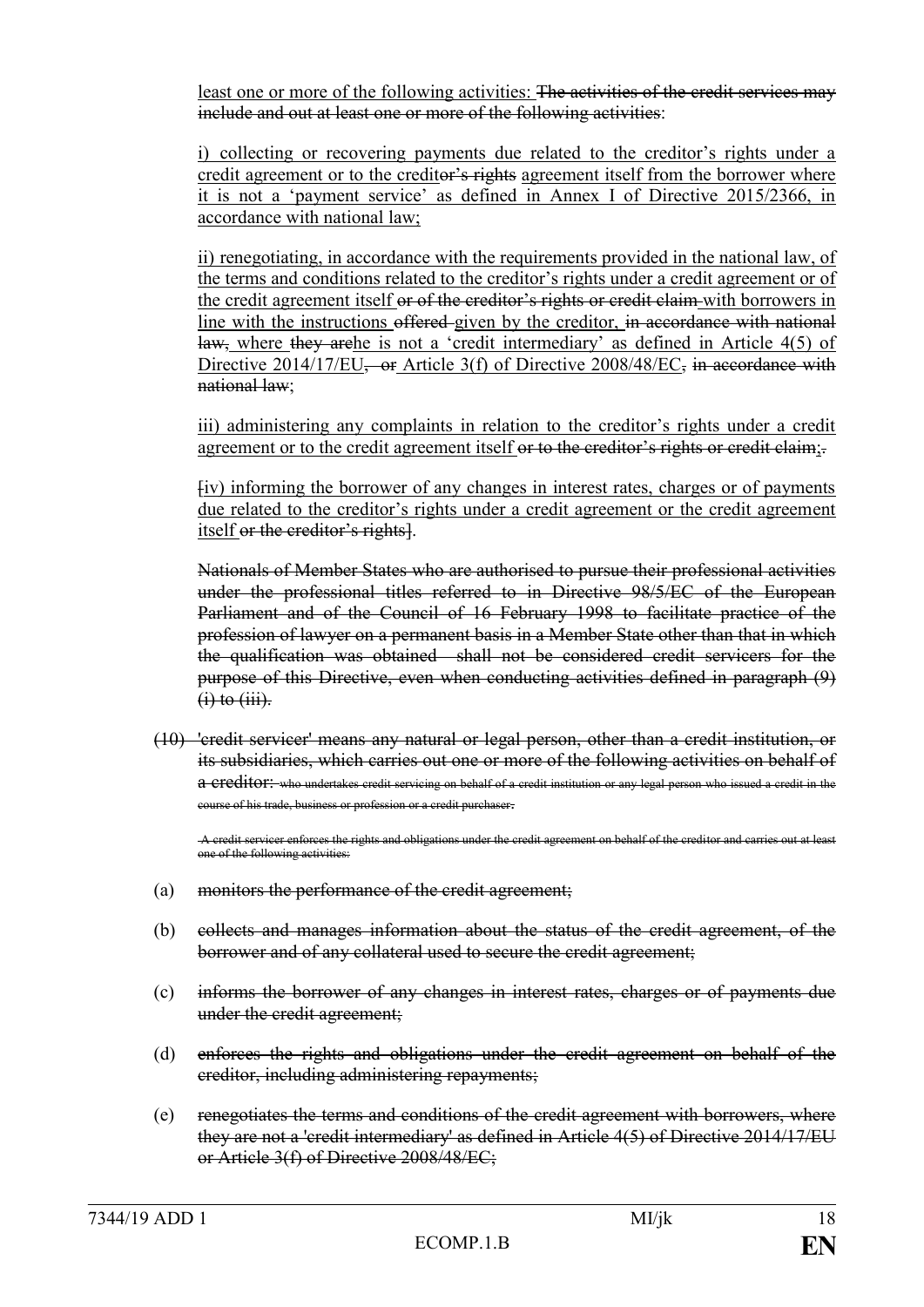- (f) handles borrowers' complaints.
- (10) 'home Member State' means, in respect to the credit servicer, the Member State in which its registered office is situated or, if under its national law it has no registered office, the Member State in which its head office is situated the authorisation is granted to the credit servicer is established or, in respect to the credit purchaser, the Member State in which the credit purchaser or his representative is domiciled or established.
- (11) 'host Member State' means a Member State, other than the home Member State, in which a credit servicer has established a branch, has appointed an agent credit service provider referred to in Article 10 or where **provides services, respectively where** a credit servicer conducts activities in relation to **the** borrowers **is domiciled or established** provides services.
- (12) 'consumer' means a natural person who, in credit agreements covered by this Directive, is acting for purposes which are outside his trade, business or profession consumer as defined in point (a) of Article 3 of Directive 2008/48/EC.
- (13) 'non-performing credit agreement agreement' means a credit agreement agreement that is classified as non-performing exposure in accordance with Regulation (EU) No 575/2013.

# **Title II**

## **Credit servicers**

# **Chapter I**

## **Authorisation of credit servicers**

## *Article 4*

## **General requirements**

- 1. Member States shall require a credit servicer to obtain an authorisation in a home Member State before commencing its activities within its territory in accordance with the requirements set out in the national provisions transposing this Directive.
- 2. Member States shall confer the power to grant such authorisations upon the competent authorities designated pursuant to Article 20(3).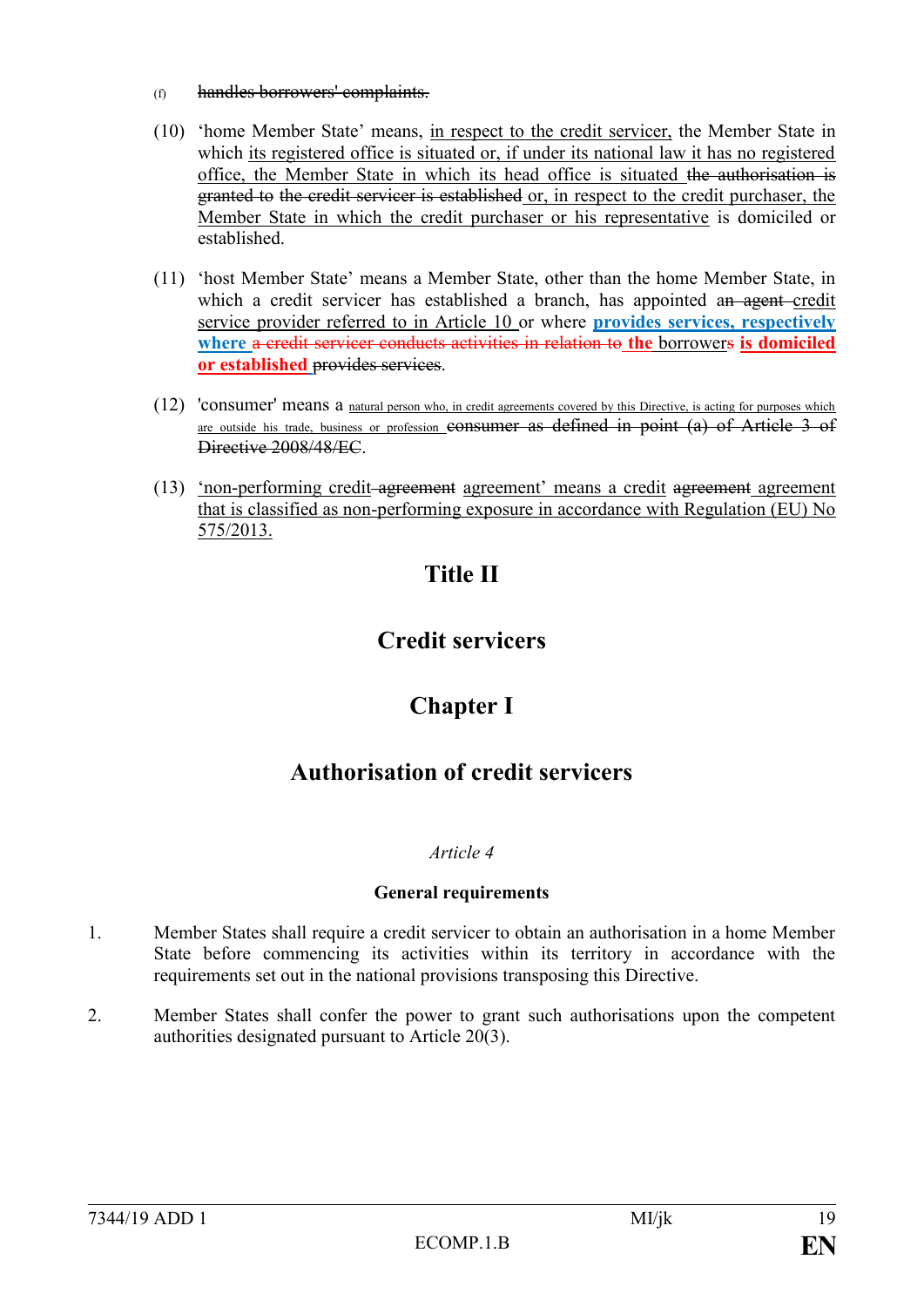#### **Requirements for granting an authorisation**

- 1. Member States shall lay down the following requirements for the granting of an authorisation as referred to in Article 4(1):
	- (a) the applicant is a citizen of the Union or a legal person as referred to in Article 54 of the Treaty on the Functioning of the European Union and its registered office or principal place of business, if under its national law it has no registered office, its head office is in the Member State in which he is seeking authorisation;
	- (b) where the applicant is a legal person, the members of its management or administrative organ and the persons who hold qualifying holdings in the applicant, within the meaning of point (36) of Article 4(1) of Regulation (EU) No 575/2013, or where the applicant is a natural person, shall have the following characteristics:

(i) are of sufficiently good repute by proving that they and have adequate knowledge and experience to conduct the business in a competent and responsible manner;

- (ii) have a clean police record or other national equivalent in relation to serious criminal offences relating to property, to financial activities, money laundering, fraud, tax crimes, violation of professional secrecy or to physical integrity;
- (iii) are not eurrently subject to any on-going insolvency procedure or have previously been declared bankrupt unless reinstated in accordance with national law;

and

- (iv) the management, taken as a whole, has adequate knowledge and experience to conduct the business in a competent and responsible manner.
- (bb) the persons who hold qualifying holdings in the applicant, within the meaning of point (36) of Article 4(1) of Regulation (EU) No 575/2013 are of sufficiently good repute and by fulfilling the requirements in point (ii) and (iii) of subparagraph (b) of this paragraph;
- (c) the applicant has appropriate governance arrangements and internal control mechanisms in place which ensure respect for borrower rights and compliance with personal data protection rules in accordance with the laws governing the creditor's rights under a credit agreement or the creditor's rights agreement itself and with Regulation (EU)  $2016/679$ ;
- (d) the applicant applies an appropriate policy ensuring compliance with rules for the protection of band and the fair and diligent treatment of, the borrowers, including by taking into account their financial situation and, where available, the need for such borrowers to be referred to debt advice or social services and, where available, the need for such borrowers to be referred to debt advice or social services;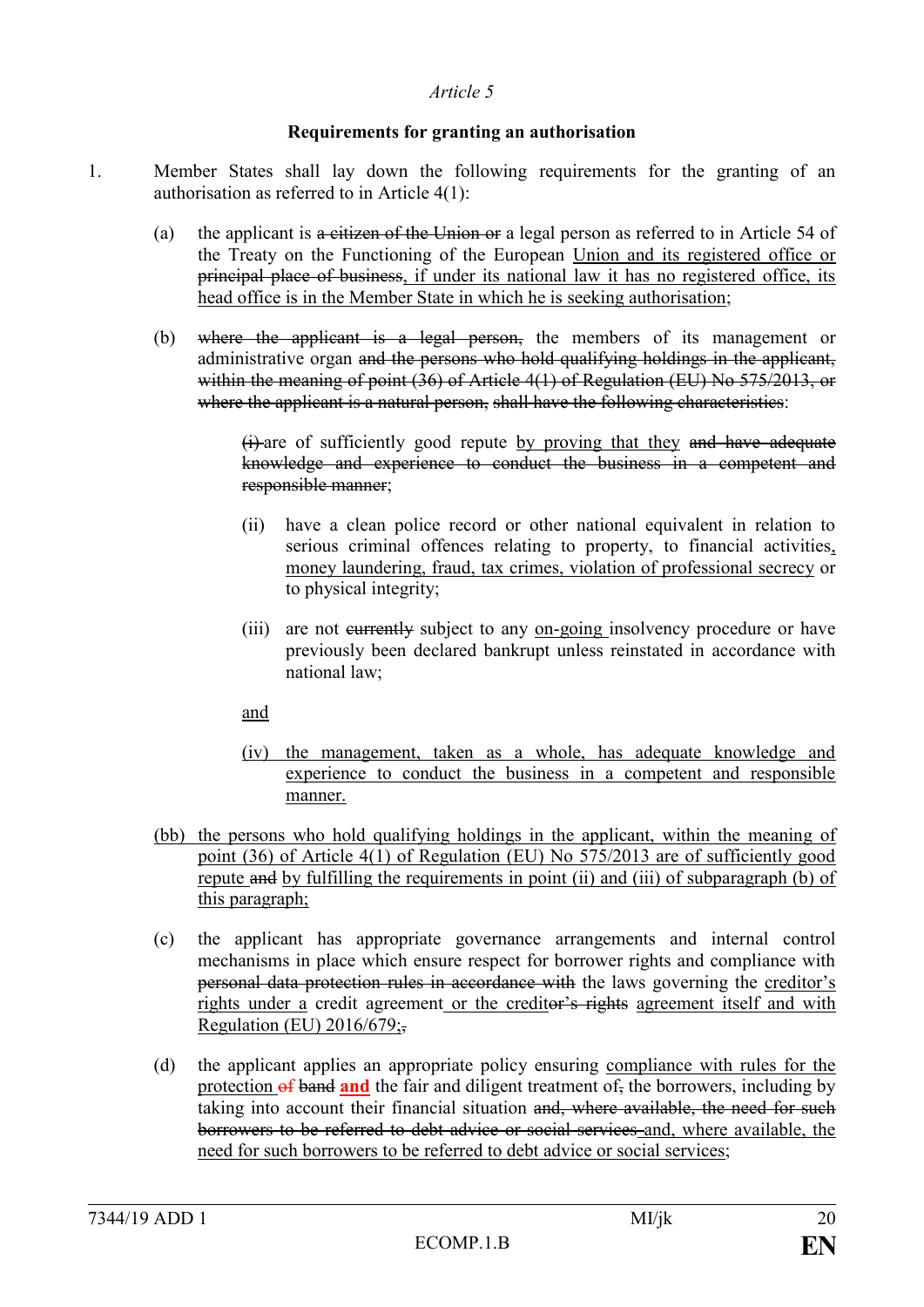- (e) the applicant has adequate and specific internal procedures in place which ensure the recording and handling of borrower complaints.;
- (f) [the applicant has in force adequate anti-money laundering and counter terrorism procedures in place in accordance with national laws transposing the Directive 2015/849/EU].
- **(f) the applicant has adequate anti-money laundering and counter terrorism procedures in place, where national legislation transposing Directive 2015/849/EU designates credit servicers as obliged entities for the purposes of preventing and combating money laundering and terrorist financing.**
- 2. The competent authorities of the home Member State shall refuse an authorisation referred to in Article 4(1), where the applicant does not comply with the requirements set out in paragraph 1.
- [3. EBA shall, after consulting all relevant stakeholders and reflecting all interests involved, issue delevop guidelines in accordance with Article 16 of Regulation (EU) No. 1093/2010 that specify the minimum level required of for the requirements mentioned under paragraph 1(b) point  $\overrightarrow{H}$  and  $\overrightarrow{H}$  (iv), as well as under paragraph 1(bb) of this Article.

## **Procedure for granting or refusing an authorisation**

- 1. Member States shall establish a procedure for the authorisation of credit servicers which enables an applicant to submit an application and provide all the information necessary for the competent authority of the home Member State to verify that the applicant has satisfied all the conditions laid down in the national measures transposing Article 5(1).
- 2. The application for authorisation, referred to in paragraph 1, shall be accompanied by the following:

(a) evidence of the applicant's legal status and a copy of the act of incorporation and of the company by-lawsits instrument of constitution, where appropriate;

(b) the address of the applicant's head office or its registered office;

(c) the identity of the members of applicant's management or administrative organ and the persons who hold qualifying holdings within the meaning of point (36) of Article 4(1) of Regulation (EU) No 575/2013;

(d) evidence that the applicant and the persons referred to in point (c) of this Article, compliesy with the conditions laid down in Article 5(1)(b)*;*

(dd) evidence that the persons referred to in point (c) of this paragraph, comply with the conditions laid down in Article 5(1)(bb);

(e) evidence of the governance arrangements and internal control mechanisms referred to in Article  $5(1)(c)$ ;

(f) evidence of the policy referred to in Article  $5(1)(d)$ ;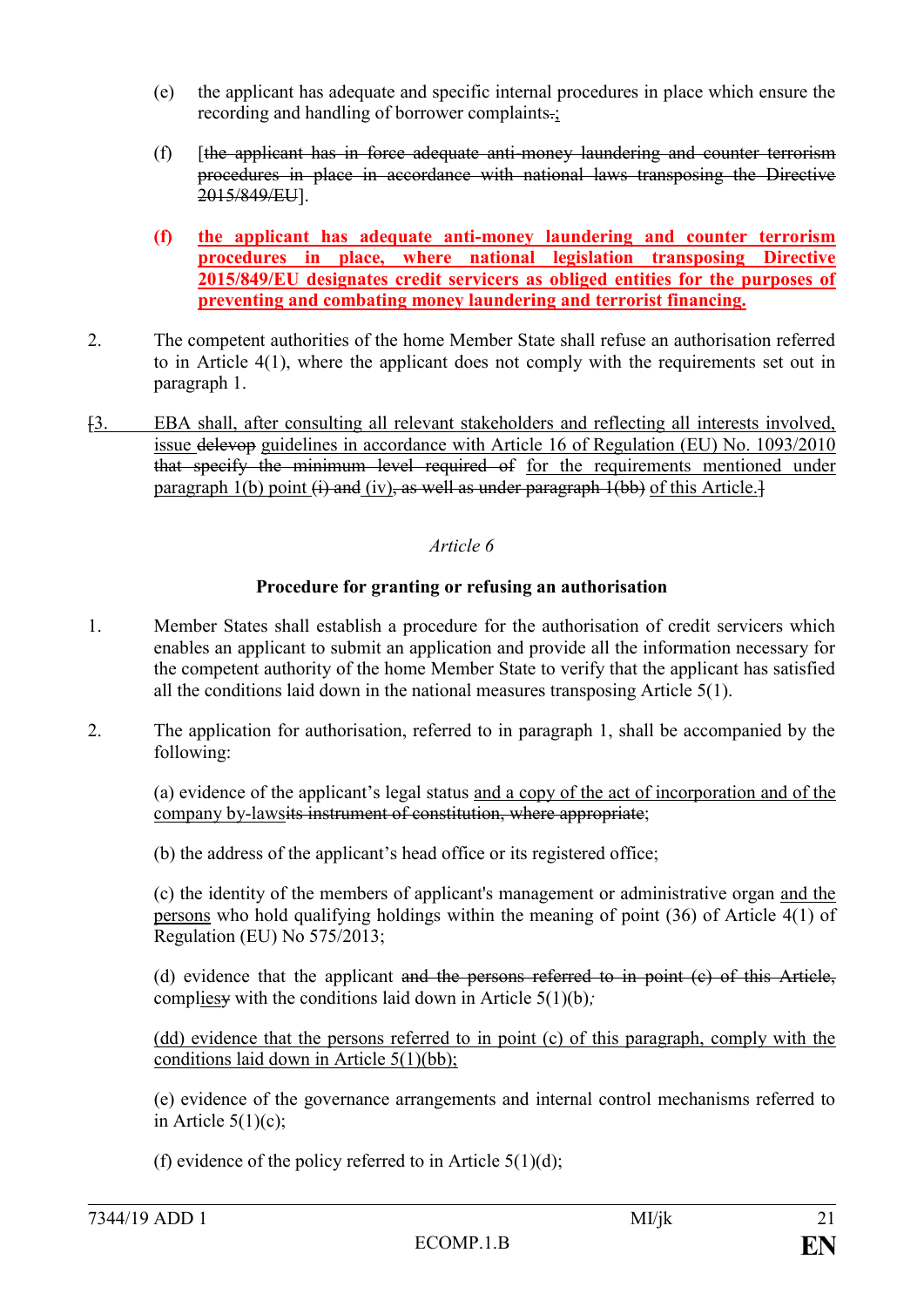(g) evidence of the internal procedures referred to in Article  $5(1)(e)$ ;

(h)  $[evidence of the procedures referred to in Article 5(1)(f):]$ 

**evidence of the procedures referred to in Article 5(1)(f);**

(i) any outsourcing agreement as referred to in Article 10(1).

- 3. Member States shall ensure that the competent authorities of a home Member State assess, within 3020 working days of receipt of the application for authorisation, whether that application is complete. Member States shall ensure that the competent authorities of a home Member State assess, within 2030 working days of receipt of the application for authorisation, whether that application is complete. Where the application is considered incomplete, the competent authorities shall set a new deadline by which the applicant is to provide the any further additional information. Upon reviewing the additional information the competent authorityand they shall notify the applicant whenwhether they consider anthe application to be complete.
- 4. Member States shall ensure that, within 90 days of receipt of a complete application or, if the application is considered incomplete, of required information, the competent authorities of the home Member State notify the applicant whether the authorisation is granted or refused and, where applicable, provide reasons for refusal. competent authorities of the home Member State assess, within 3090 working days from the date of receipt of a complete application, whether the applicant complies with the national provisions transposing this Directive. Where the application is considered not to be complete or compliant, the competent authority shall have the opportunity to set a deadline by which the applicant will have the possibility to provide the information required by Article 5 (1). The competent authorities shall, on conclusion of that assessment, either adopt a fully reasoned decision wheneither granting or refusing the authorisation or adopt a simple decision when granting the authorisation which shall be notified to the applicant within five95 working days from the date of receipt of a complete application.
- 5. Member States shall ensure that an applicant has the right of appeal before a tribunal either where the competent authorities of the home Member State decide to refuse an application for authorisation pursuant to Article 5(2) or where, within the time limit provided for in Para**graph** (4) **of this Article** six months from the submission of a complete application, no decision is taken by the competent authorities in respect of anthe application for authorisation, within six months of lodging a complete application.

*Article 7*

## **Withdrawal of authorisation**

- 1. Member States shall ensure that the competent authorities of the home Member State have the necessary supervisory, investigatory and sanctioning powers in accordance with Article 21 when deciding in order to may withdraw the authorisation granted to a credit servicer, where such a credit servicer either:
	- (a) does not make use of the authorisation within 12 months of its grant;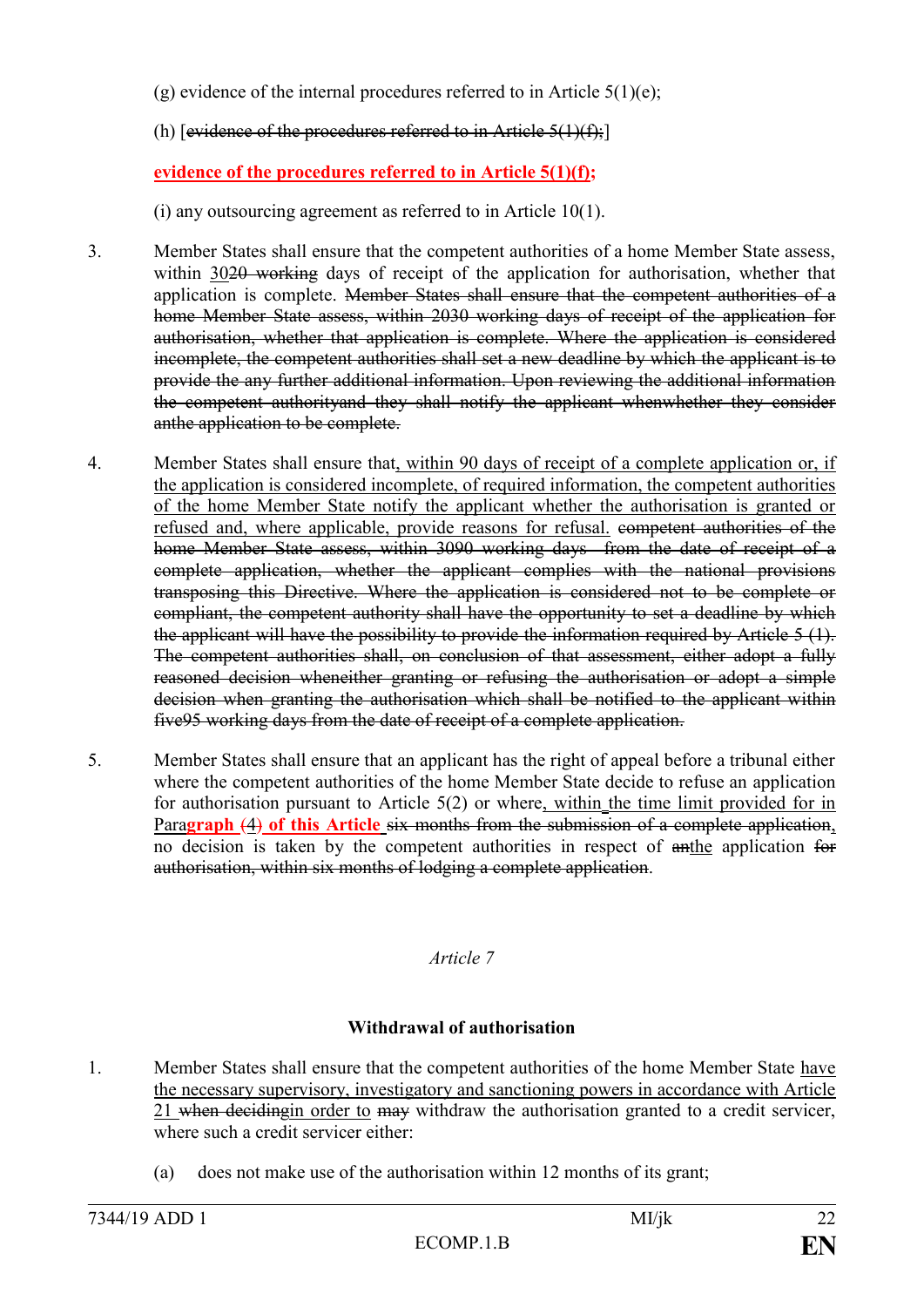- (b) expressly renounces the authorisation;
- (c) has ceased to engage in the activities of a credit servicer for more than six months;
- (d) has acquired an authorisation through false statements or other irregular means;
- (e) no longer fulfills meets the conditions set out in Article  $5(1)$ ;
- (f) commits a serious breach of the applicable rules, including the national law provisions transposing this Directive or of other consumer protection rules.
- 2. Where an authorisation is withdrawn in accordance with paragraph 1, Member States shall ensure that the competent authorities of the home Member State shall immediately inform the competent authorities in the host Member States if the credit servicer provides services under Article 11.

#### **Register of authorised credit servicers**

- 1. Member States shall ensure that competent authorities establish and maintain at least a list or, when preferred where considered more appropriate, a national register of all authorised credit servicers authorised to provide services within their territory, including credit servicers providing services under Article 11.
- 2. The list or register or list shall be made publicly accessible online on the websites of the competent authorities and shall be updated on a regular basis.
- 3. In case an authorisation has been withdrawn, the competent authorities shall update the list or register or list without delay.

#### *Article 9*

#### **Contractual relationship between a credit servicer and a creditor**

- 1. Member States shall ensure that **when a credit purchaser does not perform itself the credit servicing activities,** a **the appointed** credit servicer provides its services in respect of the management and enforcement of the creditor's rights under a credit agreement or of the a creditor's right agreement itself on the basis of a credit servicing agreement as referred to in Article 3(6) on the basis of a written agreement with a creditor.
- 2. The credit servicing agreement referred to in the paragraph 1 shall provide for the following:
	- (a) a detailed description of credit servicing activities to be carried out by the credit servicer;
	- (b) the level of remuneration of the credit servicer or how the remuneration is to be calculated;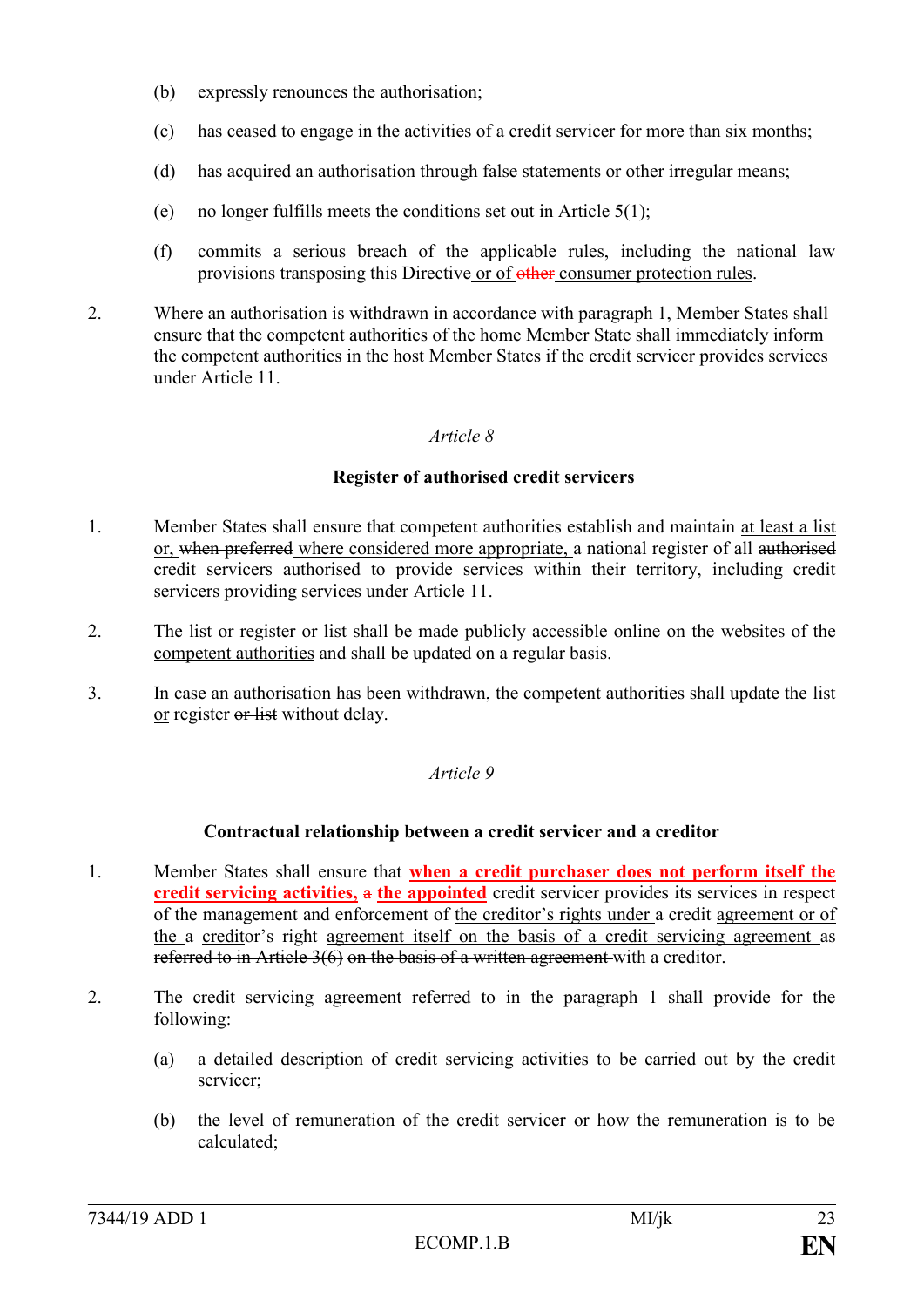- (c) the extent to which the credit servicer can represent the creditor in relation to the borrower;
- (d) an undertaking by the parties to comply with the Union and national law applicable to the creditor's rights under a credit agreement or the creditor's rights agreement itself, including in respect of consumer and data protection.;
- (e) a clause requiring the fair and diligent treatment of the borrowers, including by taking into account their financial situation and, where suitable, the need to refer borrowers to debt advice or social services.
- 2a. Member States may require that the credit servicing agreement also provide a requirement according to which the credit servicer notifies the creditor prior to outsourcing any of its activity as credit servicer.
- 3. Member States shall ensure that the credit servicer keeps and maintains the following records for a period at least  $\frac{10}{9}$  s years from the date when the agreement of the contract referred to in paragraph 1 is terminated or for the statutory limitation period applicable in the home Member State, however, no longer than 10 years:
	- (a) all relevant correspondence with both the creditor and the borrower, under the conditions provided for in the applicable national law;
	- (b) all relevant instructions received from the creditor in respect of each creditor's right under a credit agreement or the creditor's rights agreement itself that it manages and enforces on behalf of that creditor, under the conditions provided for in the applicable national law.;
	- (c) the credit servicing agreement.
- 4. Member States shall ensure that the credit servicer makes the records referred to in paragraph 3 available to competent authorities upon request.

## **Outsourcing by a credit servicer**

1. Member States shall ensure that where a credit servicer uses a third party ("credit service")  $provider'$  to perform any of the activities stated listed in Article  $3(109)$  ('credit service provider')that would normally be undertaken by that credit servicer ('credit service provider'), the credit servicer remains fully responsible for complying with all obligations under the national provisions transposing this Directive. The outsourcing of those credit servicing activities shall be subject to the following conditions:

For the purpose of the first subparagraph a written outsourcing agreement between the credit servicer and the credit service provider shall be concluded, in which shall provide that the credit service provider is obliged to comply with the applicable legal provisions, including national law transposing this Directive, and the relevant Union or national law applicable to the creditor's rights under a credit agreement or the creditor's rights agreement itself. The contractual relationship and obligations ofbetween the credit servicer and the creditor and obligations of the credit servicer towards the creditor or borrowersits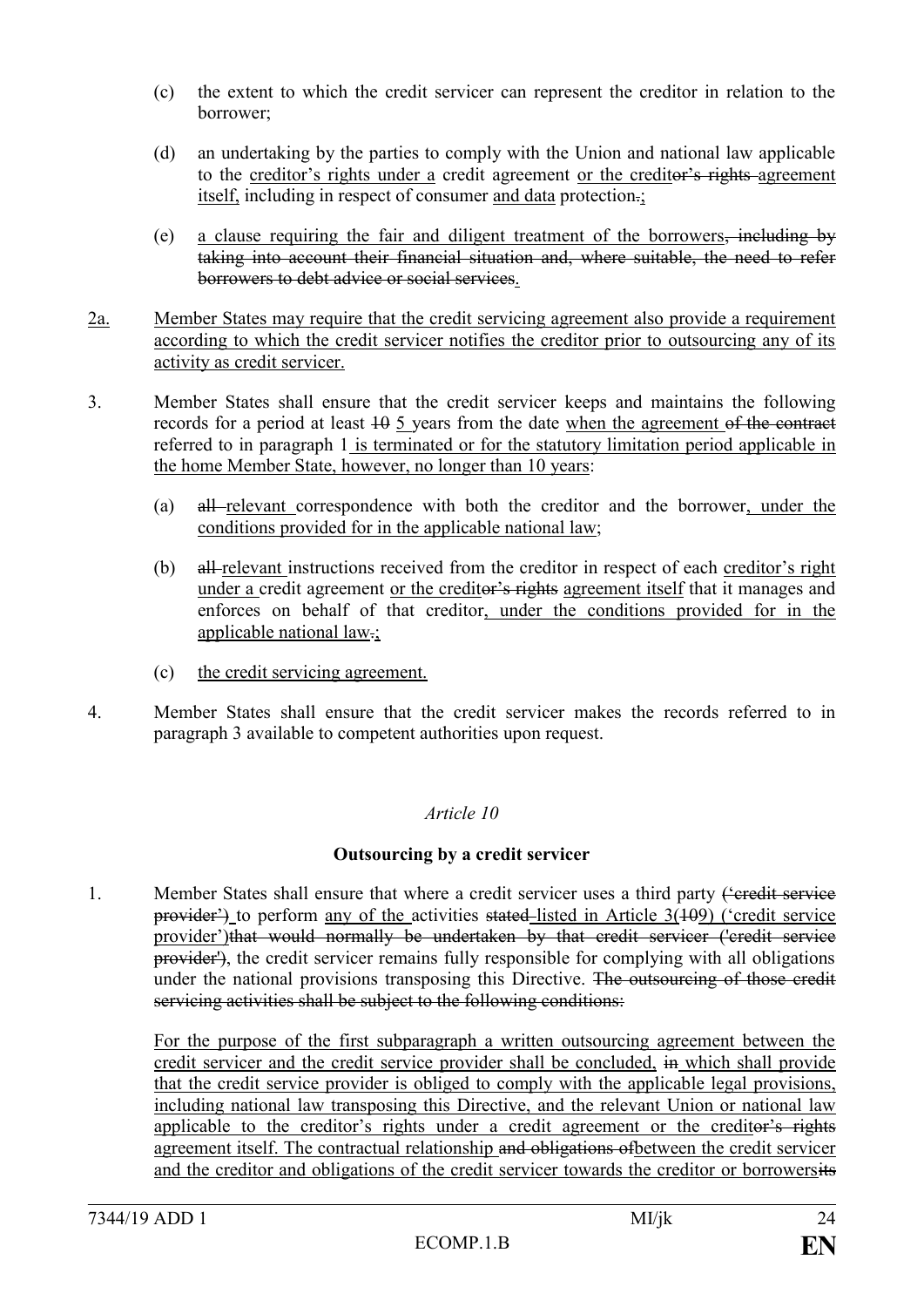elients shall not be altered with by the outsourcing agreement with the credit service provider. The compliance of a credit servicer with the requirements of its authorisation as set out in Article 5(1) shall not be affected by the outsourcing of the credit servicing activities. The outsourcing to the credit service provider shall not prevent the supervision by competent authorities of a credit servicer in accordance with Articles 12 and 20.

The outsourcing of those activities stated in Article 3(9) shall not be undertaken in such a way as to impair the quality of the credit servicer's internal control, soundness or continuity of its credit services.

- (a) the conclusion of a written outsourcing agreement between the credit servicer and the credit service provider under which the credit service provider is obliged to comply with relevant Union or national law applicable to the credit agreement;
- (b) the obligations of credit servicers under this Directive may not be delegated;
- (c) the contractual relationship and obligations of the credit servicer towards its clients are not altered:
- (d) the conditions for the authorisation of the credit servicer as set out in Article  $5(1)$  are not affected;
- (e) the outsourcing to the credit service provider does not prevent the supervision by competent authorities of a credit servicer in accordance with Articles 12 and 20;
- (f) the credit servicer has direct access to all relevant information concerning the outsourced services to the credit service provider;
- (g) the credit servicer retains the expertise and resources to be able to provide the outsourced activities, after the outsourcing agreement is terminated.
- 2. Member States shall ensure that, upon request, the credit servicer informs without delay the competent authority of the home, and where applicable the host, Member State without undue delay about the outsourcing of activities in accordance with paragraph 1.
- 3. Member States shall ensure that the credit servicer keeps and maintains records of all relevant instructions provided to the credit service provider, under the conditions provided for in the applicable national law, and the outsourcing agreement for at least  $10-5$  years from the date when the agreement of the contract referred to in paragraph 1 is terminated or for the statutory limitation period in the Member State, however, no longer than 10 years.
- 34. Member States shall ensure that the credit servicer and the credit service provider make the information referred to in paragraph 23 available to competent authorities upon request.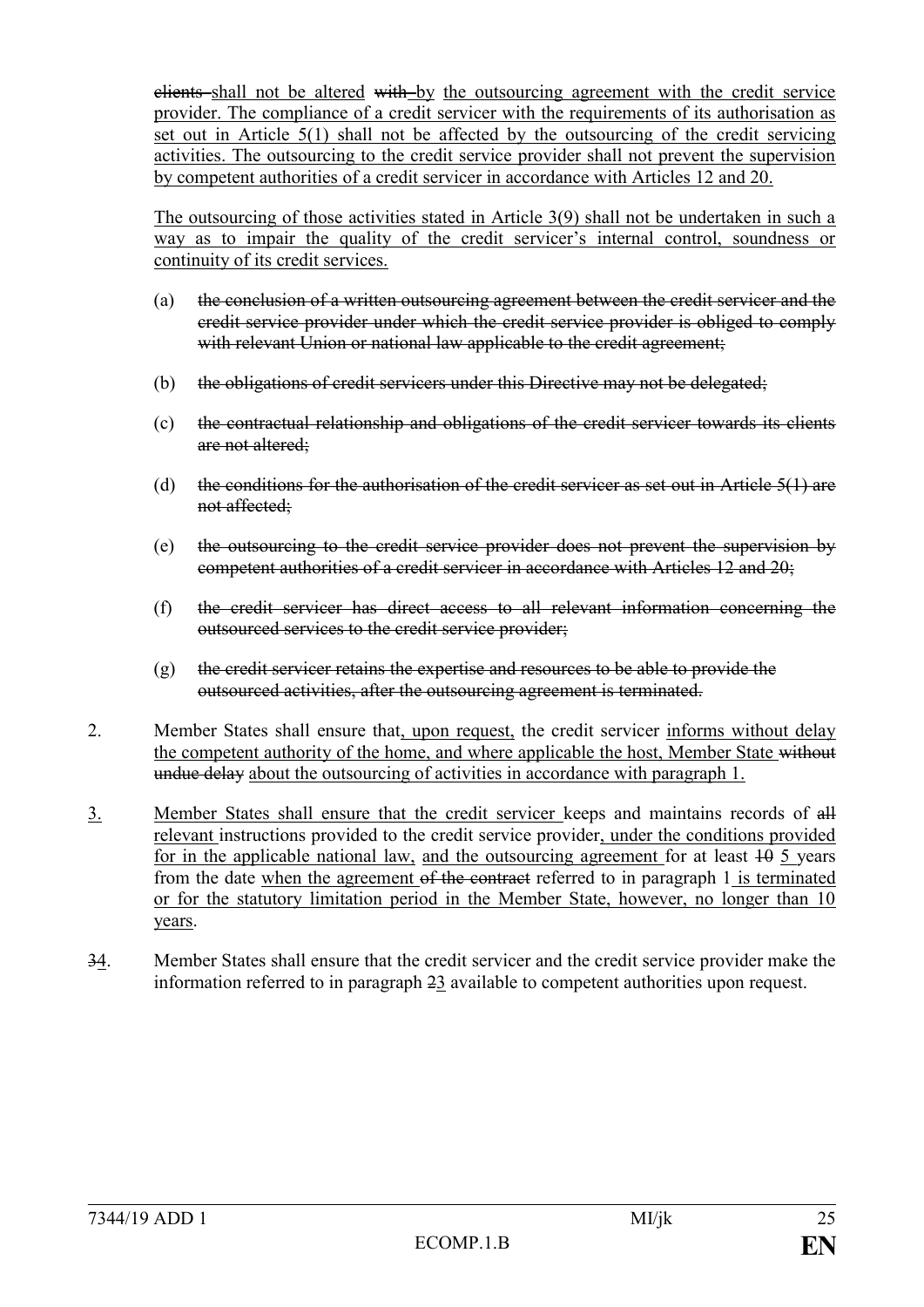## **Chapter II**

## *Cross-Border Credit Servicing*

## *Article 11*

#### **Freedom to provide credit servicing activities in a host Member State**

- 1. Member States shall ensure that a credit servicer having obtained an authorisation in accordance with Article 5 in a home Member State has the right to provide in the Union those services that are covered by that authorization,
- **1a. Paragraph 1 is without prejudice the restrictions and requirements established in the national law of the host Member State in accordance with Article 2 or those established for the renegotiation of the terms and conditions related to the creditor's rights under a credit agreement or of the credit agreement itself.**
- 2. Member States shall ensure that where the credit servicer authorised in accordance with Article 5 in a home Member State intends to provide services in a host Member State, it shall submit to the competent authority of the home Member State the following information:

(a) the host Member State in which the credit servicer intends to provide services;

(b) where applicable, the address of the branch established in the host Member State;

(c) where applicable, identity and address of an agent appointed the credit service provider in a host Member State;

(d) the identity of the persons responsible for managing the provision of credit servicing activities in the host Member State;

(e) as the case may be, details of the measures taken to adapt the internal procedures, governance arrangements and internal control mechanisms to ensure compliance with the laws applicable to the creditor's rights under a credit agreement or to the creditor's rights agreement itself;

**(ee) a description of the procedure established in order to comply with the anti-money laundering and counter terrorism rules, where the national legislation of the host Member State transposing Directive 2015/849/EU designates credit servicers as obliged entities for the purposes of preventing and combating money laundering and terrorist financing.**

3. The competent authorities of the home Member State shall, within 30 working days of the receipt of all the information referred to in paragraph 2, communicate that information to the competent authorities of the host Member State which shall acknowledge receipt thereof without delay. The competent authorities of the home Member State shall thereafter inform the credit servicer **about the date the information was communicated**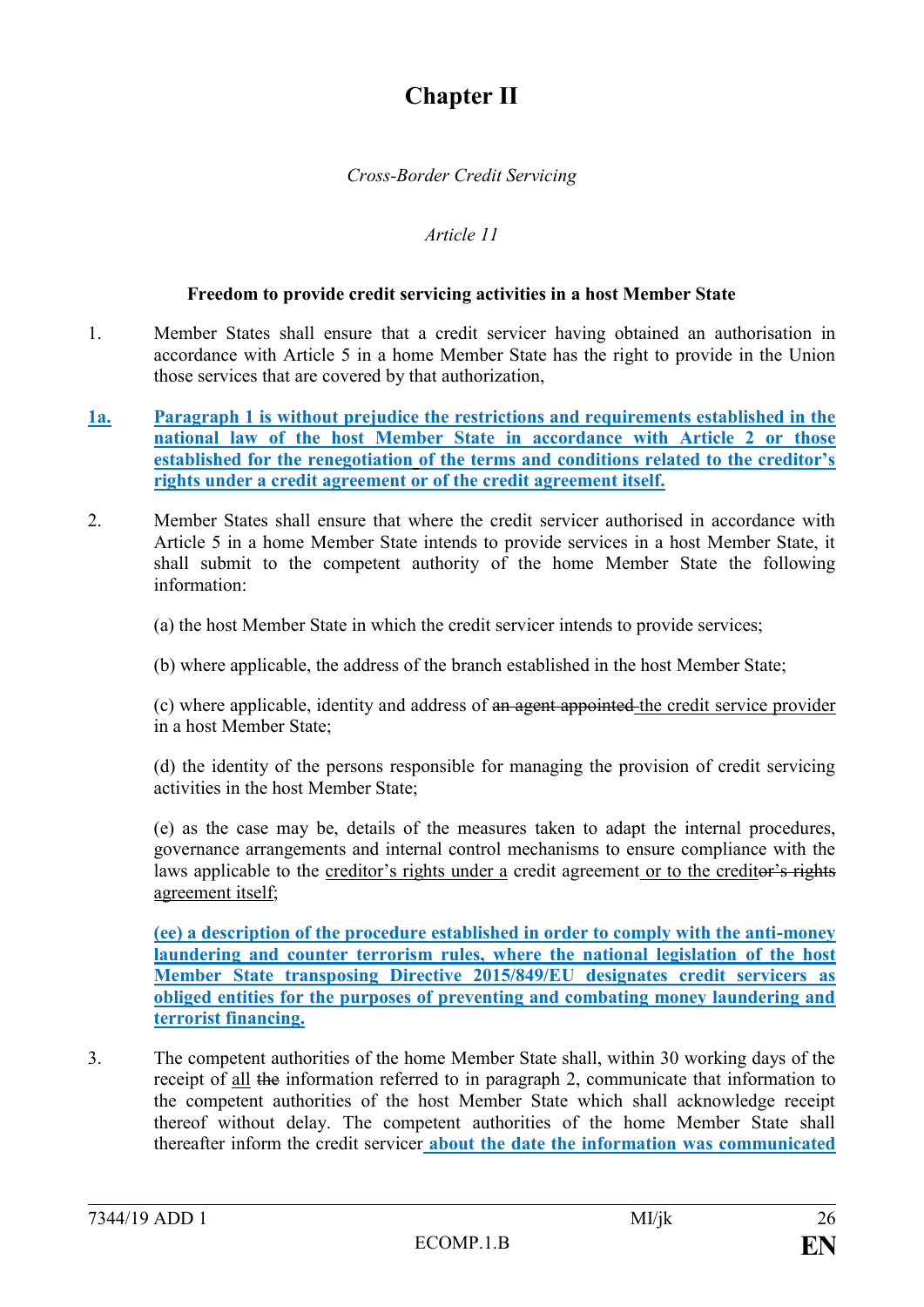**to the competent authorities of the host Member State and the date they acknowledge receipt of the information** of such confirmation of receipt.

- 4. Member States shall ensure that a credit servicer has the right of appeal before a tribunal where the competent authorities of the home Member State fail to communicate the information.
- 5. Member States shall ensure that once the competent authorities of a home Member State communicate the information referred to in paragraph 2, the credit servicer may start providing services in the host Member State from the earlier of the following:
	- (a) receipt of the communication from the competent authorities in the host Member State acknowledging receipt of the communication referred to in paragraph 3;
	- (a) in the absence of any receipt of a communication referred to in point (a), after the expiry of two months from the date of the submission of all information referred to in paragraph 2 to the competent authority of the host Member State of communication of the information referred to in paragraph 3.
- 6. Member States shall ensure that a credit servicer shall inform the competent authority of the home Member State of change subsequent to the information communicated in accordance with paragraph 32 by means of the procedure set out in paragraphs 3 to 5.
- 7. Member States shall ensure that the competent authorities of the host Member State record in the register referred to in Article 8 the credit servicers who are authorised to provide credit servicing activities in their territory and the details of the home Member State.

## *Article 12*

## **Supervision of credit servicers who provide cross-border services**

- 1. Member States shall ensure that the competent authorities of the home Member State review and evaluate the ongoing compliance by a credit servicer who provides services in a host Member State with the requirements of this Directive.
- 2. Member States shall ensure that the competent authorities of a home Member State are empowered to supervise, investigate and impose administrative sanctions or penalties and remedial measures on credit servicers in respect of their activities in a host Member State.
- 3. Member States shall ensure that the competent authorities of the home Member State will communicate the measures taken in respect of the credit servicer to the competent authorities of the host Member States.
- 4. Member States shall ensure that where a credit servicer which is domiciled or established in a home Member State, **provides services,** has set up a branch or appointed an agent credit service provider in a host Member State, the competent authorities of the home Member State and the competent authorities of the host Member State shall cooperate closely in the performance of their functions and duties provided for in this Directive, in particular when carrying out checks, investigations and on-site inspections in that branch or in respect of that agent credit service provider.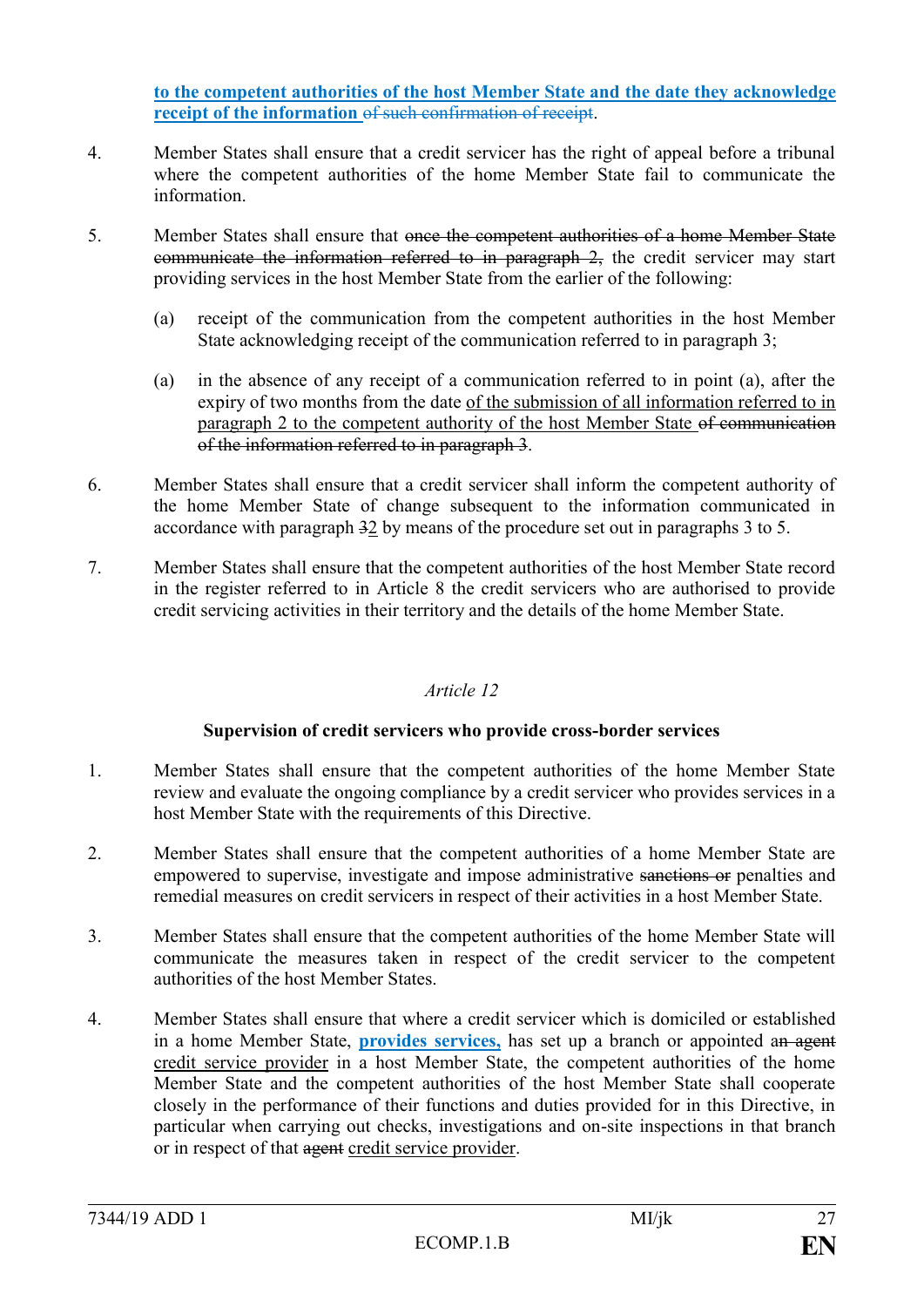- 5. Member States shall ensure that the competent authorities of the home Member State in the exercise of their functions and duties provided for in this Directive shall ask the competent authorities of the host Member State for their assistance in carrying out an on-site inspection of a branch set up in or of an agent credit service provider appointed in a host Member State. The on-site inspection of a branch or of an agent credit service provider shall be conducted in accordance with the law of the Member State where the inspection is carried out.
- 6. Member States shall further ensure that the competent authorities of the host Member State shall be entitled to decide on the most appropriate measures to be taken in each individual case in order to meet the request of assistance by the competent authorities of the home Member State.
- 7. Where the competent authorities of the host Member State decides to conduct on-site inspections on behalf of the competent authorities of the home Member State, they shall inform the competent authorities of the home Member State of the results thereof without delay.
- 8. On their own initiative, the competent authorities of the host Member State may conduct checks, inspections and investigations in respect of credit servicing activities provided within their territory by a credit servicer authorised in a home Member State. The competent authorities of the host Member State shall provide the results of these checks, inspections and investigations to the competent authorities of the home Member State without delay.
- 9. Member States shall ensure that where the competent authorities of the host Member State have evidence that a credit servicer providing services within its territory, in accordance with Article 11, is in breach of the applicable rules, including obligations arising from the national provisions transposing this Directive, it shall transmit that evidence to the competent authorities of the home Member State and request that they take appropriate measures.
- 10. Member States shall ensure that the competent authorities of the home Member State communicate details of any administrative or other procedure initiated in respect of the evidence provided by the host Member State, or about sanctions or penalties and remedial measures taken against the credit servicer or a reasoned decision why no measures were taken, to the competent authorities of the host Member State who referred the evidence no later than two months from the request referred to in paragraph 8. Where a procedure has been initiated, the competent authorities of the home Member State shall regularly inform the competent authorities of the host Member State about its status.
- 11. Member States shall ensure that where, after having informed the home Member State no adequate measures were taken in a reasonable time or despite measures taken by the competent authorities of the home Member State or in an urgent case, where immediate action is necessary to address a serious threat to the collective interests of the borrowers, given that the credit servicer continues to be in breach of the applicable rules, including its obligations under this Directive, the competent authorities of the host Member State are entitled to take appropriate administrative sanctions or penalties and remedial measures in order to ensure compliance with the applicable rulesprovisions of this Directive within its territory after informing without delay the competent authorities of the home Member State. In addition, the competent authorities of the host Member State may prohibit further activities of such credit servicers in its Member State until an adequate decision is taken by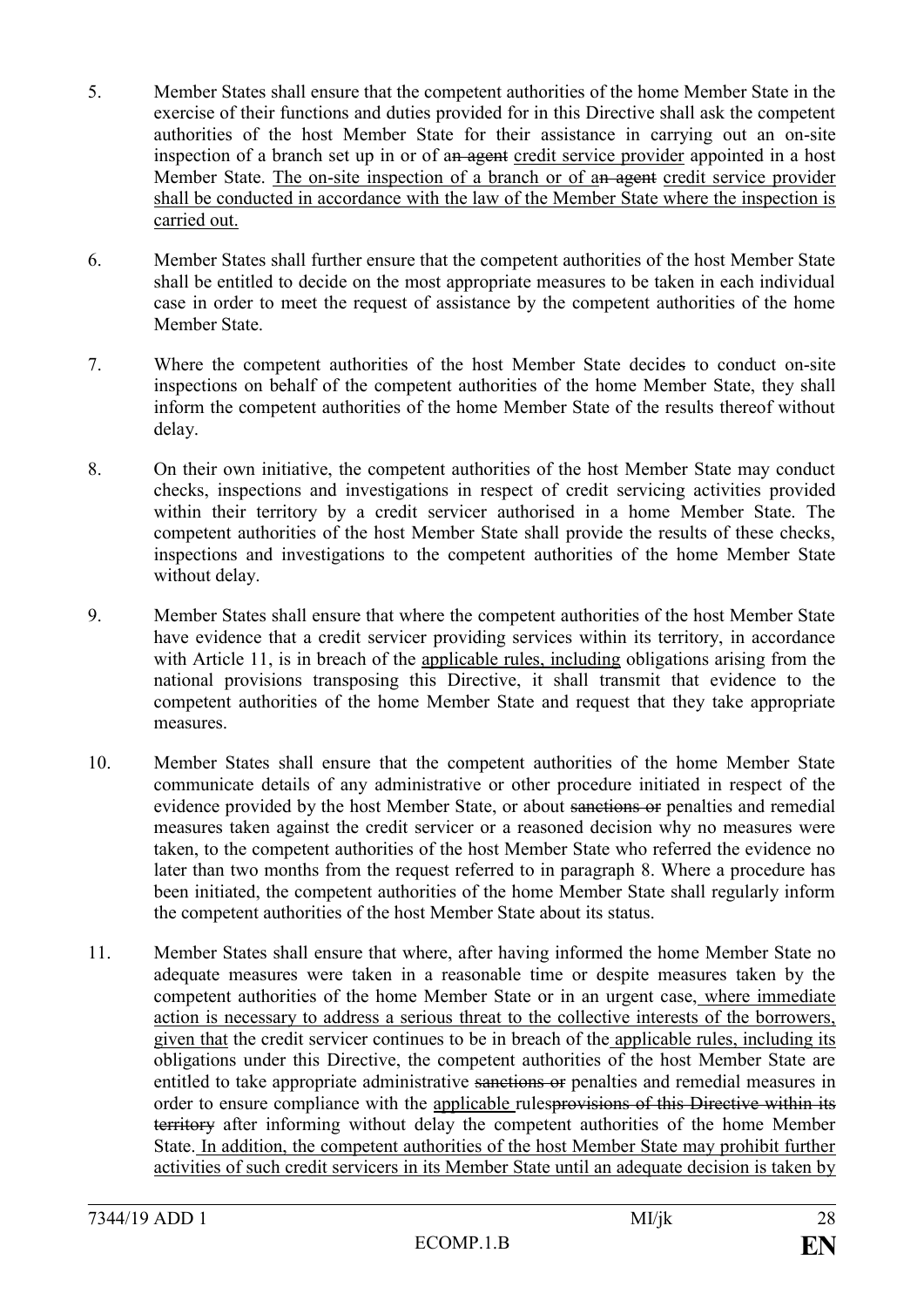the competent authority of the home Member State or a remedial measure is taken by the credit servicer.

# **Title III**

## **Credit purchasers**

## *Article 13*

### **Right to information regarding the** creditor's rights under a non-performing **credit agreement** or the non-performing credit agreement itself

- 1. Member States shall ensure that a creditor shall provides all the necessary information regarding the creditor's rights under a non-performing credit agreement or the nonperforming creditor's rights agreement itself and, if applicable, the collateral, to a credit purchaser to enable that credit purchaser to assess the value of the creditor's rights under a non-performing credit agreement or the non-performing credit agreements itself and the likelihood of recovery of the value of that agreement prior to entering into a contract for the transfer of that creditor's rights under a non-performing credit agreement or of that non-performing creditor's rights agreement while ensuring the protection of information made available by the creditor and the confidentiality of business data.
- 2. On a quarterly basis Member States shall require a-credit institutions or the subsidiary of a credit institution that transfer a creditor's rights under a non-performing credit agreement or the non-performing credit agreements itself or a credit right to a credit purchaser to inform the competent authorities designated in accordance with Article 20(3) of this Directive and Article 4 of Directive 2013/36/EU**<sup>15</sup> ,** for each transfer of credit agreement portfolio about the legal entity identifier (LEI) of the credit purchaser or, where applicable, of its representative designated in accordance with Article 17, or where such identifier does not exist about:

(i) the identity of the credit purchaser or members of the credit purchaser's management or administrative organ and the persons who hold qualifying holdings in the credit purchaser within the meaning of point (36) of Article 4(1) of Regulation (EU) No 575/2013 and

(ii) the address of the credit purchaser or, where applicable, its representative designated in accordance with Article 17, its head office or its registered office.

the identity and address of the credit purchaser and, where applicable, of its representative designated in accrordance with Article 17 and Additionally, on an aggregate level, the credit institution shall inform about  $\frac{f}{g}$  at least  $\frac{f}{g}$  the following:

- (b) when applicable, the types of assets securing the credit agreements or credit claims transferred, including information on whether it is a credit agreements or credit
- 1 **<sup>15</sup>** Directive 2013/36/EU of the European Parliament and of the Council of 26 June 2013 on access to the activity of credit institutions and the prudential supervision of credit institutions and investment firms, amending Directive 2002/87/EC and repealing Directives 2006/48/EC and 2006/49/EC (OJ L 176, 27.6.2013, p. 338).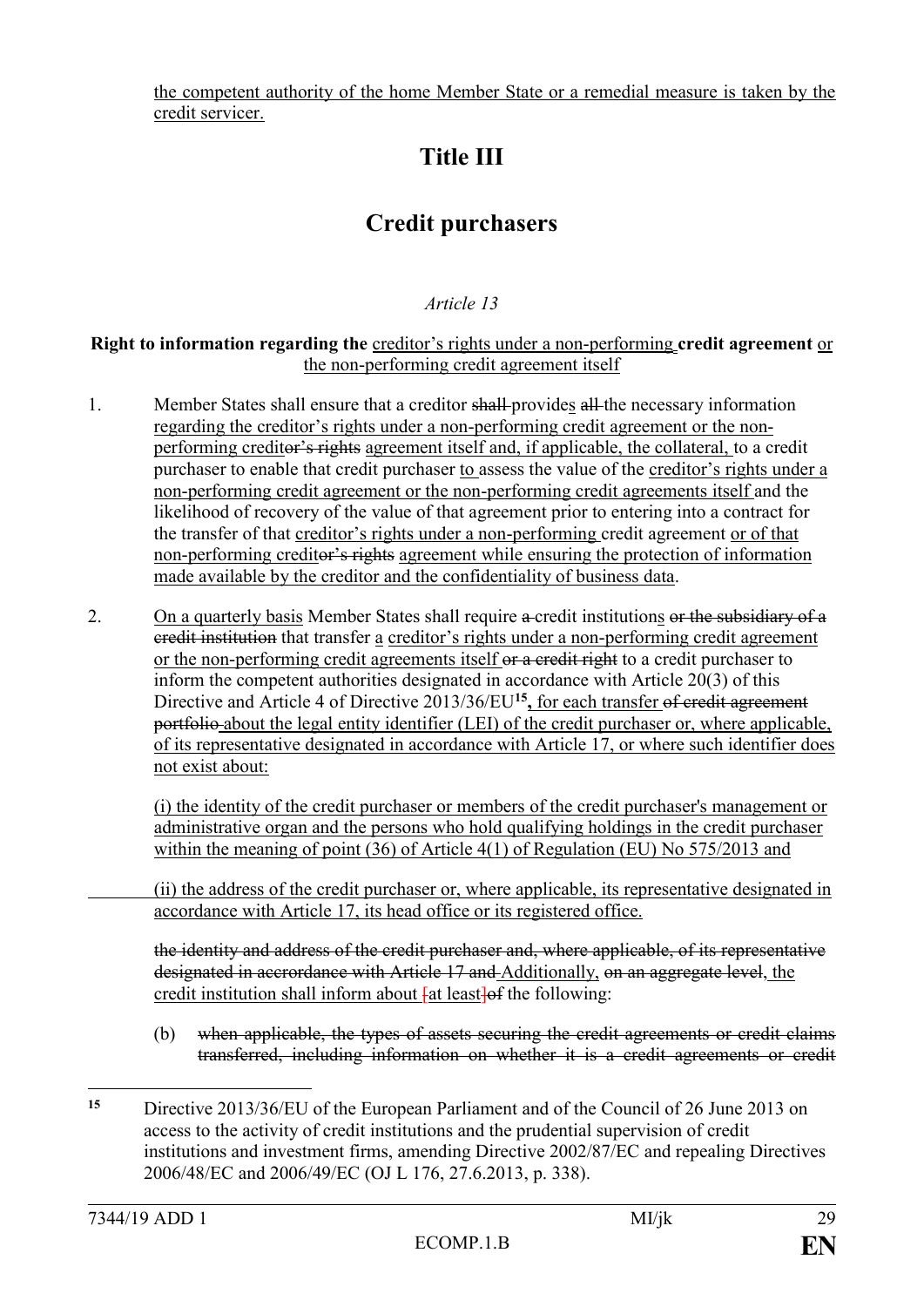claims concluded with consumers; the residual nominal values the aggregated outstanding balance of the creditor's rights under the non-performing credit agreements or of the non-performing creditor's rights agreements or credit claims transferred;

- (c) the identity and address of the borrower and of the credit purchaser and, where applicable, of its representative designated in accordance with Article 17.
- (d) type, the number and average size of creditor's rights under  $a$  the non-performing credit agreements or of the non-performing credit agreements itself loans included in the transferred portfolios;
- (e) on whether they the transferred operation porfolios includes creditor's rights under the non-performing credit agreements or non-performing credit agreements concluded with consumers or creditor's rights concerning consumers and the transferred types of assets securing them, when applicable.
- 3. The competent authorities designated in accordance with Article 20(3) of this Directive referred to in paragraph 2 shall communicate without delay the information referred to in that paragraph and any other information that they might consider to be necessary for carrying out their task according to this Directive to the competent authorities of the home Member State whereof the credit purchaser or its representative, designated in accordance with Article 17, is established and of the Member State where the borrower is established or resident. The competent authorities designated in accordance with Article 4 of Directive 2013/36/EU shall submit to EBA the information about the identity and address of each new credit purchaser notified by credit institutions in accordance with paragraph 2, and EBA shall publish and maintain a list of all credit purchasers notified.
- 4. The provisions laid down in paragraphs 1,2 and 3 shall be applied in accordance with Regulation (EU) 2016/679 and Regulation (EC) No 45/2001.

## *Article 14*

## **Technical standards for** NPL **data** formats

- 1. EBA shall develop draft implementing technical standards that specify the formats to be used by creditors who are credit institutions for the provision of information as set out in Article 13(1), in order to provide detailed information on their credit exposures in the banking book to credit purchasers for the screening, financial due diligence and valuation of the creditor's rights under a non-performing credit agreement or of the non-performing creditor's rights agreement itself. EBA shall specify in the implementing technical standards the required minimum data fields for performing loans creditor's rights under a non-performing credit agreements or for the non-performing creditor's rights agreement itself in order to meet the information requirements as set out in Article 13(1).
- 2. EBA shall submit those draft implementing technical standards to the Commission by  $[31]$ December 20198 12 months from the entry into force of the Directive].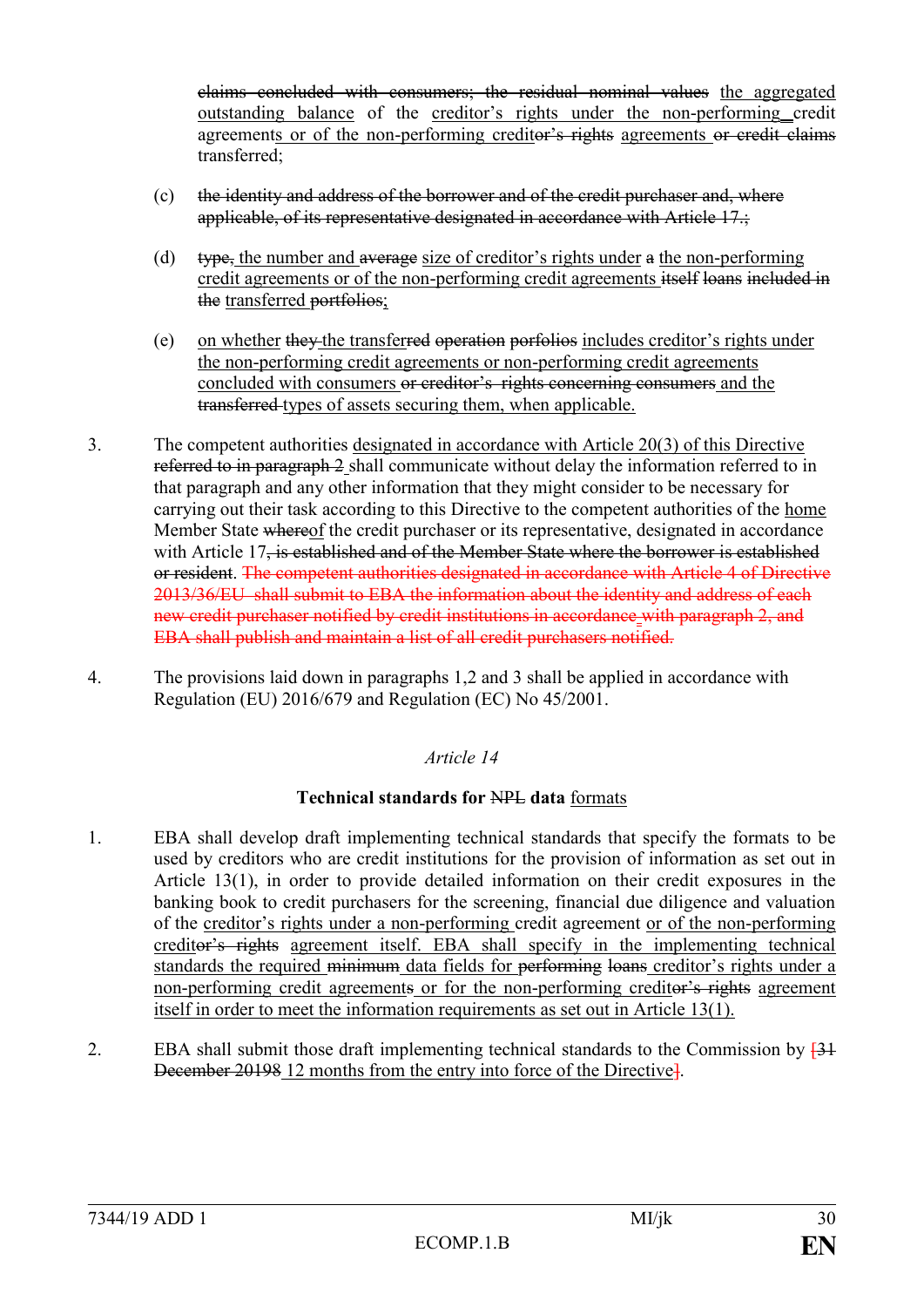3. Power is conferred on the Commission to adopt the implementing technical standards referred to in the paragraph 1, in accordance with Article 15 of Regulation (EU) No 1093/2010 of the European Parliament and of the Council**<sup>16</sup>** .

## *Article 15*

## **Obligations of credit purchasers**

1. Member States shall ensure that the representative of a credit purchaser referred to in Article 17(1) and the credit purchaser established in the Union appoint**s**s credit institution established in the Union or its subsidiary established in the Union an entity mentioned in Article 2(4)(a)(i) **and (iii)** or an authorised credit servicer to perform credit servicing activities in respect of creditor's rights under a non-performing credit agreements or of the credit agreement itself , concluded with consumers or creditor's rights.**, concluded with consumers, except in case the representative is an entity mentioned in Article 2(4)(a)(i) and (iii) or a credit servicer.**

**Member States may extend the requirement in the previous subparagraph of this Article in relation to:**

**a) other credit agreements than those concluded with consumers; b) credit purchasers established in the Union, who are not entities mentioned in Article 2(4)(a)(i) and (iii) or credit servicers.**

Member States may extend the requirement from Para. (1) in relation to credit purchaser established in the Union.

- 2. Member States shall ensure that a credit purchaser is not subject to any additional administrative requirements for the purchase of creditor's rights under a non-performing credit agreement or the non-performing credit agreements itself other than as provided for by the national measures transposing this Directive**,** the **consumer protection law** or governing contract law. Member States shall ensure that relevant Union and national law concerning in particular the enforcement of contracts, consumer protection, borrower' rights and criminal law continues to apply to the credit purchaser upon assignment the **transfer** of the creditor's rights under a credit agreement or the creditor's rights agreement itself to the credit purchaser. The level of protection provided under Union and national law to consumers and other borrowers shall not be affected by the **transfer** assignment of the creditor's rights under a credit agreement or the creditor's rights agreement itself to the credit purchaser.
- **2a.** The previous paragraph **This Directive** is without prejudice to national powers regarding credit registers, including the power to require information to credit purchasers regarding the creditor's rights under a credit agreement or the creditor's rights agreement itself and its performance.
- 3. Member States may allow credit purchasers to engage natural persons to service the credits they acquired. Those natural persons should be subject to a national regulation and

<sup>1</sup> **<sup>16</sup>** Regulation (EU) No 1093/2010 of the European Parliament and of the Council of 24 November 2010 establishing a European Supervisory Authority (European Banking Authority), amending Decision No 716/2009/EC and repealing Commission Decision 2009/78/EC (OJ L 331, 15.12.2010, p. 12).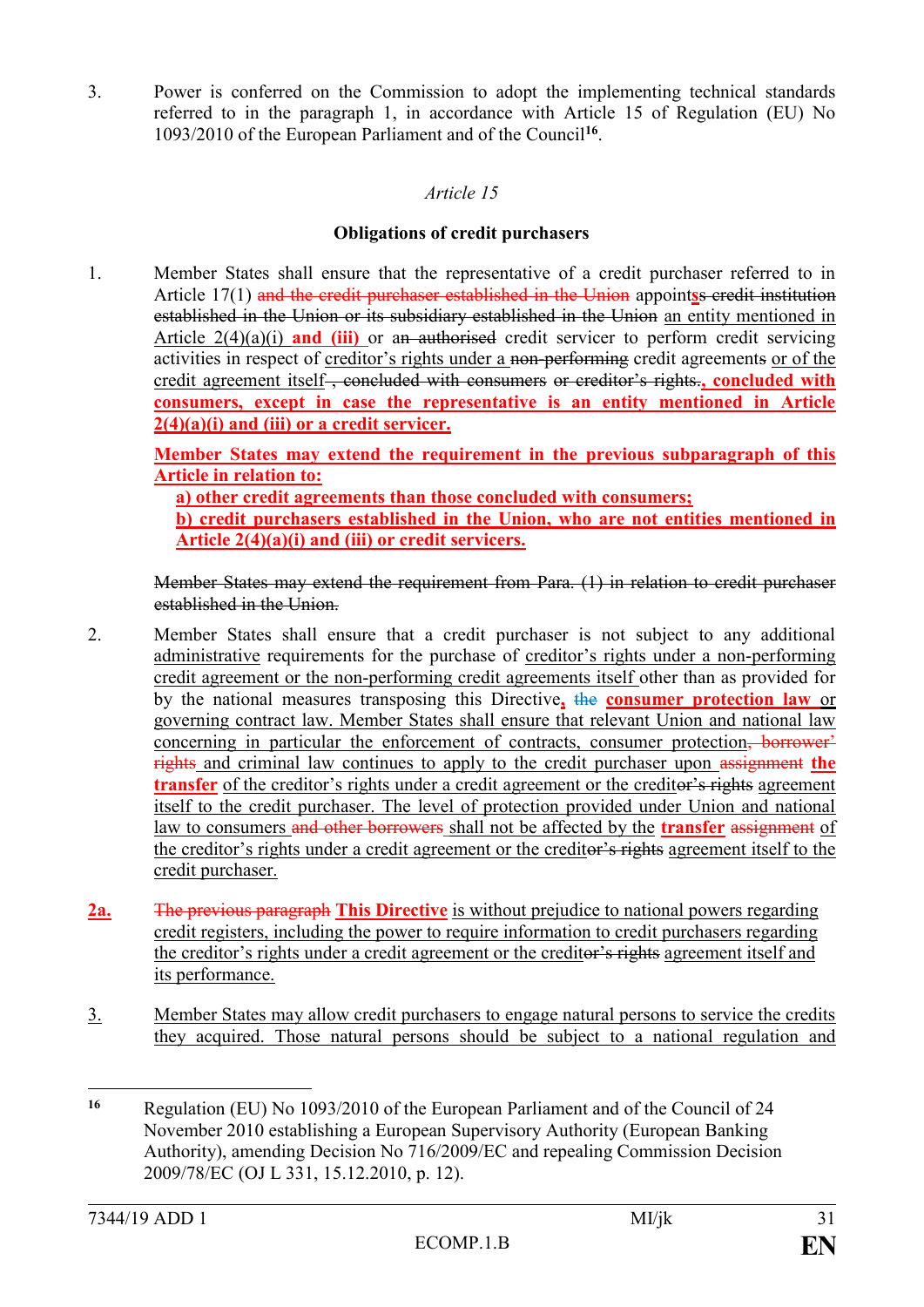supervision regime and should not benefit from the freedom to provide services in another Member State in accordance with this Directive.

Member States shall ensure that a credit purchaser or, where applicable, its representative designated in accordance with Article 17 notifies the competent authorities of the home Member State without delay of information concerning its intention to first purchase for the first time of credit agreements issued from a credit institution in the Union on the secondary market, as regards:

(a) the legal entity identifier (LEI) of the credit purchaser or, where applicable, of its representative designated in accordance with Article 17; or where such identifier does not exist:

(i) the identity of the credit purchaser or members of the purchaser's management or administrative organ and the persons who hold qualifying holdings in the purchaser within the meaning of point (36) of Article 4(1) of Regulation (EU) No 575/2013 and

(ii) the address of the purchaser or, where applicable, its representative designated in accordance with Article 17, its head office or its registered office.

(b) the deed of incorporation of the purchaser;

(c) the Member State where the purchase occured.

Member States shall require that the competent authority receiving information under this paragraph transmits this information without delay to the EBA. The EBA shall establish a list of all credit purchasers that are active on the secondary market in the Union and make this list available on its website. This list shall be kept up to date by the EBA on the basis of information received from the credit purchaser and provided by the competent authorities.

## *Article 16*

## **Use of credit servicers**, **or credit institutions or their subsidiaries**

- 1. Where the credit purchaser or, where applicable, its representative designated in accordance with Article 17, decides to engage a credit institution an entity mentioned in Article 2(4)(a)(i) **and (iii)** or a credit servicer to perform credit servicing activities **referred to in Article 3 (9)** in relation to the transferred creditor's rights under a nonperforming credit agreement or the non-performing credit agreements itself, Member States shall require the credit purchaser or, where applicable, theirits representative designated in accordance with Article 17, to inform the competent authorities of the home Member State where the credit purchaser or their representative is domiciled or established of the identity and address of the credit institution, its subsidiary **entity mentioned in Article 2(4)(a)(i) and (iii)** or the credit servicer that they have engaged to perform credit servicing activities in relation to the transferred credit agreement.
- 2. Where the credit purchaser or the representative designated in accordance with Article 17 engages a different a credit institution an entity mentioned in Article 2(4)(a)(i) **and (iii)** or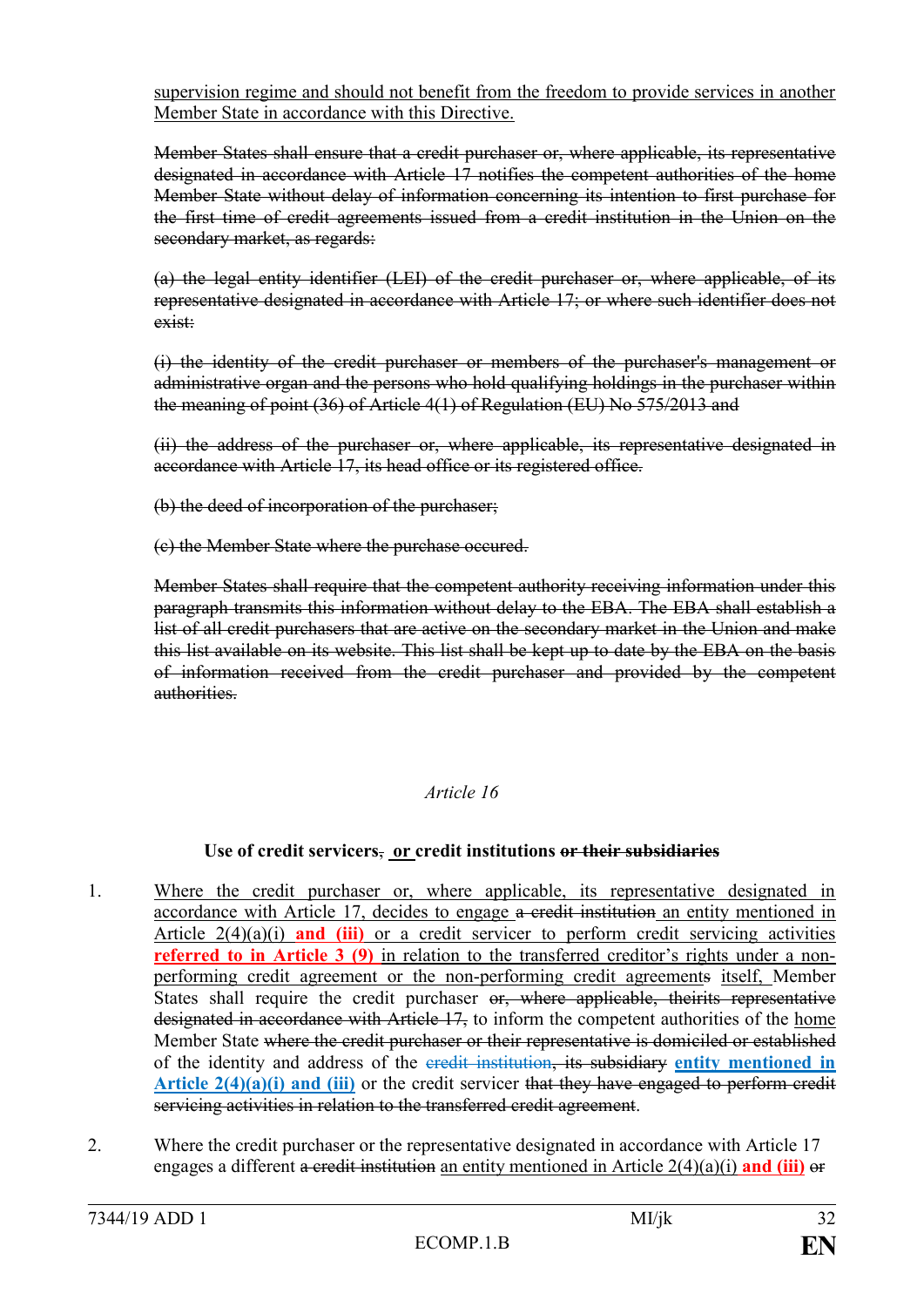subsidiary to service the credit or a different credit servicer, it shall notify the competent authorities of the home Member State referred to in paragraph 1 thereof at least two weeks in advance the day of that change and shall indicate the identity and address of the new credit institution, its subsidiary **entity mentioned in Article 2(4)(a)(i) and (iii)** or credit servicer that they have engaged to perform credit servicing activities in relation to the transferred creditor's rights under a non-performing credit agreement or the nonperforming creditor's rights agreement itself.

3. Member States shall require the competent authorities of the home Member State where of the credit purchaser or, where applicable, their representative designated, in accordance with Article 17, is domiciled or established to transmit without undue delay to the competent authorities responsible for the supervision of the credit institution, its subsidiary or credit servicer referred to in the paragraphs 1 and 2, the information received in accordance with Article 13(3).

## *Article 17*

## **Representative of credit purchasers not established in the Union**

- 1. Member States shall provide that where a transfer of the creditor's rights under a nonperforming credit agreement or the non-performing credit agreements itself is concluded, a credit purchaser that is not domiciled or established in the Union has designated in writing a representative who is domiciled or established in the Union.
- 2. The representative referred to in paragraph 1 shall be addressed in addition to or instead of the credit purchaser by competent authorities on all issues related to the ongoing compliance with this Directive and be fully responsible for compliance with the obligations imposed on the credit purchaser under the national provisions transposing this Directive.

## *Article 18*

Credit purchasers directly enforcing a credit agreement

- 1. Member States shall ensure that a credit purchaser or, where applicable, its representative designated in accordance with Article 17 communicates on a quarterly basis to the competent authorities of the Member State where the credit purchaser or, where applicable its representative is domiciled or established, for each portfolio the identity and address of the credit purchaser and, where applicable, of its representative designated in accorodance with Article 17, and on an aggregate level, about its purchased credit agreements that it intends to directly enforce a credit agreement by providing the following information:
	- (a) the type of assets securing the credit agreement including information on whether it is a credit agreements concluded with consumers;
	- (b) the residual nominal values of the credit agreements purchased;
	- (c) the identity and address of the borrower and of the credit purchaser or of its representative designated in accordance with Article 17.;
	- (d) type, number and averagesize of loans included in the transferred portfolios;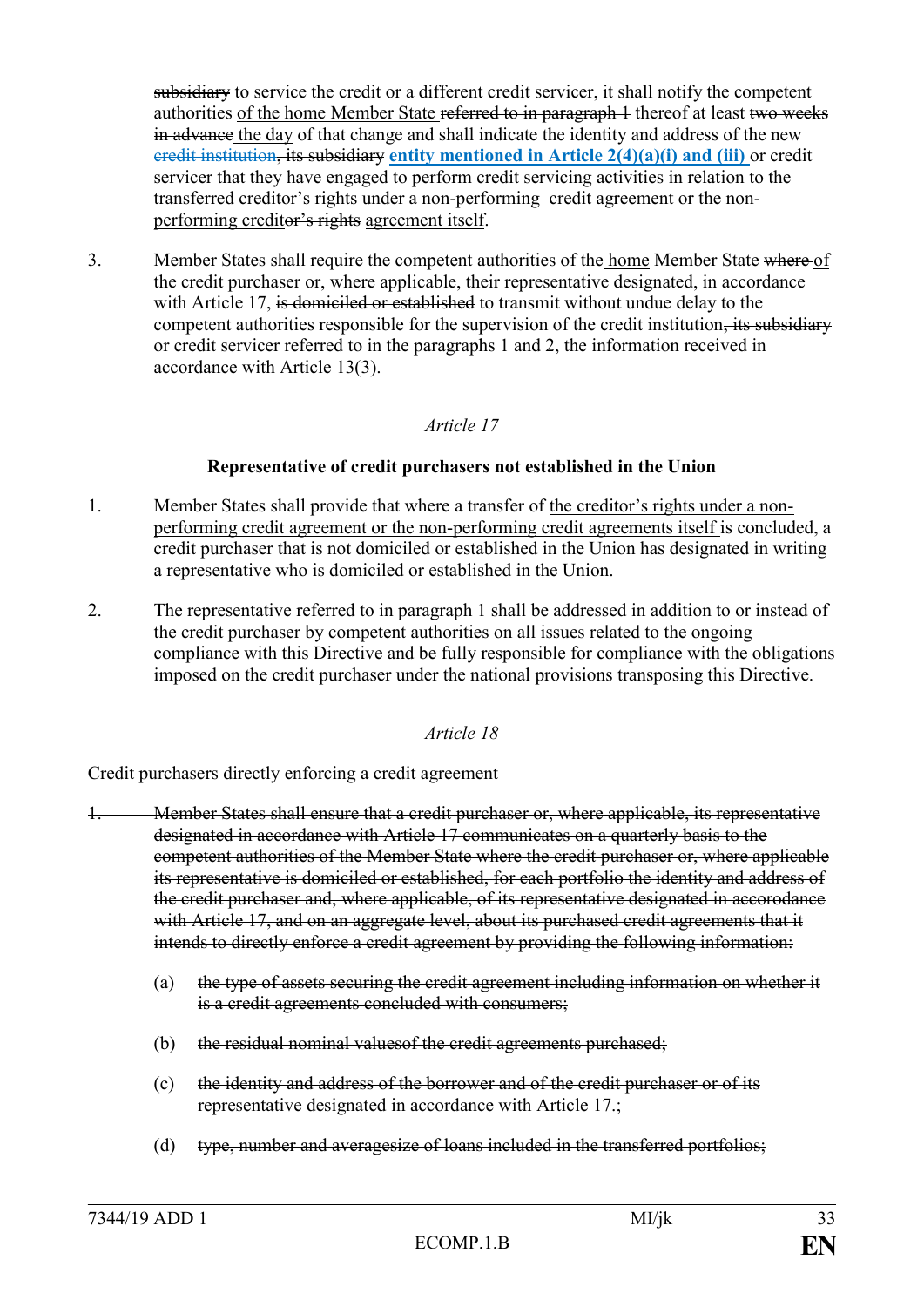- (e) on whether they include credit agreements concluded with consumers or credit rights concenrning consumers and the transferred types of assets securing them, when applicable.
- 2. Member States shall require the competent authorities referred to in paragraph 1, to transmit without undue delay the information received in accordance with paragraph 1 to the competent authorities of the Member State where the borrower is established.

**Transfer of a** creditor's rights under a non-performing credit agreement or the non-performing credit agreements itself **by a credit purchaser** and communication to the competent authority

1. Member States shall require a credit purchaser or, where applicable, its representative designated in accordance with Article 17, that transfers a creditor's rights under a nonperforming credit agreement or the non-performing credit agreements itself or a credit right to another credit purchaser to inform the competent authorities referred to in Article 18(1) of the home Member State on a quarterly basis for each transfer of credit agreement about the new credit purchaser's legal entity identifier (LEI) and, where applicable, of its representative designated in accordance with Article 17, or where such identifier does not exist about:

(i) the identity of the new credit purchaser or members of the new purchaser's management or administrative organ and the persons who hold qualifying holdings in the new purchaser within the meaning of point (36) of Article 4(1) of Regulation (EU) No 575/2013 and

(ii) the address of the new purchaser or, where applicable, its representative designated in accordance with Article 17, its head office or its registered office.

and Additionally, on an aggregated level the credit purchaser shall inform about of the transfers, the identity and address of the new credit purchaser and, where applicable, its representative designated in accordance with Article Hat least<sup>1</sup> the following:

- (a) the aggregated outstanding balance of the creditor's rights under the non-performing credit agreements or of the non-performing creditor's rights agreements transferred;
- (b) the number and size of the creditor's rights under the non-performing credit agreements or of the non-performing creditor's rights claims included in the agreements transferred portfolios;
- (c) on whether the transferred porfolios includes creditor's rights under non-performing credit agreements or non-performing credit agreements concluded with consumers or creditor's rights claims rights concerning consumers and the types of assets securing them, when applicable.
- 2. Member States shall ensure that the competent authorities referred to in paragraph 1 shall transmit without undue delay the information received in accordance with Article 13(3) to the competent authorities of the Member State where the new credit purchaser and, where applicable, its representative is domiciled or established.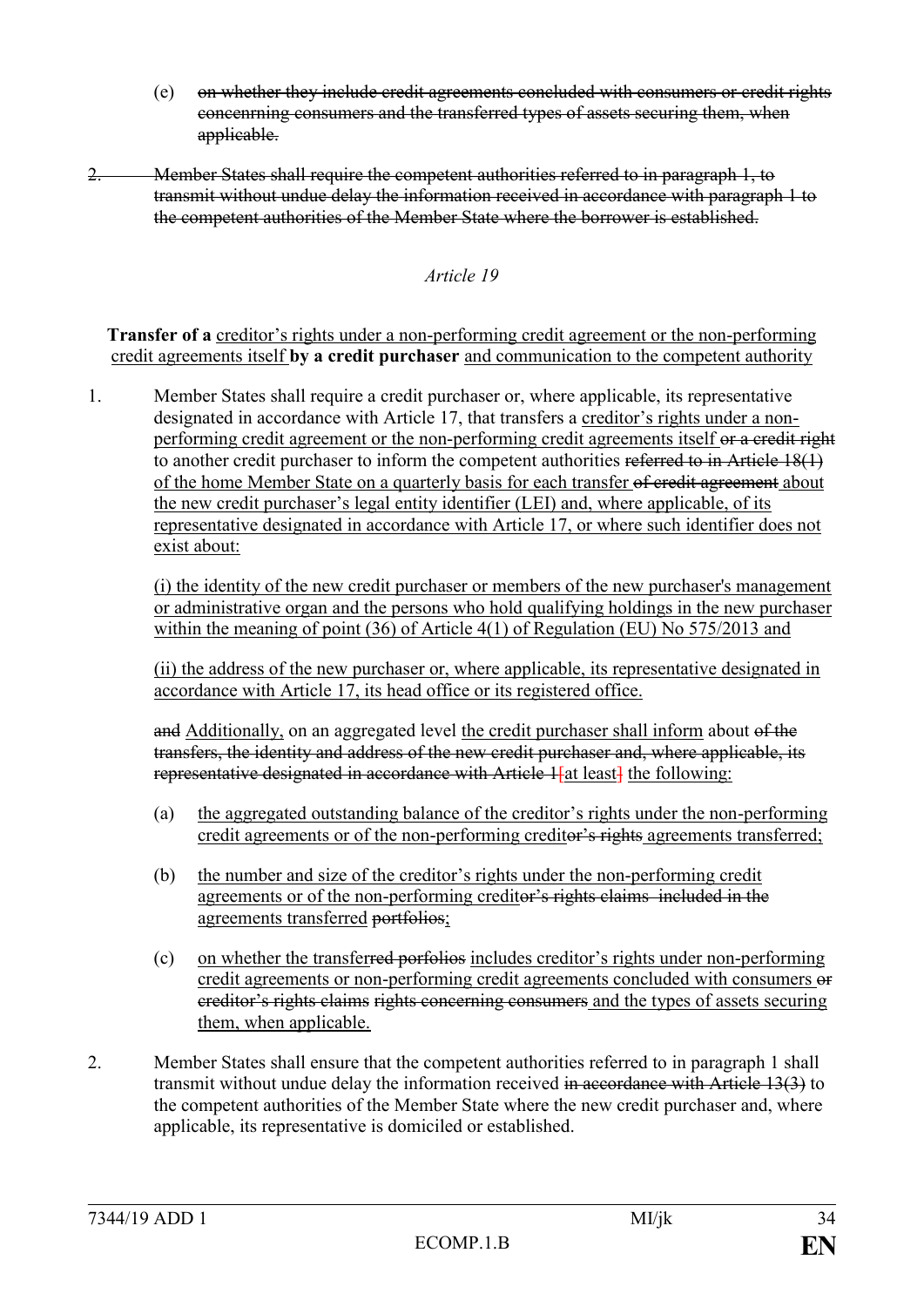The competent authorities referred to in paragraph 1 shall submit to EBA the information about the identity and address of each new credit purchaser notified in accordance with paragraph 1. EBA shall update the list referred to in Article 13 (3).

## **TITLE IV**

## **Supervision**

## *Article 20*

## **Supervision by competent authorities**

- 1. Member States shall ensure that credit servicers and, where applicable, credit service providers to whom activities have been outsourced in accordance with Article 10, comply with the national provisions transposing this Directive on an on-going basis and shall ensure that those activities are subject to adequate supervision by the competent authorities of the home Member State in order to assess such compliance.
- 2. The Member State where the credit purchasers or, where applicable, their representative designated in accordance to Article 17, are domiciled or established shall ensure that the competent authorities referred to in paragraph 1 are responsible for the supervision of the obligations set in Articles 15-19 in respect of credit purchasers or, where applicable their representatives designated in accordance to Article 17.
- 3. Member States shall designate the competent authorities responsible for carrying out the functions and duties under the national provisions transposing this Directive.
- 4. Where Member States designate more than one competent authority pursuant to paragraph 3, they shall determine their respective tasks and designate one of them as single point of entry for all necessary exchanges and interactions with competent authorities of either home or host Member States.
- 5. Member States shall ensure that appropriate measures are in place to enable the competent authorities designated pursuant to paragraph 3 to obtain from credit purchasers or their representatives, credit servicers, credit service providers to whom a credit servicer outsources activities under Article 10, borrowers and any other persons or public authority the information necessary to carry out the following:
	- (a) assess the ongoing compliance with the requirements laid down in the national provisions transposing this Directive;
	- (b) investigate possible breaches of those requirements;
	- (c) impose administrative penalties and remedial measures in accordance with the provisions transposing Article 22.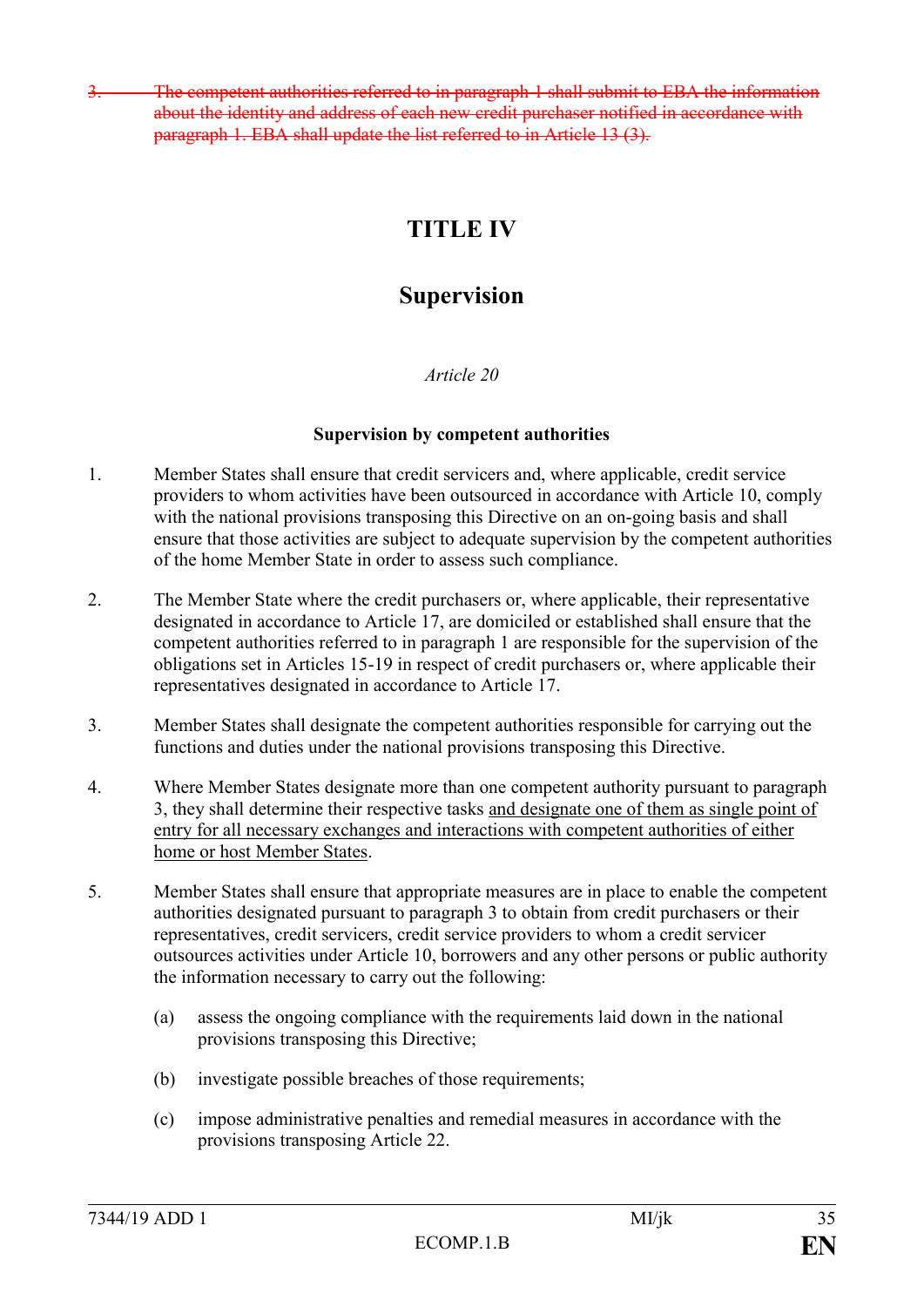- (5a) The competent authorities shall also verify whether the requirements set out in Article 5 are still fulfilled or where they have reasonable grounds to suspect that money laundering or terrorist financing is being or has been committed or attempted, or there is increased risk thereof in connection with that institution.
- 6. Member States shall ensure that the competent authorities designated pursuant to paragraph 3, have the expertise, resources, operational capacity and powers necessary for the exercise of their functions and duties laid down in this Directive.

## **Supervisory role and powers of competent authorities**

- 1. Member States shall ensure that competent authorities of the home Member State designated pursuant to Article 20(3), are given all supervisory, investigatory and sanctioning powers necessary for the exercise of their functions and duties laid down in this Directive, including at least the following:
	- (a) the power to grant or refuse an authorisation pursuant to Article 5;
	- (b) the power to withdraw an authorisation pursuant to Article 7;
	- (c) the power to conduct on-site and off-site inspections;
	- (d) the power to impose administrative sanctions or penalties and remedial measures in accordance with the provisions transposing Article 22;
	- (e) the power to review outsourcing agreements entered into by credit servicers with credit service providers in accordance with Article  $10(1)$ ;
	- (f) the power to require a credit servicer to remove members of  $\alpha$  credit servicer's its management or administrative organ when they fail to comply with the requirements set out in Article 5(1)(b);
	- (g) the power to require credit servicers to modify or update the internal governance arrangements and internal control mechanisms of a credit servicer in order to effectively ensure respect for borrower rights in accordance with the laws governing the credit agreement;
	- (h) the power to require credit servicers to modify or update the policies adopted by credit servicers to ensure the fair and diligent treatment of the borrowers, and the recording and handling of borrower complaints;
	- (i) the power to request further information pertaining to the transfer of the creditor's rights under the a non-performing credit agreements or of the non-performing creditor's rights agreements themselves.
- 2. Member States shall ensure that the competent authorities of the home Member State evaluate, by applying a risk based approach at least once a year, the implementation by a credit servicer of the requirements set in points (c), (d), and (e) **and (f)**[and (f)] of Article 5(1).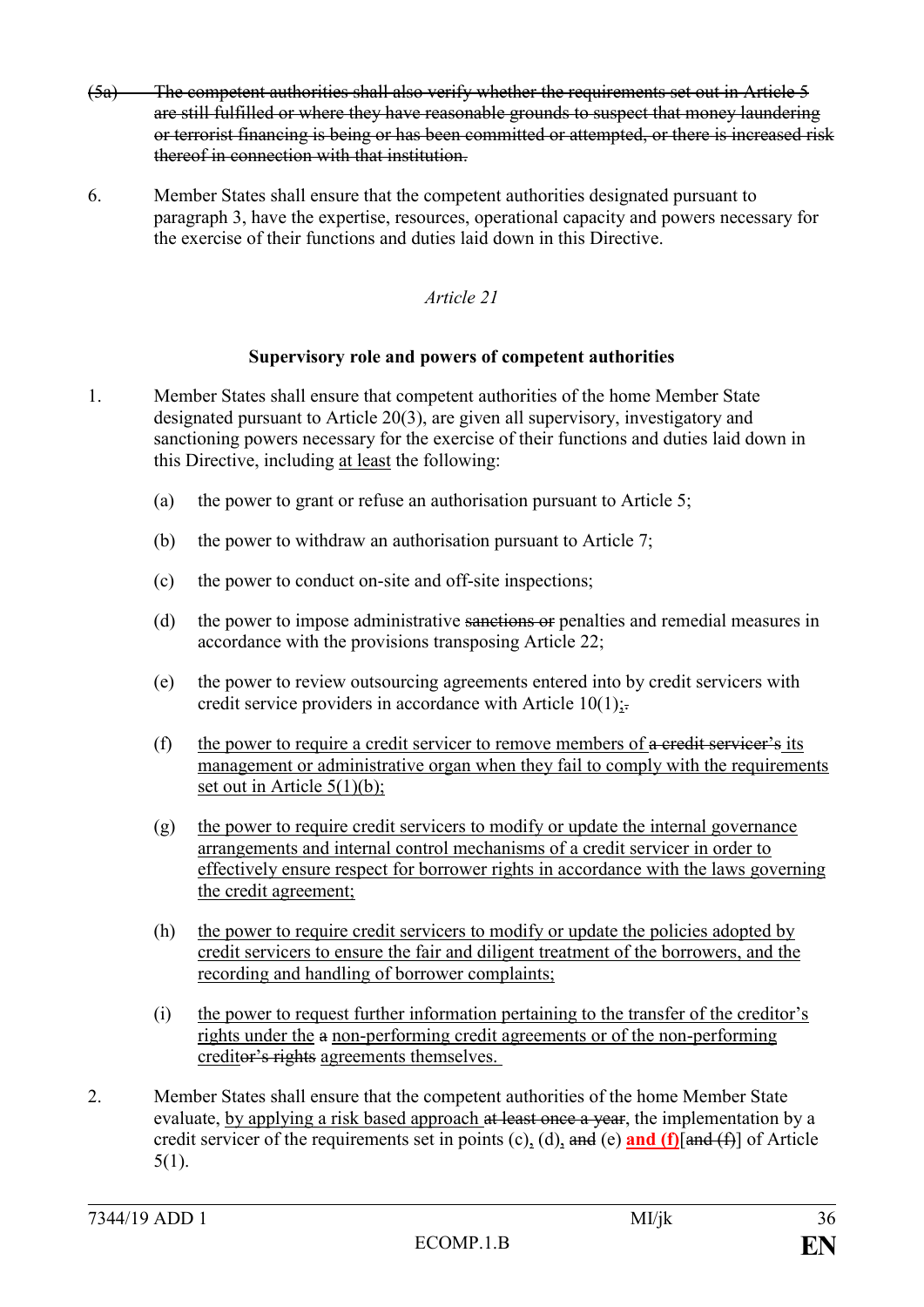- 3. Member States shall determine the extent of the evaluation referred to in paragraph 2, having regard to the size, nature, scale and complexity of the activities of the credit servicer concerned.
- 4. The competent authorities of the home Member State shall regularly, and at least once a year, inform the competent authorities of host Member States, upon request, of the results of the evaluation referred to in paragraph 2, including details of the results of the evaluation referred to in paragraph 2, including details of any administrative penalties or remedial measures taken.
- 5. Member States shall ensure that when carrying out the evaluation referred to in paragraph 2, the competent authorities of the home and host Member States exchange all information necessary to enable them to carry out their respective tasks laid down in this Directive.
- 6. Member States shall ensure that the competent authority of the home Member State is able to require a credit servicer, credit service provider or credit purchaser or its representative appointed in accordance with Article 17 that does not meet the requirements of the national provisions transposing this Directive to take at an early stage, all necessary actions or steps in order to comply with those provisions.

## **Administrative penalties and remedial measures**

- 1. Without prejudice to the right of Member States to lay down criminal penalties, Member States shall lay down rules establishing appropriate administrative penalties and remedial measures applicable in at least the following situations:
	- (a) a credit servicer fails to comply with the requirement set out in the national measures transposing Article 9 of this Directive or fails to enter into an outsourcing agreement or enters into an outsourcing agreement in breach of the provisions transposing Article 10 or the credit service provider to whom the functions were outsourced commits a serious breach of the applicable legal rules, including the national law transposing this Directive;
	- (b) a credit servicer's governance arrangements and internal control mechanisms as set out in Article 5(1)(c) fail to ensure respect for borrower rights and compliance with personal data protection rules;
	- (c) a credit servicer's policy is inadequate for the proper treatment of borrowers as set in Article  $5(1)(d)$ ;
	- (d) a credit servicer's internal procedures as set out in Article  $5(1)(e)$  fail to provide for the recording and handling of borrower complaints according to the obligations set in the national measures transposing this directive*;*
	- (e) a credit purchaser or, where applicable, its representative designated in accordance with Article 17 fails to communicate the information provided for by national measures transposing Article 16, 18 and 19;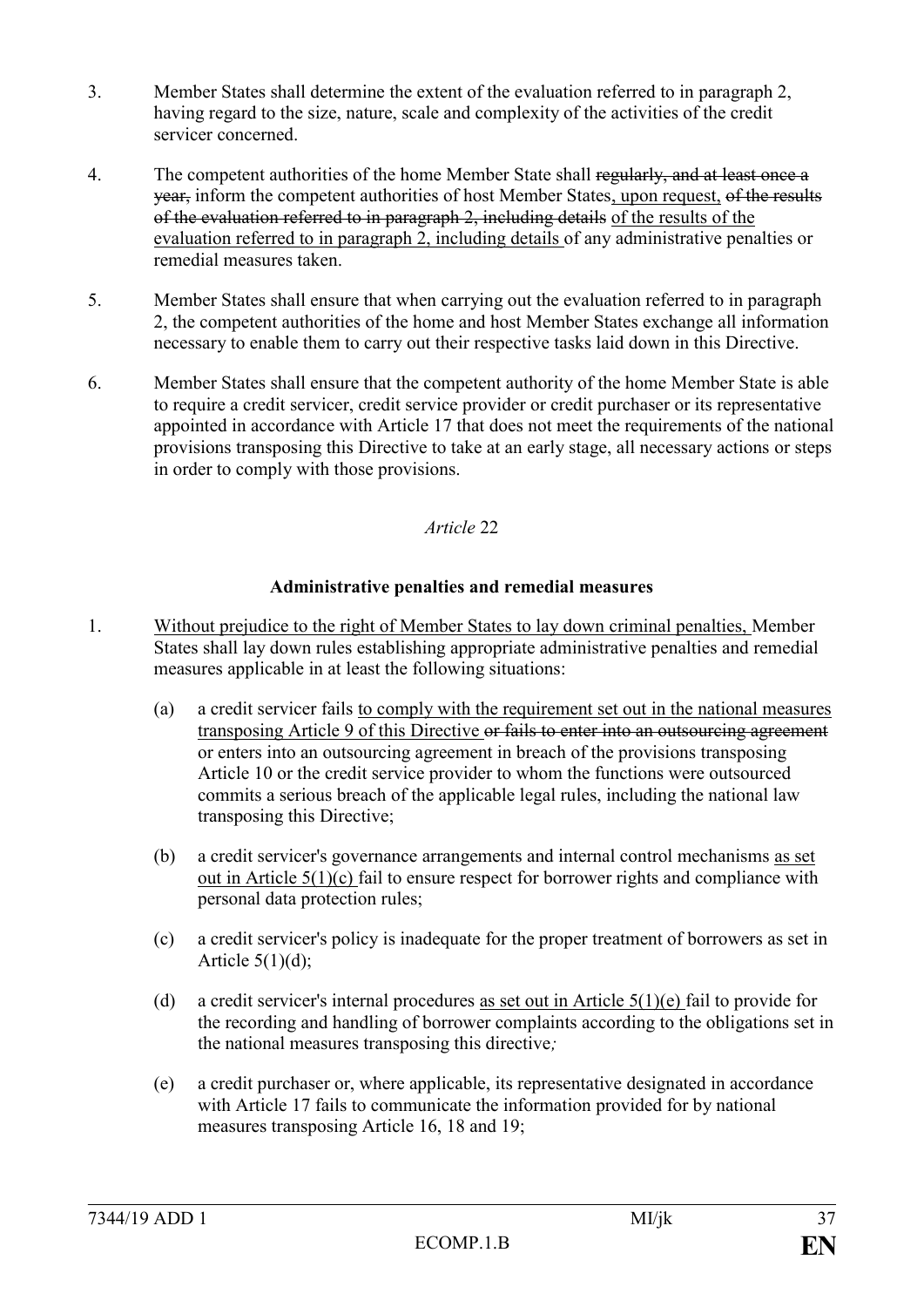- (f) a credit purchaser or, where applicable, its representative designated in accordance with Article 17 fails to comply with the requirement of the national measures transposing Article 15;
- (g) a credit purchaser fails to comply with the requirement of the national measures transposing Article 17**;**.
- (h) a credit institution fails to communicate information set out in the national measures transposing Article 13 of this Directive;
- (i) a credit servicer allows one or more persons not complying with the requirements as set in Article 5(1)(b) to become or remain a member of its management or administrative organ;
- (j) a credit servicer fails to comply with the requirement set out in the national measures transposing Article 35 of this Directive.
- 2. The penalties and measures referred to in paragraph 1 shall be effective, proportionate and dissuasive and shall include at least the following:
	- (a) a cancellation withdrawal of an authorisation to carry out activities as a credit servicer;
	- (b) an order requiring the credit servicer or credit purchaser or, where applicable, its representative designated in accordance with Article 17 to remedy the breach, and to cease the conduct and to desist from a repetition of that conduct;
	- (c) administrative finespecuniary penalties pecuniary penalties.
- 3. Member States shall also ensure that administrative penalties and remedial measures are effectively implemented.
- 4. Member States shall ensure that when determining the type of administrative penalties or other remedial measures and the amount of those administrative fines pecuniary penalties pecuniary penalties that competent authorities take into account all the following relevant circumstances, including the following: where relevant:
	- (a) the gravity and the duration of the breach;
	- (b) the degree of responsibility of the credit servicer or credit purchaser or, where applicable, its representative designated in accordance with Article 17, responsible for the breach;
	- (c) the financial strength of the credit servicer or credit purchaser responsible for the breach, including by reference to the total turnover of a legal person for the annual income of a natural person-
	- (d) the importance of profits gained or losses avoided because of the breach by the credit servicer or credit purchaser or, where applicable, its representative designated in accordance with Article 17, responsible for the breach, insofar as they can be determined;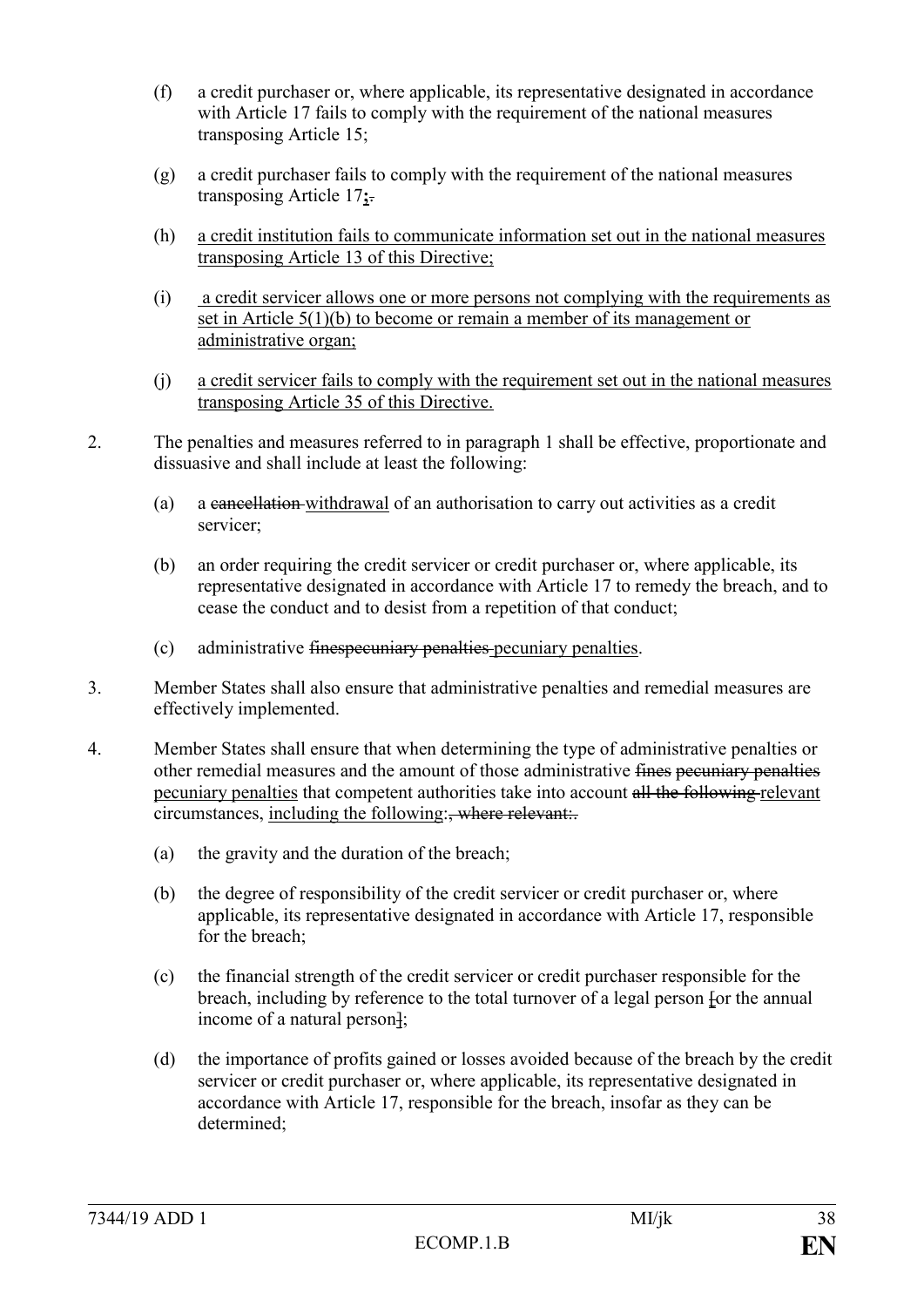- (e) the losses caused to third parties by the breach, insofar as those losses can be determined;
- (f) the level of cooperation by the credit servicer or credit purchaser responsible for the breach with the competent authorities;
- (g) previous breaches by the credit servicer or credit purchaser or, where applicable, its representative designated in accordance with Article 17, responsible for the breach;
- (h) any actual or potential systemic consequences of the breach.
- 5. Where the situations referred to in paragraph 1 apply to legal persons, Member States shall also ensure that competent authorities can apply the administrative penalties and remedial measures set out in paragraph 2 to members of the management or administrative organ, and to other individuals who under national law are responsible for the breach.
- 6. Member States shall ensure that before taking any decision imposing administrative penalties or remedial measures set out in paragraph 2 of this Article, the competent authorities give the concerned credit servicer, credit purchaser or where applicable, its representative designated in accordance with Article 17, the opportunity to be heard.
- 7. Member States shall ensure that any decision imposing administrative sanctions penalties or remedial measures as set out in paragraph 2 is properly reasoned and is subject to the right of appeal.
- 8. Member States may decide not to lay down rules for administrative penalties for infringements which are subject to criminal penalties under their national law. In that case, Member States shall communicate to other competent authorities the Commission the relevant criminal law provisions.

## **TITLE VI**

## **Safeguards and duty to cooperate**

## *Article 34*

## **Modification of the credit agreement**

Without prejudice to the obligations to inform the consumer pursuant to Directive 2014/17/EU, Directive 2008/48/EC and Directive 93/13/EEC, Member States shall ensure that prior to modifying the terms and conditions of the creditor's rights under a credit agreement or of the creditor's rights agreement itself either by consent or by operation of law, the creditor communicates the following information to the consumer: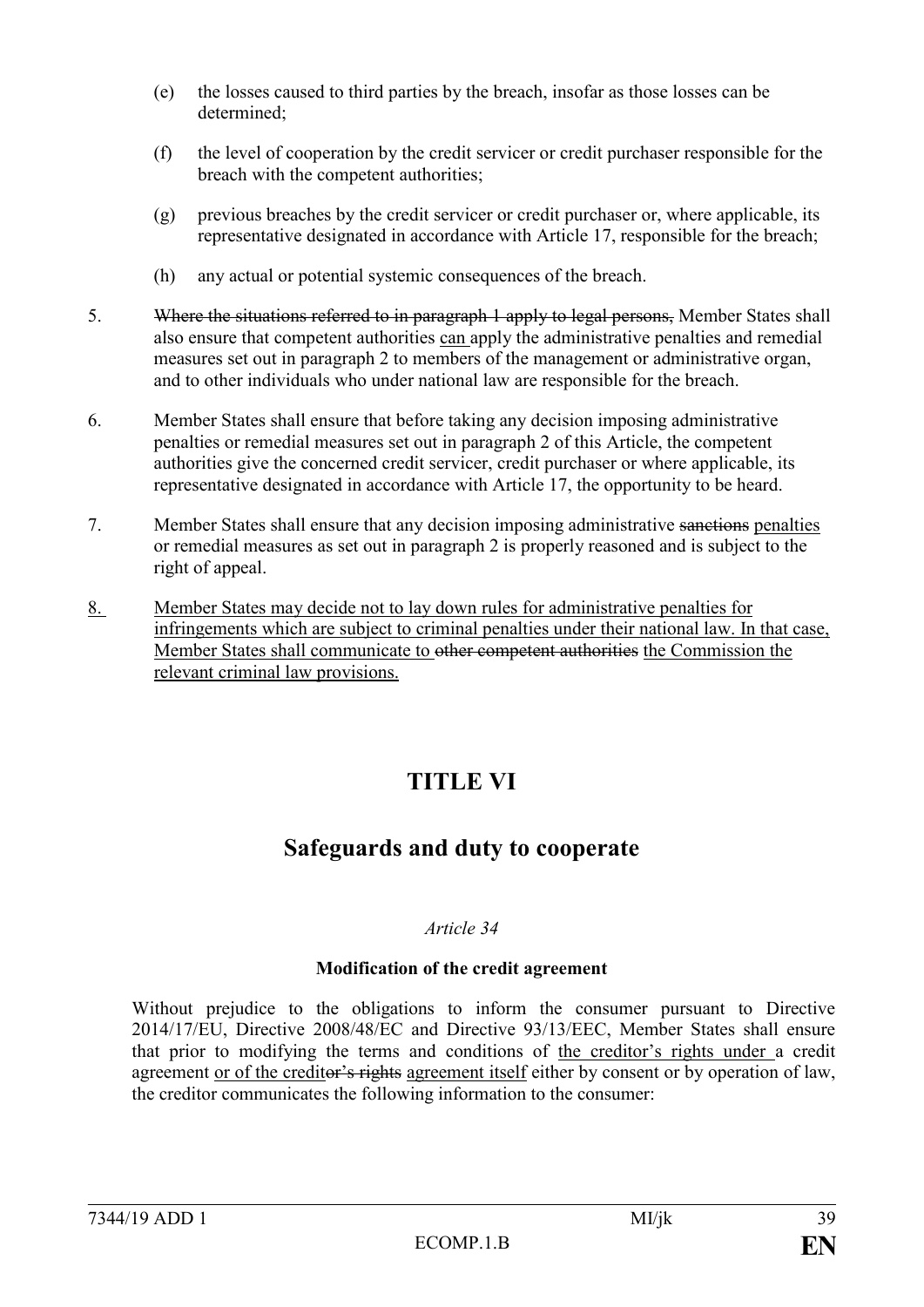- (a) a clear and comprehensive description of the proposed changes **and the need for debtor consent or, where applicable, of the changes introduced by operation of law**;
- (b) the timescale for the implementation of those changes;
- (c) the grounds of complaint available to the consumer regarding those modifications;
- (d) the time period available for lodging any such complaint;
- (e) the name and address of the competent authority where that complaint may be submitted.

#### **Complaints**

- 1. Member States shall ensure that a credit servicer communicates, without delay, the following information to the borrower:
	- (a) the identity of the credit servicer;
	- (b) a copy of its authorisation granted pursuant to Article 6;
	- (c) the name, address and contact details of the competent authorities of the Member State where the borrower is domiciled or established and where the borrower may submit a complaint.
- 2. The communication referred to in paragraph 1 shall be in writing, or by electronic means where permitted under Union or national law.
- 3. Member States shall ensure that, in all subsequent communications with the borrower as well as in any communication by phone, the credit servicer includes or states the information listed in point**s** (a) and (c) of paragraph 1.
- 4. Member States shall ensure that credit servicers establish and maintain effective and transparent procedures for the handling of complaints received from borrowers.
- 5. Member States shall ensure that the treatment by credit servicers of complaints from borrowers is free of charge and that credit servicers record the complaints and measures taken to address them.
- 6. Member States shall ensure that the competent authorities establish and publish a procedure for the handling of complaints by borrowers concerning credit purchasers, credit servicers and credit service providers and, depending on the nature of the complaints, to ensure that they are treated promptly when received.
- 7. Member States shall ensure in accordance to paragraph 6 that effective remedies are provided to consumers, including the possibility of out-of-court settlement of consumer disputes in accordance with Directive 2013/11/EU.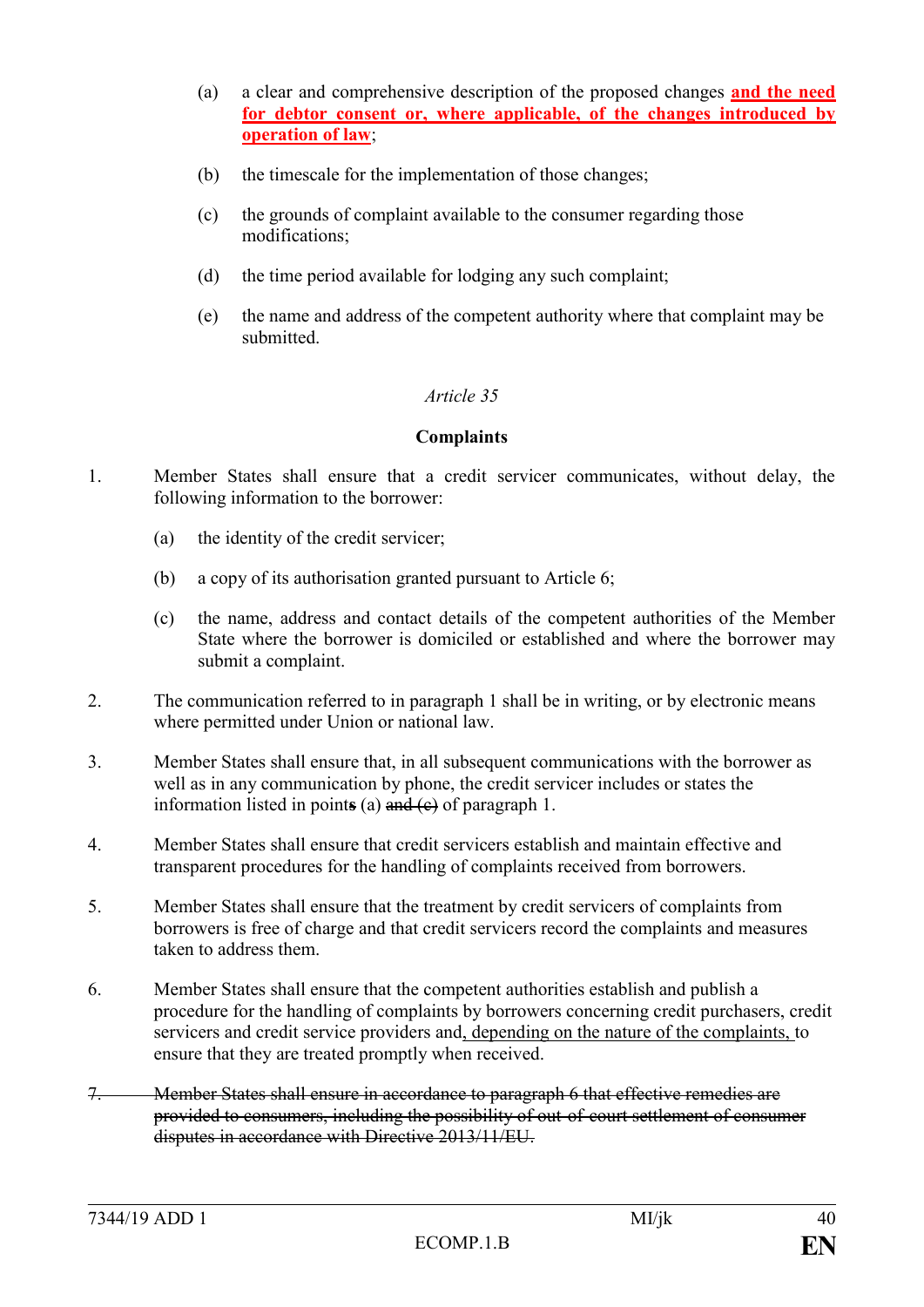#### **Personal data protection**

The provision of information to individuals about the processing of personal data and the processing of such personal data and any other processing of personal data for the purposes of this Directive shall be carried out in accordance with Regulation (EU) 2016/679 and with Regulation <del>(EC) No 45/2001</del> (EU) 2018/1725.

### *Article 37*

#### **Cooperation between competent authorities**

- 1. Member States shall ensure that the competent authorities referred to in Articles 7, 11, 12, 13, 16, 18, 19 and 21 shall cooperate with each other whenever necessary for the purpose of carrying out their duties or of exercising their powers under the national provisions transposing this Directive. Those authorities shall also coordinate their actions in order to avoid possible duplication and overlap when applying supervisory powers and administrative penalties and measures to cross-border cases.
- 2. Member States shall ensure that competent authorities shall, on request and without undue delay, provide each other with the information required for the purposes of carrying out their functions and duties under the national provisions transposing this Directive.
- 3. Member States shall ensure that competent authorities receiving confidential information in the exercise of their functions and duties under this Directive shall use that information only in the course of their functions and duties under the national provisions transposing this Directive. The exchange of information shall be subject to the conditions of professional secrecy as referred to in Article 76 of Directive 2014/65/EU.
- 4. Member States shall provide that all persons working for or who have worked for the competent authorities and auditors or experts acting on behalf of the competent authorities shall be bound by the obligations of professional secrecy.
- 5. Member States shall take the necessary administrative and organisational measures to facilitate the cooperation provided for in this Article.
- 56. The European Banking Authority shall facilitate the exchange of information between competent authorities in the Member States and promote their cooperation.

## **Title VII**

## **Amendment**

#### *Article 38*

#### **Amendment to Directive 2014/17/EU**

The following Article 28a is inserted: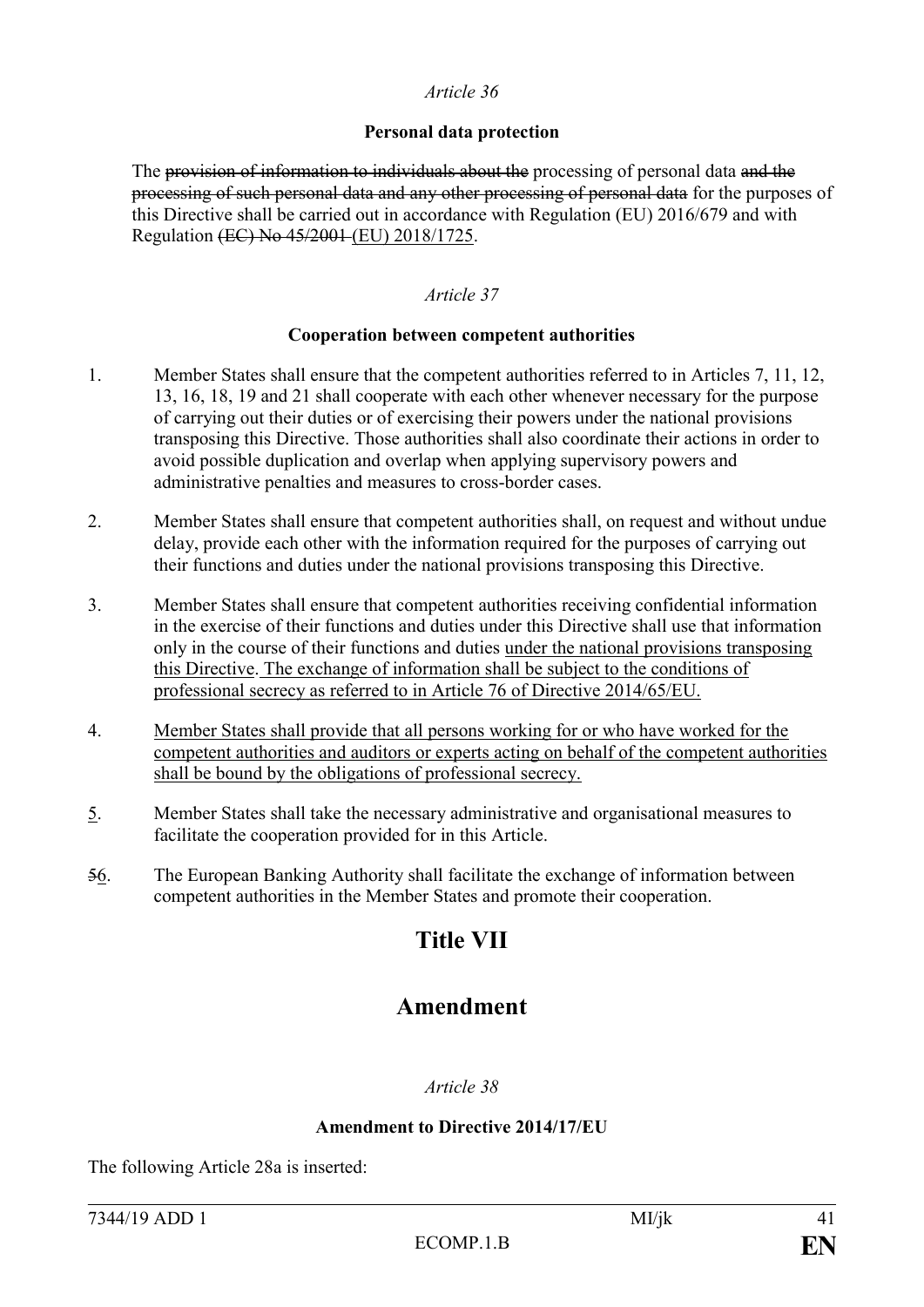- 1. In the event of an assignment to a third party of the creditor's rights under a credit agreement or of the agreement itself, the consumer shall be entitled to plead against the assignee any defence which was available to him as against the original creditor, including set-off where the latter is permitted in the Member State concerned.
- 2. The consumer shall be informed of the assignment referred to in paragraph 1."

## **Title VIII**

## **Final provisions**

## *Article 39*

## **Committee**

- 1. The Commission shall be assisted by a committee. That committee shall be a committee within the meaning of Regulation (EU) No 182/2011 of the European Parliament and of the Council**<sup>17</sup>** .
- 2. Where reference is made to this paragraph, Article 4 of Regulation (EU) No 182/2011 shall apply.

## *Article 40*

## **Evaluation**

1. Five years after the entry into force of this Directive, the Commission shall carry out an evaluation of this Directive and present a Report on the main findings to the European Parliament, the Council and the European Economic and Social Committee. [The evaluation shall consist at least of the following:

(i) the number of authorised credit servicers in the Union and the number of credit servicers providing their services in a host Member State;

(ii) the number of credit purchasers on the secondary market covered by the list of EBA and the number of creditor's rights under non-performing credit agreements or of the nonperforming creditor's rights agreements purchased from credit institutions by credit purchasers domiciled or established in the same Member State as the credit institution, in a different Member State than the credit institution or outside of the Union.]

1

**<sup>17</sup> Regulation (EU) No 182/2011 of the European Parliament and of the Council of 16 February 2011 laying down the rules and general principles concerning mechanisms for control by Member States of the Commission's exercise of implementing powers (OJ L 55, 28.2.2011, p. 13).**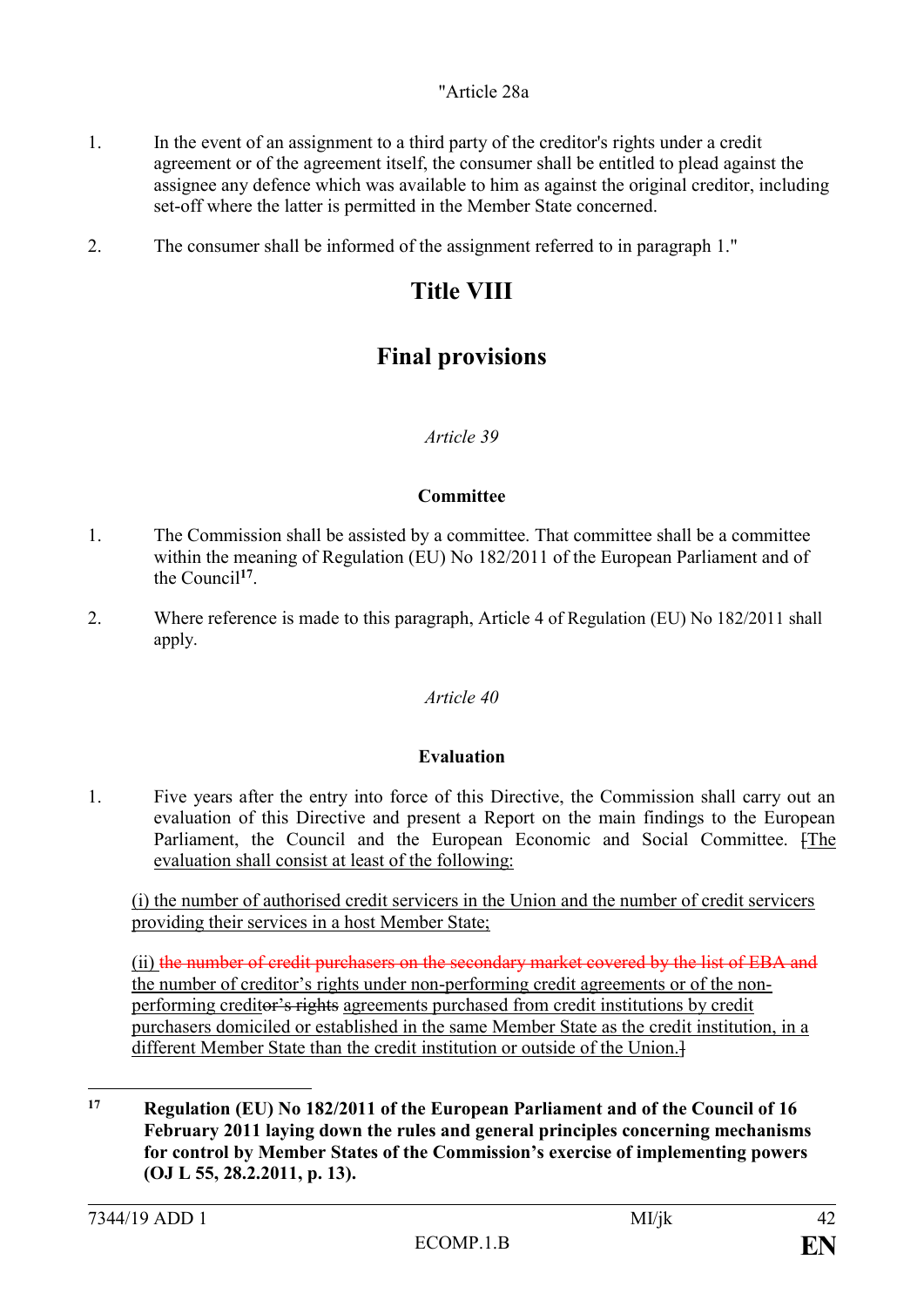(iii) the assessment of the existing money-laundering and terrorist financing risk associated with the activities performed by the credit servicers **and credit purchasers**;

(iv) the cooperation between competent authorities under Article 37.

2. Where the evaluation identifies important problems with the functioning of the Directive, the Report should outline how the Commission is intending to address the identified problems, including steps and timings of the potential revision.

### *Article 41*

#### **Transposition**

- 1. Member States shall adopt and publish, by [31 December 20202021 24 months from the entry into force] at the latest, the laws, regulations and administrative provisions necessary to comply with this Directive. They shall forthwith communicate to the Commission the text of those provisions.
- 2. They shall apply those provisions from [1 January 20202021 **the day after** 24 months from the entry into force].

However, Articles 4(1), 7, 9 to 12 shall apply from [1 July 20212022 30 months from the entry into force].

**By way of derogation,** E**e**ntities already carrying out **in accordance with national law** credit servicing activities set out **defined** in Article 3 (9) **on the date specified in the first subparagraph** before [1 January 20202021 24 months from the entry into force] shall be allowed to continue to carry out those activities *in their home Member State accordance* with applicable national law until  $[1 \text{ July } 20212022$  30 months from the entry into force **or until the date on which they obtain an authorisation in accordance with this Directive, whichever is earlier.**

- 3. When Member States adopt those provisions, they shall contain a reference to this Directive or be accompanied by such a reference on the occasion of their official publication. Member States shall determine how such reference is to be made.
- 4. Member States shall communicate to the Commission the text of the main provisions of national law which they adopt in the field covered by this Directive.

## *Article 42*

## **Entry into force**

This Directive shall enter into force on the 20<sup>th</sup> day following that of its publication in the *Official Journal of the European Union*.